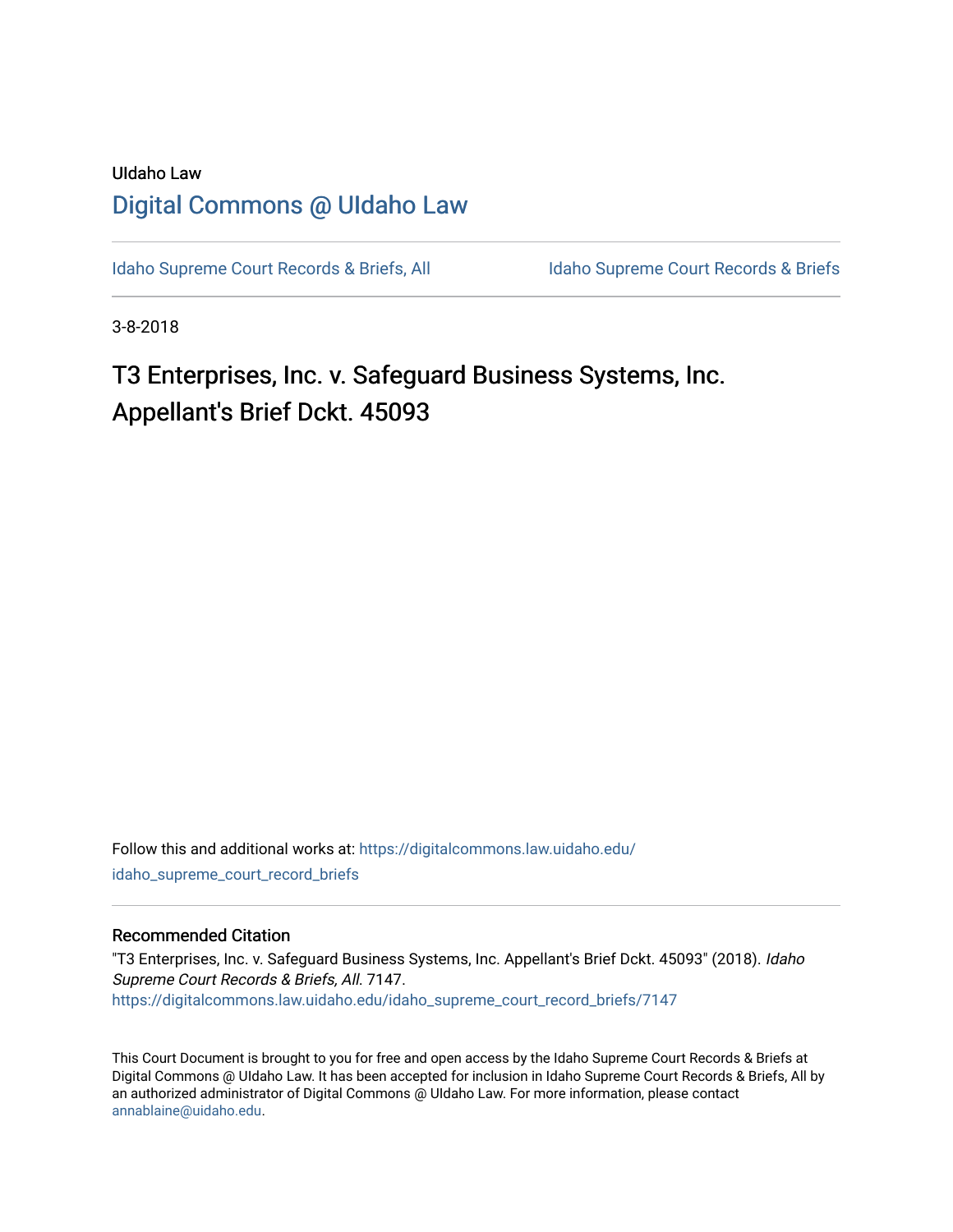# **IN THE SUPREME COURT OF THE STATE OF IDAHO**

T3 ENTERPRISES, INC., an Idaho corporation,

Plaintiff-Respondent,

vs.

SAFEGUARD BUSINESS SYSTEMS, INC., a Delaware corporation,

Defendant-Appellant.

Supreme Court Docket No. 45093-2017

Ada County No. CV-OC-2014-16400

# **APPELLANT'S BRIEF** ——————————————————————

Appeal from the District Court of the Fourth Judicial District for Ada County Honorable Steven Hippler, District Judge, Presiding

——————————————————————

Thomas E. Dvorak, ISB No. 5043 Jeffrey W. Bower, ISB No. 8938 GIVENS PURSLEY LLP 601 West Bannock Street P.O. Box 2720 Boise, Idaho 83701-2720 ted@givenspursley.com jeffbower@givenspursley.com

James M. Mulcahy (*pro hac vice*) Kevin A. Adams (*pro hac vice*) Douglas R. Luther (*pro hac vice*) MULCAHY LLP Four Park Plaza, Suite 1230 Irvine, California 92614 jmulcahy@mulcahyllp.com kadams@mulcahyllp.com dluther@mulcahyllp.com

*Attorneys for Plaintiff/Respondent* 

Merlyn W. Clark, ISB No. 1026 D. John Ashby, ISB No. 7228 Dane Bolinger, ISB No. 9104 HAWLEY TROXELL ENNIS & HAWLEY LLP 877 Main Street, Suite 1000 P.O. Box 1617 Boise, Idaho 83701-1617 mclark@hawleytroxell.com jashby@hawleytroxell.com dbolinger@hawleytroxell.com

Paul R. Genender (*pro hac vice*) Jason E. Wright (*pro hac vice*) WEIL, GOTSHAL & MANGES LLP 200 Crescent Court, Suite 300 Dallas, Texas 75201 paul.genender@weil.com jason.wright@weil.com

*Attorneys for Defendant/Appellant*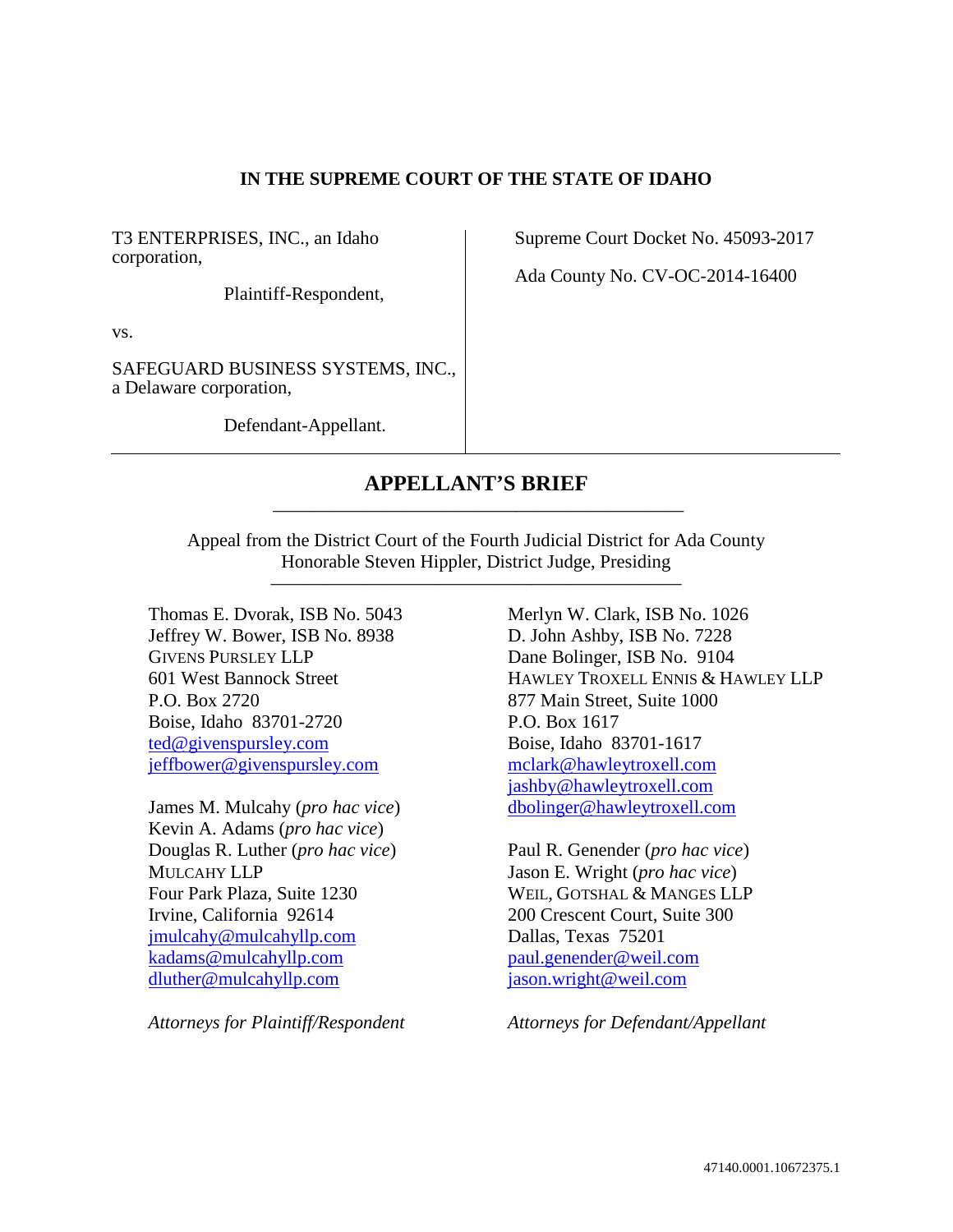# **TABLE OF CONTENTS**

| I.   |           | THE DISTRICT COURT'S DECISION TO STRIKE THE DALLAS ARBITRATION<br>PROCESS WAS AN ERROR THAT REQUIRES VACATING THE AWARD IN FULL.  10           |  |  |  |  |
|------|-----------|------------------------------------------------------------------------------------------------------------------------------------------------|--|--|--|--|
|      | A.        | The District Court Did Not Have Jurisdiction to Rule on the Forum,                                                                             |  |  |  |  |
|      | <b>B.</b> | Alternatively, the District Court Erred as to Texas Law on Forum                                                                               |  |  |  |  |
| II.  |           | THE DISTRICT COURT ERRED BY OVERRULING SBS'S ATTORNEY-CLIENT                                                                                   |  |  |  |  |
|      | A.        | As a Matter of Idaho Law, the District Court Erred in Overruling SBS's                                                                         |  |  |  |  |
|      | <b>B.</b> | The Arbitration Award Should be Vacated Because the Privileged                                                                                 |  |  |  |  |
| III. |           | THE DISTRICT COURT ERRED IN DENYING SBS'S MOTION TO VACATE THE<br>AWARD BASED ON THE ARBITRATION PANEL EXCEEDING ITS POWER 26                  |  |  |  |  |
|      | A.        | The Panel Exceeded its Power by Declaring a "Constructive Termination"                                                                         |  |  |  |  |
|      | <b>B.</b> | The Panel Irrationally Contradicted Law and Logic by Terminating the<br>Contract and, at the Same Time, Awarding Future Contract Benefits.  30 |  |  |  |  |
|      | C.        | The Panel Manifestly Disregarded Texas Law and the Contract to Award                                                                           |  |  |  |  |
|      | D.        | The Panel Manifestly Disregarded the Undisputed Month-to-Month                                                                                 |  |  |  |  |
|      | Ε.        | The Panel Disregarded Texas Law and Express Contract Limitations to<br>Award a Doubled Amount of Attorneys' Fees and Litigation Expenses 38    |  |  |  |  |
|      |           |                                                                                                                                                |  |  |  |  |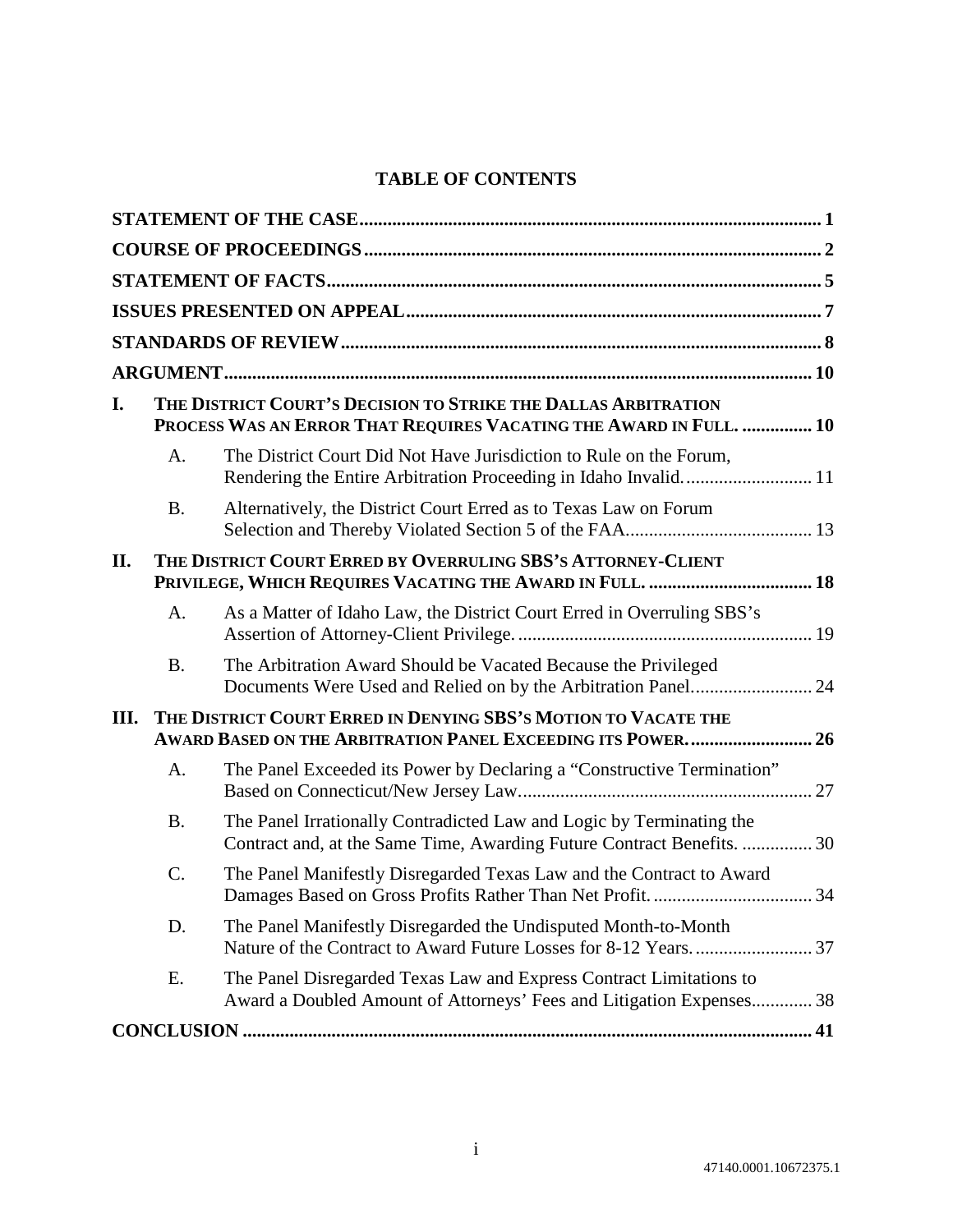# **TABLE OF CASES AND AUTHORITIES**

# **Cases**

| 21st Century Fin. Servs., LLC v. Manchester Fin. Bank, 747 F.3d 331 (5th Cir. 2014) 9       |
|---------------------------------------------------------------------------------------------|
|                                                                                             |
| Am. Foreign Ins. Co. v. Reichert, 140 Idaho 394, 94 P.3d 699 (Idaho 2004) 33                |
|                                                                                             |
| Aramark Facility Servs. v. Serv. Emps. Int'l Union, 530 F.3d 817 (9th Cir. 2008) 10, 24, 33 |
| Arthur Andersen & Co. v. Perry Equip. Corp., 945 S.W.2d 812 (Tex. 1997) 40                  |
| Atlas Copco Tools, Inc. v. Air Power Tool & Hoist, Inc., 131 S.W.3d 203 (Tex. App.          |
| Avis Rent A Car Sys., Inc. v. Garage Emps. Union, Local 272, 791 F.2d 22 (2d Cir. 1986) 17  |
|                                                                                             |
| Boss Mfg. Co. v. Hugo Boss AG, No. 97 CIV. 8495 SHS MHD, 1999 WL 47324                      |
| Brook v. Peak Int'l, Ltd., 294 F.3d 668 (5th Cir. 2002), opinion modified on reh'g (July 9, |
|                                                                                             |
| Bundren v. Holly Oaks Townhomes Ass'n, 347 S.W.3d 421(Tex. App. 2011)40                     |
| Cargill Rice, Inc. v. Empresea Nicaraguense Dealimentos Basicos, 25 F.3d 223 (4th Cir.      |
|                                                                                             |
|                                                                                             |
|                                                                                             |
| Cerami-Kote, Inc. v. Energywave Corp., 116 Idaho 56, 773 P.2d 1143 (1989)14                 |
|                                                                                             |
| Coast Trading Co., Inc. v. Pac. Molasses Co., 681 F.2d 1195 (9th Cir. 1982)33, 41           |
|                                                                                             |
|                                                                                             |
|                                                                                             |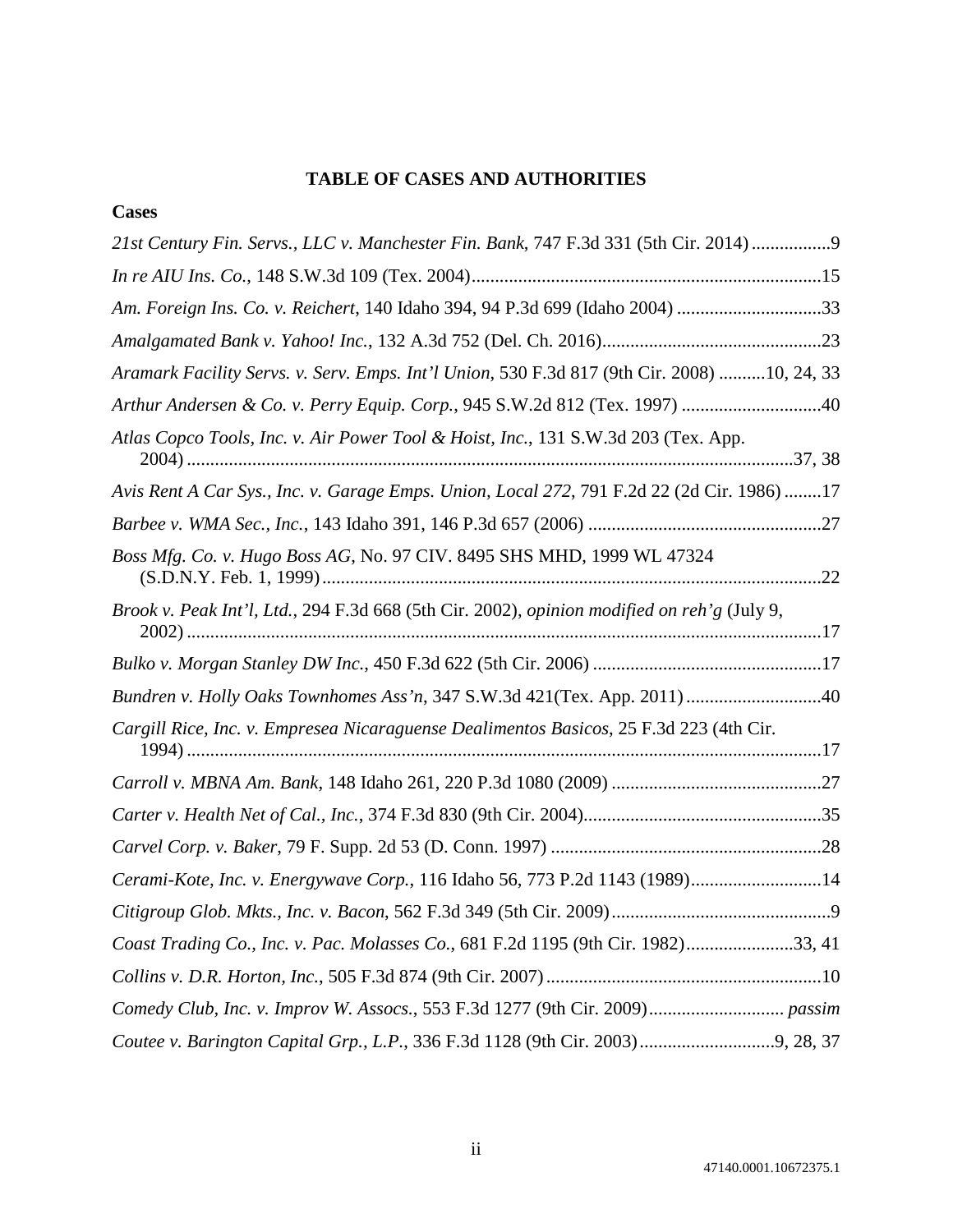| Duferco Int'l Steel Trading v. T. Klaveness Shipping A/S, 333 F.3d 383 (2d Cir. 2003)35    |  |
|--------------------------------------------------------------------------------------------|--|
| Exel Transp. Servs., Inc. v. Aim High Logistics Servs., LLC, 323 S.W.3d 224 (Tex. App.     |  |
|                                                                                            |  |
| Fairmont Supply Co. v. Hooks Indus., Inc., 177 S.W.3d 529 (Tex. App. 2005) 39              |  |
| Fisk v. Royal Caribbean Cruises, Ltd., 141 Idaho 290, 108 P.3d 990 (2005)15                |  |
| Frontier Refining, Inc. v. Gorman-Rupp Co., Inc., 136 F.3d 695 (10th Cir. 1998)20, 24, 25  |  |
|                                                                                            |  |
|                                                                                            |  |
|                                                                                            |  |
|                                                                                            |  |
|                                                                                            |  |
| Inter-City Gas Corp. v. Boise Cascade Corp., 845 F.2d 184 (8th Cir. 1988) 38               |  |
|                                                                                            |  |
|                                                                                            |  |
|                                                                                            |  |
|                                                                                            |  |
|                                                                                            |  |
|                                                                                            |  |
| Kyocera Corp. v. Prudential-Bache Trade Servs., Inc., 341 F.3d 987 (9th Cir. 2003) 34      |  |
| In re Lidoderm Antitrust Litig., No. 14-md-02521-WHO, 2015 WL 7566741 (N.D. Cal.           |  |
| Lower Colo. River Auth. v. Papalote Creek II, LLC, 858 F.3d 916 (5th Cir. 2017)13          |  |
|                                                                                            |  |
| M/S Bremen v. Zapata Off-Shore Co., 407 U.S. 1 (1972) ("The Bremen")13, 14, 16             |  |
| Maintainco, Inc. v. Mitsubishi Caterpillar Forklift Am., Inc., 408 N.J. Super. 461, 975 A. |  |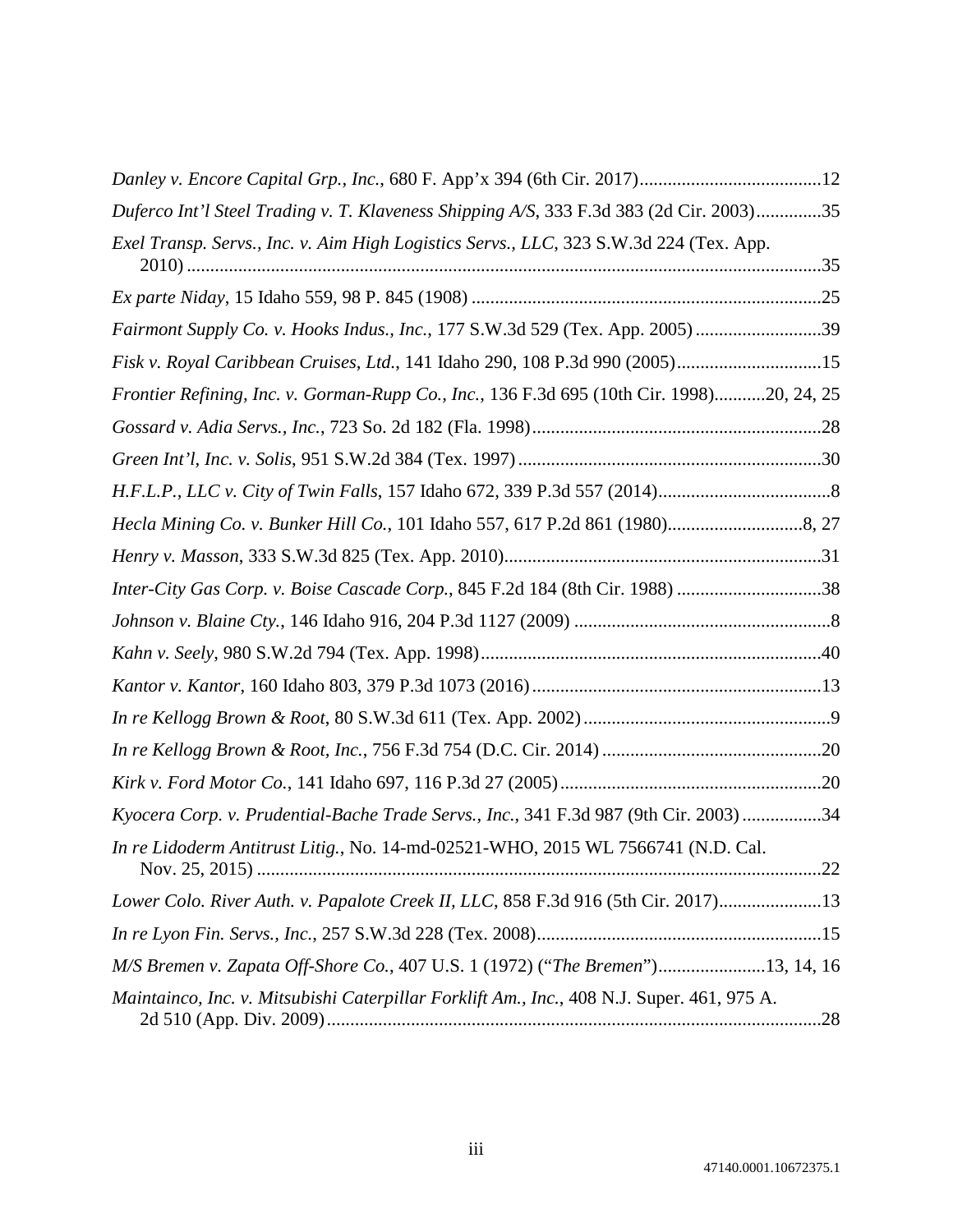| Maritime Ltd. P'ship v. Greenman Advert. Assocs., Inc., 455 So. 2d 1121 (Fla. Dist. Ct. |
|-----------------------------------------------------------------------------------------|
|                                                                                         |
|                                                                                         |
|                                                                                         |
|                                                                                         |
| Northrop Grumman Ship Sys., Inc. v. Ministry of Def. of Republic of Venezuela, 575 F.3d |
| Oregon-Idaho Utils., Inc. v. Skitter Cable TV, Inc., No. 1:16-CV-00228-EJL, 2017 WL     |
|                                                                                         |
|                                                                                         |
|                                                                                         |
|                                                                                         |
| PMA Capital Ins. Co. v. Platinum Underwriters Bermuda, Ltd., 659 F. Supp. 2d 631        |
| PoolRe Ins. Corp. v. Org. Strategies, Inc., 783 F.3d 256 (5th Cir. 2015) 16, 26         |
| Rapp Collins Worldwide, Inc. v. Mohr, 982 S.W.2d 478 (Tex. App. 1998) 39                |
|                                                                                         |
| Shenandoah Assocs. v. J & K Properties, Inc., 741 S.W.2d 470 (Tex. App. 1987)40         |
| Sizemore v. Gulf Stream Coach, Inc., No. 1:11-CV-00511-MHW, 2012 WL 13041446            |
|                                                                                         |
|                                                                                         |
| Stolt-Nielsen S.A. v. AnimalFeeds Int'l Corp., 559 U.S. 662 (2010)17, 26, 30            |
| Studiengesellschaft v. Novamont Corp., No. 77 Civ. 4722, 1980 U.S. Dist. LEXIS 15042    |
|                                                                                         |
|                                                                                         |
|                                                                                         |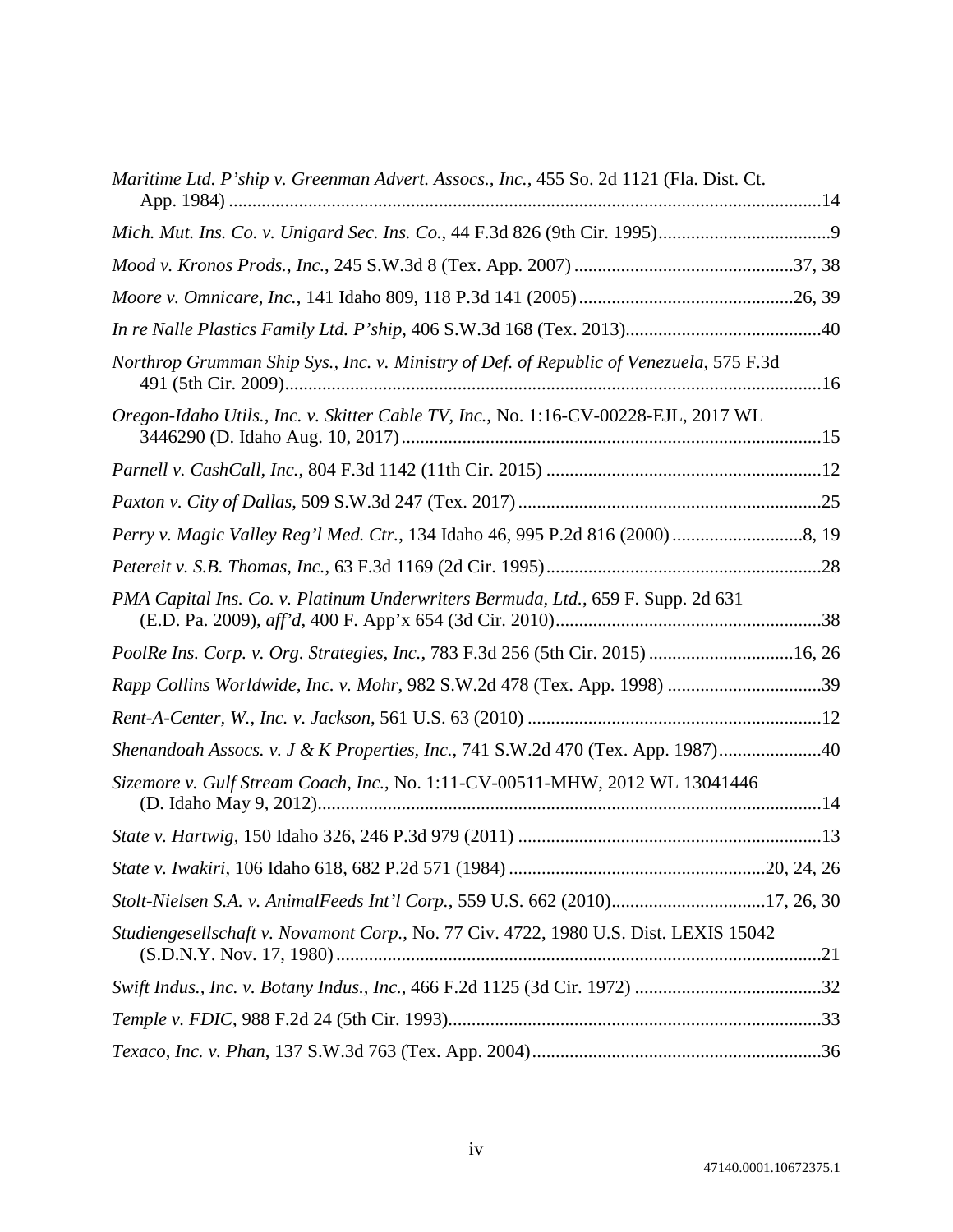| Univ. Comput. Consulting Holding, Inc. v. Hillcrest Ford Lincoln-Mercury, Inc., Nos.<br>14-04-00819-CV, 14-04-01103-CV, 2005 WL 2149508 (Tex. App. Sept. 8, 2005) 16 |
|----------------------------------------------------------------------------------------------------------------------------------------------------------------------|
|                                                                                                                                                                      |
|                                                                                                                                                                      |
| Wattenbarger v. A.G. Edwards & Sons, Inc., 150 Idaho 308, 246 P.3d 961 (2010)                                                                                        |
| Willnerd v. Sybase, Inc., No. 1:09-cv-500-BLW, 2010 WL 5391270 (D. Idaho Dec. 22,                                                                                    |
|                                                                                                                                                                      |
| <b>Statutes</b>                                                                                                                                                      |
|                                                                                                                                                                      |
|                                                                                                                                                                      |
|                                                                                                                                                                      |
|                                                                                                                                                                      |
|                                                                                                                                                                      |
|                                                                                                                                                                      |
| TEX. BUS. & COMM. CODE CH. 55 (West 2011) [Repealed by Acts 2011, 82nd Leg., Ch.                                                                                     |
| <b>Rules</b>                                                                                                                                                         |
|                                                                                                                                                                      |
|                                                                                                                                                                      |
|                                                                                                                                                                      |
| <b>Other Authorities</b>                                                                                                                                             |
| M. CLARK, REPORT OF THE IDAHO STATE BAR EVIDENCE COMMITTEE, C502 (Dec. 16,                                                                                           |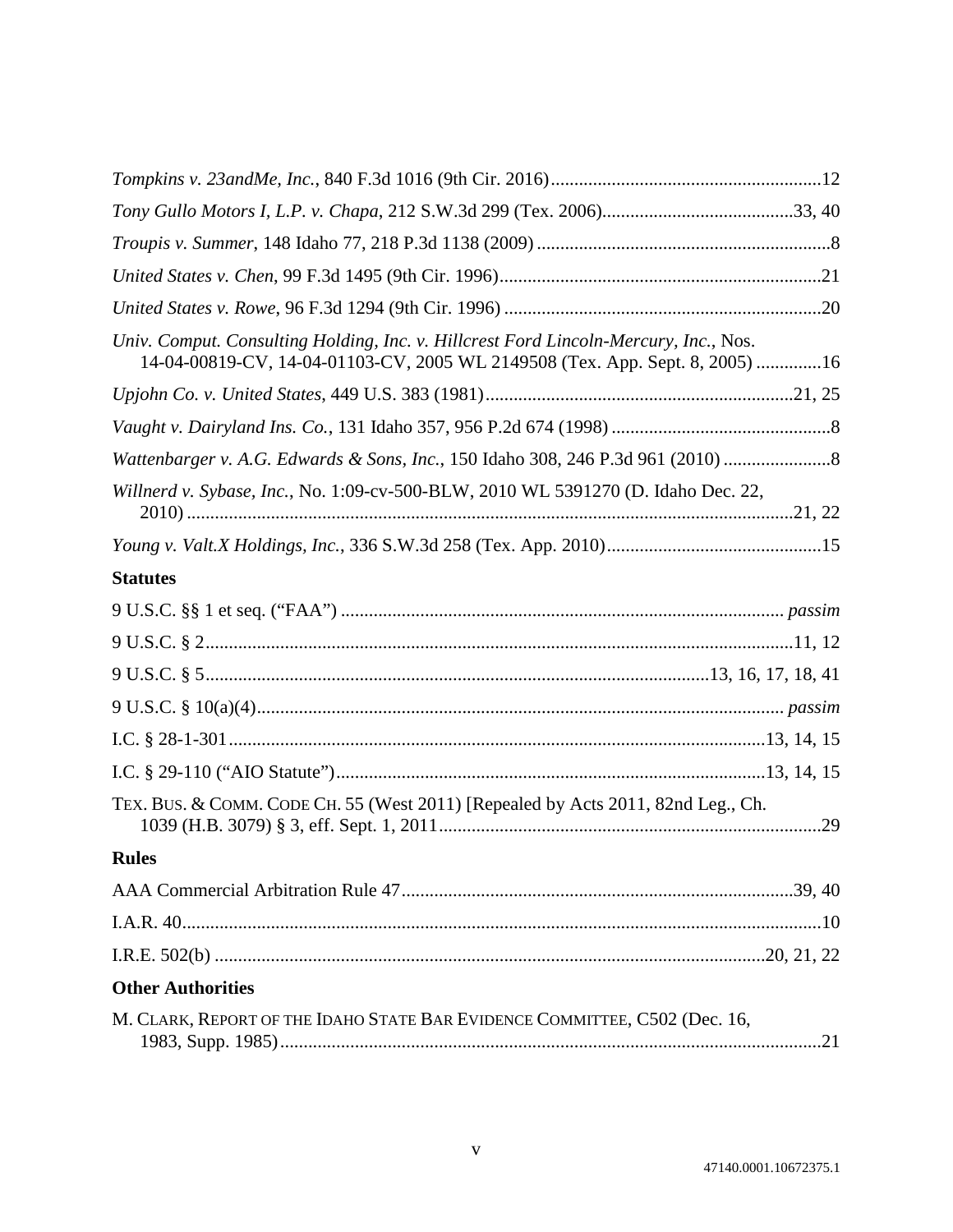#### **STATEMENT OF THE CASE**

This case involves an action by Respondent T3 Enterprises, Inc. (" $T3$ ") brought against Appellant Safeguard Business Systems, Inc. ("SBS") for breach of contract, tortious interference, conversion, deceptive trade practices, and accounting, which was required to be arbitrated pursuant to the parties' contract. On appeal, SBS challenges an irrational and excessive \$4.3 million arbitration award that resulted from: (i) legal errors by the District Court regarding jurisdiction, forum selection, and attorney-client privilege, and (ii) the arbitrators exceeding their powers under the Federal Arbitration Act, 9 U.S.C. §§ 1 et seq. (the "FAA").

SBS is a Dallas-based company engaged in selling products to small businesses through a nationwide network of distributors. T3 is a distributor in Idaho that was required to arbitrate any disputes with SBS through a Dallas-administered arbitration under Texas substantive law. Due to an erroneous jurisdictional ruling by the District Court, however, T3's claims were instead ordered to be arbitrated in Boise before three attorney-arbitrators who had no prior experience with Texas law. That improperly-formed panel proceeded to disregard—and at times outright flout—Texas law to award \$1.475 million in damages (plus \$2.886 million in *doubled* attorneys' fees and expenses), relying largely on attorney-client privileged information the District Court had incorrectly ordered SBS to previously disclose. In addition, the award inconsistently provides future damages for 8-12 years as if the contract continued in force while declaring the contract "constructively terminated" under non-Texas law to award T3 the entire value of its business in a duplicative way. The resulting \$4.3 million award thus far exceeds the contractual limit of "actual damages for commercial loss," particularly considering that T3's business grew 5-9% each year *after* the alleged breaches. [*See* R. 19632.] Such an inexplicable result reflects a panel that exceeded its power, committed manifest disregard of Texas law, and acted irrationally. This Court, exercising its *de novo* review, should vacate the award in full.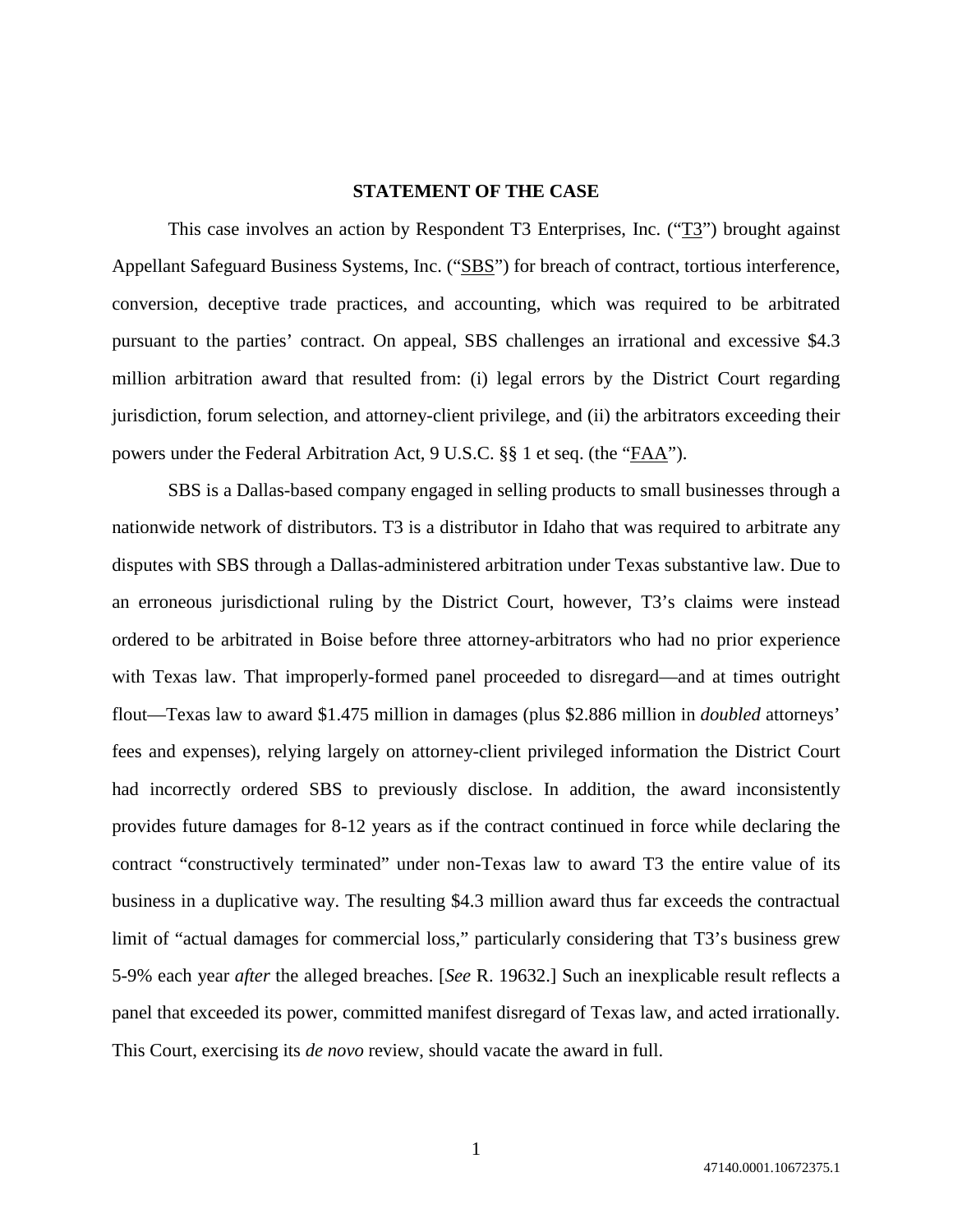#### **COURSE OF PROCEEDINGS**

On August 26, 2014, T3 filed suit in Ada County district court alleging claims against SBS and others for breach of contract, tortious interference, conversion, deceptive trade practices, and accounting (the "District Court Action"). [R. 56.] In an amended complaint, a separate Safeguard distributor in Idaho—Thurston Enterprises, Inc. ("Thurston")—joined the District Court Action with its own claims against SBS and other defendants. [R. 273.]<sup>1</sup>

On October 21, 2014, SBS answered and moved to enforce an arbitration clause in T3's contract requiring the claims against SBS to be arbitrated in Dallas through a proceeding administered by the American Arbitration Association's ("AAA") Dallas office. [R. 755-770, 7718-19 (¶ 21(B)).] T3 opposed on the basis that the Dallas proceeding it agreed to was unconscionable and against Idaho public policy. [R. 771-89.] After briefing, the District Court incorrectly determined it had jurisdiction to consider T3's objections and further erred by holding that Texas law would invalidate a Dallas forum, ultimately ordering the arbitration to occur in Idaho instead. [R. 987-88, 994.] As a result, in early 2015, T3 initiated an arbitration styled as *T3 Enterprises, Inc. v. Safeguard Business Systems, Inc.*, AAA No. 01-15-0002-6860, with the AAA's Denver office (the regional office for Idaho) as administered by Lance Tanaka (the "Arbitration"). [R. 7576, 7606, 7661.] Mr. Tanaka then formed a tribunal of three attorneyarbitrators—Maureen Beyers of Arizona, the Honorable Kenneth Kato (Ret.) of Washington, and Van Elmore of Colorado (the "Panel") [*see* R. 7576]—who, as reflected in their resumes, had no previous experience with Texas law. [*See* R. 13822-29.]

Thereafter, the parties agreed that discovery in the District Court Action (as determined under ordinary standards of Idaho law) could be used in the Arbitration. [R. 7597-98.]

<sup>&</sup>lt;sup>1</sup> SBS separately appeals a trial judgment in favor of Thurston (see Docket No. 45092-2017).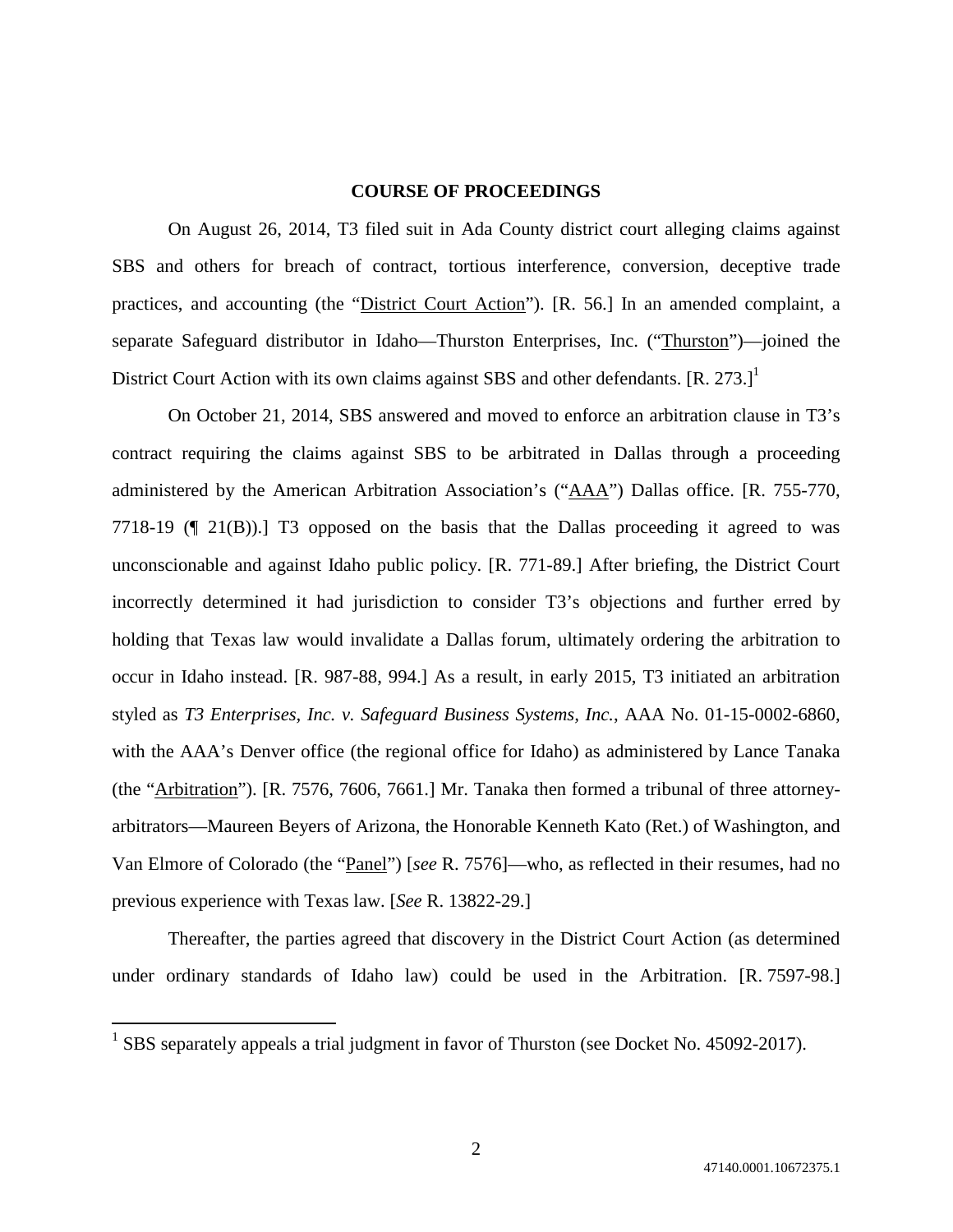Accordingly, on March 24, 2016, the District Court issued an order that impacted both the court and arbitration proceeding by rejecting SBS's attorney-client privilege for thirty-five (35) internal communications between its General Counsel and employees/agents. [R. 2219-27.] As reflected in Issue 2 below, the Panel heavily relied on those documents in issuing its award.

On July 22, 2016, pre-hearing briefs were submitted in the Arbitration [R. 7814-39, 7842-71] and then evidentiary hearings were held in Boise in August 2016. [R. 8110 at 1:23-25.] At the conclusion of the hearings, the Panel requested limited additional briefing from the parties and proposed findings of fact/conclusions of law, which were simultaneously submitted by both parties on September 16, 2016. [R. 7949-70, 7972-8022, 8024-40, 8042-8108.]

Shortly thereafter, on October 5, 2016, the Panel issued an "Interim Award" finding SBS liable for breach of contract, tortious interference, and deceptive trade practices [R. 8143 at 34:12-14], and awarded the same damages for each theory allocated as follows: (i) \$321,657.77 in past lost commissions; (ii) \$373,473.76 in speculative future lost commissions for 8-12 years; (iii) \$212,432.39 in so-called "preferential pricing" damages; and (iv) \$566,143.61 for the entire value of T3's distributorship based on a "constructive termination" theory under New Jersey and Connecticut statutes. [R. 8135 (¶ 101), 8138 (¶¶ 112, 133).] After the Interim Award was issued, SBS immediately raised a question to the Panel regarding how such a constructive termination ruling would impact T3's post-termination contractual obligations (including a non-compete and requirement to return SBS's intellectual property and confidential information). [*See* R. 8148.] In response, T3 asserted it was electing to be fully discharged from the contract and would return only certain intellectual property. [*See* R. 8146-47.] On October 17, 2016, the Panel accepted T3's election in full and issued a "Supplement to Interim Award" [R. 8150-52] that required the return of intellectual property as agreed by T3, but otherwise "excused" T3 from having to comply with any of its post-termination obligations. [R. 8151-52 (¶¶ 136-138).] In particular, the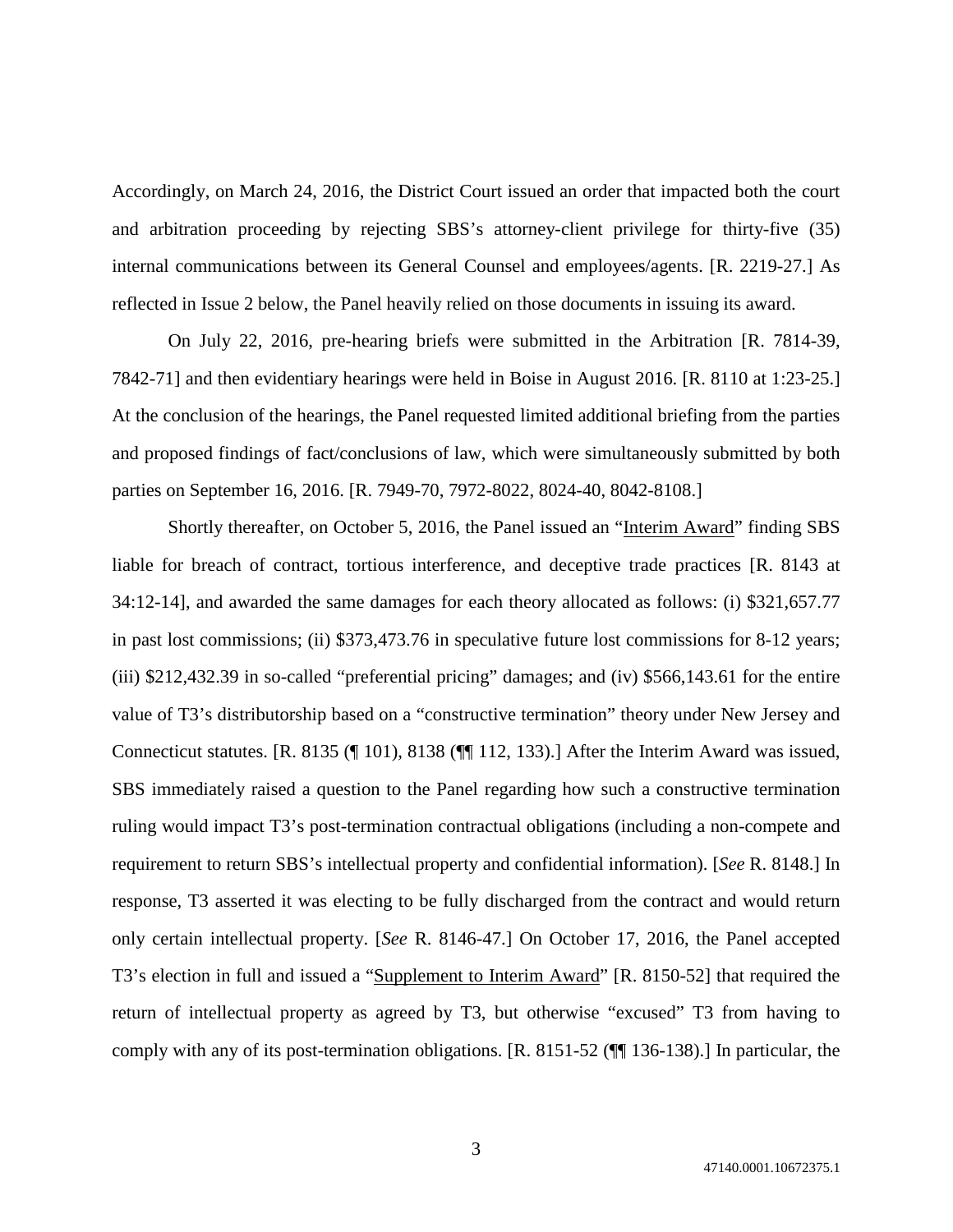Panel improperly awarded T3 the customer lists and confidential information that, as plainly stated in the contract [*see* R. 7715 (¶ 13)], belongs to SBS. [*See* R. 8152 at 3:2-4].

On November 28, 2016, the Panel issued a ("Fee Order") that granted an additional \$2,449,208.14 in attorneys' fees (after a 2.0x doubling of the "actual" incurred amount) and \$437,126.28 in litigation expenses that are not recognized by Texas law. [R. 8263 at 7:4-12.]

On December 5, 2016, the Panel consolidated all its previous rulings into a Final Award of \$4,362,041.95 (the "Arbitration Award") [R. 8266-67], which T3 immediately sought to confirm in the District Court Action while shortening the time to brief a motion to vacate based on a contention that the Arbitration Award would have *res judicata* effect in the ongoing trial of T3's separate claims for tortious interference against SBS's indirect parent company, the Deluxe Corporation ("Deluxe"). [*See* R. 45.] SBS's motion to vacate the award was thus filed on December 9, 2016, [R. 7662-8307] with opposition and reply briefs filed on December 12th and 19th, respectively. [R. 9059-75.] The District Court later stated it would withhold any ruling until after trial (where T3 failed to prove its tort claims against Deluxe [*see* R. 9135]). The parties thus agreed to an oral hearing on the motion to vacate/modify that occurred on February 21, 2017.

On March 29, 2017, the District Court denied SBS's motion to vacate and confirmed the Arbitration Award in full [R. 12739-53], then issued a final judgment confirming T3's award on May 5, 2017. [R. 12934-37.] SBS filed a notice of appeal on May 5, 2017 as well (which was last amended on August 16, 2017). [*See* R. 12938-97, 13630-13829.]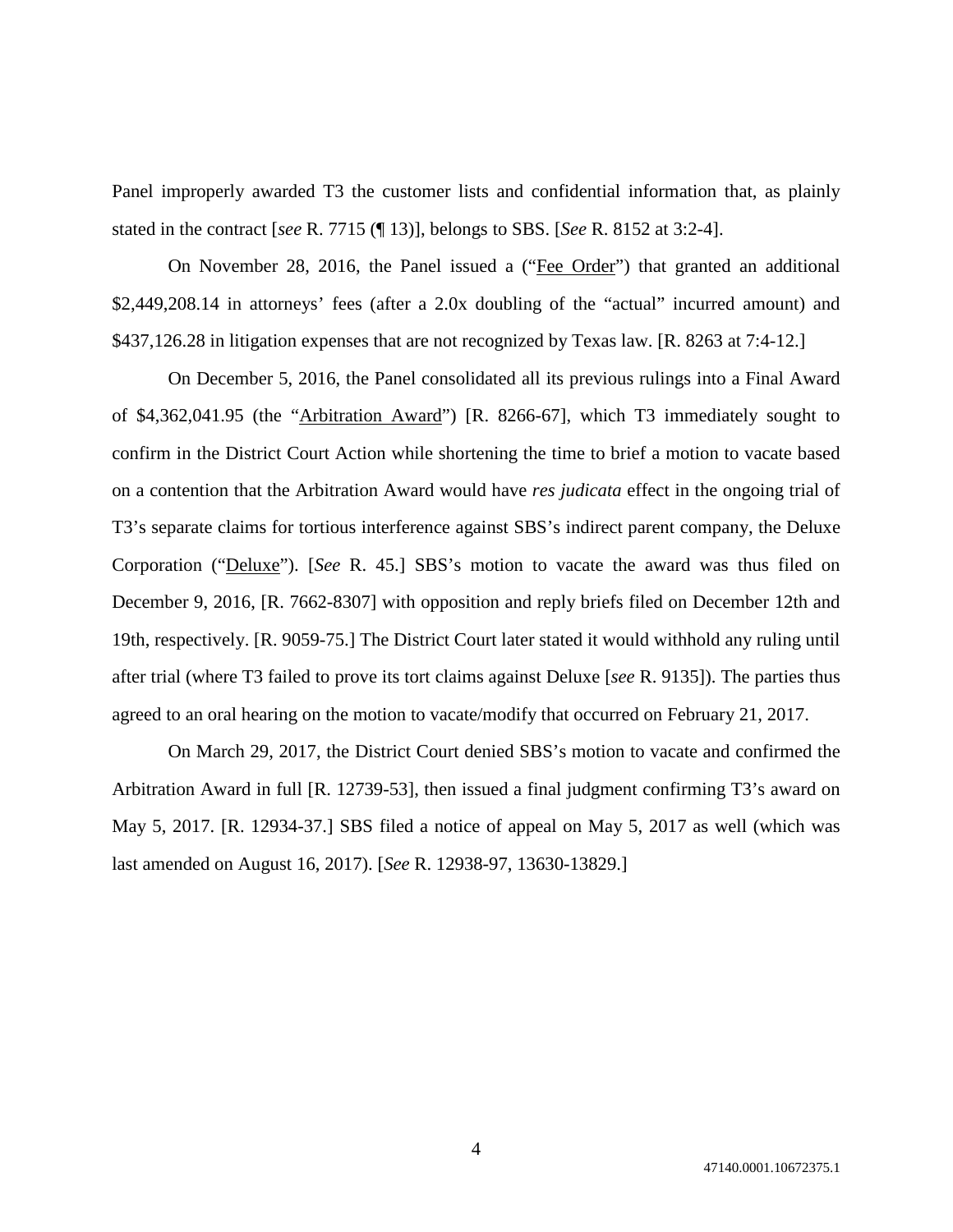# **STATEMENT OF FACTS<sup>2</sup>**

T3 is an Idaho corporation principally owned by Dawn Teply that entered into a distribution contract with SBS dated July 28, 2006 (the "Distributor Agreement"). [R. 7703, 7720.] The contract had an initial five-year term that was never renewed and thus, after 2011, expressly existed on a "month-to-month" basis. [R. 7711 (¶ 10(F)).] Indeed, as acknowledged by T3 in the arbitration hearings, the contract was terminable at will by either party. [R. 7877-78 at 1261:18-1262:2.] Under the Distributor Agreement, T3 is entitled to a commission of 30-35% on completed sales for the order of products it successfully solicits from customers and also receives a benefit of "account protection." [*See* R. 8112-13 (¶ 5).] Account protection gives a distributor the exclusive right to "commissions" generated on the sale of defined products to customers whom the distributor is first to establish a relationship with and maintain as active accounts. [*See* R. 8114 (¶ 4).] The right originated in the 1970's when there was only one billing point for each small business customer and one category of traditional paper products (*i.e.*, checks and forms) sold, without being updated through the years to address any technological changes or product growth in the industry. [*See* R. 5461-66 (arbitration testimony).]

The Distributor Agreement further contains key provisions concerning arbitration, choice of law, and limitations on remedies, the most relevant of which include:

# **Paragraph 21(B):**

… ALL CONTROVERSIES, DISPUTES OR CLAIMS … ARISING OUT OF … (2) THE RELATIONSHIP OF THE PARTIES HERETO; (3) THE VALIDITY OF THIS AGREEMENT OR ANY RELATED AGREEMENT, OR ANY PROVISION THEREOF … *SHALL BE* SUBMITTED FOR ARBITRATION TO BE *ADMINISTERED BY THE DALLAS, TEXAS OFFICE*

 $2$  These "facts" are derived largely from the Panel's Interim Award. SBS cites them solely for purposes of this appeal (and due to the limited review under the FAA) while reserving all rights to deny and disprove the Panel's inaccurate fact findings in any remand or other proceedings.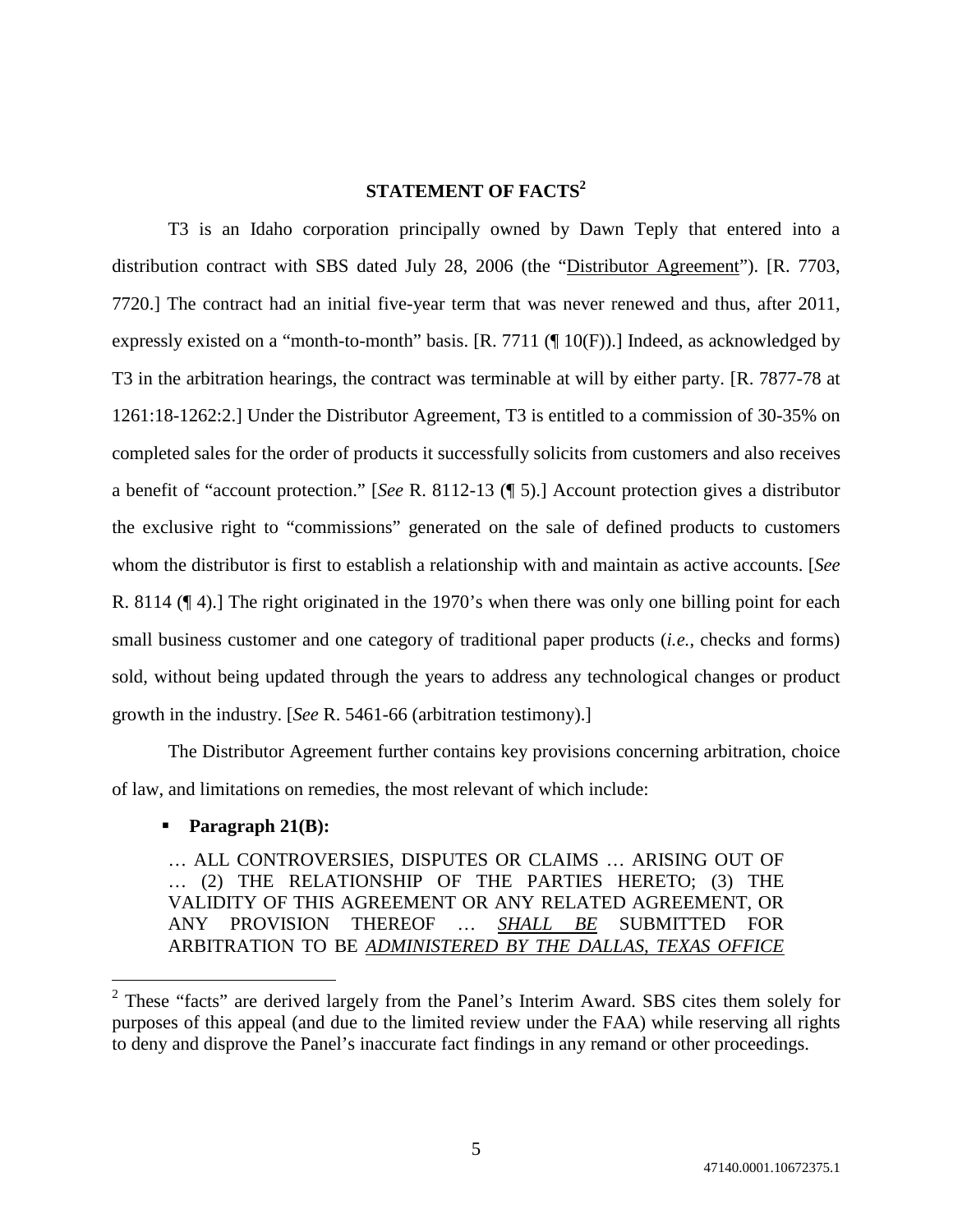OF THE AMERICAN ARBITRATION ASSOCIATION ON DEMAND OF EITHER PARTY. SUCH ARBITRATION PROCEEDINGS *SHALL BE CONDUCTED IN DALLAS, TEXAS* …. [R. 7718-19 (emphasis added).]

#### **Paragraph 18:**

… All matters relating to arbitration will be governed by the Federal Arbitration Act (9 U.S.C. §§ 1 et seq.). … [T]his Agreement, the distributorship and the relationship between you and Safeguard will be *governed and construed under and in accordance with the laws of Texas* …. [R. 7717 (emphasis added).]

## **Paragraph 17(C):**

# THE DAMAGES RECOVERABLE BY EITHER PARTY HERETO FOR ANY CONTROVERSY OR CLAIM … *SHALL BE LIMITED TO ACTUAL DAMAGES FOR COMMERCIAL LOSS*. NEITHER PARTY HERETO SHALL BE LIABLE TO THE OTHER FOR PUNITIVE DAMAGES …. [R. 7717 (emphasis added).]

In 2013, Safeguard Acquisitions, Inc. ("SAI")—an affiliate of SBS—purchased Form Systems Inc. d/b/a DocuSource ("DocuSource") and Idaho Business Forms ("IBF"), two larger independent distributors in the Pacific Northwest. [R. 8119 (¶ 17), 8121 (¶ 23).] Prior to the acquisitions, DocuSource and IBF were well-established multi-million dollar businesses that sold products, in part, within some of the same geographic areas of Idaho as T3. [*See* R. 8119-20 (¶ 18).] Afterwards, the acquired companies continued selling the same products to their same historical accounts, only doing so as SBS-affiliated outlets. [R. 8121 (1 26).] Some of those sales, however, were to the same general organizations to which T3 was also selling low-volume amounts of traditional paper products (*i.e.*, checks, envelopes, forms), but largely involved complex unique customized products/services provided to different billing contacts within the larger customer organizations. [*See, e.g.*, R. 8127 (¶¶ 58-60).] In many cases, there were preexisting contracts between DocuSource/IBF and their larger customers that T3 could not become a party to or properly service.

Once the acquisitions were completed in 2013, SBS's General Counsel (Michael Dunlap) attempted to negotiate with T3 regarding account protection rights related to DocuSource/IBF's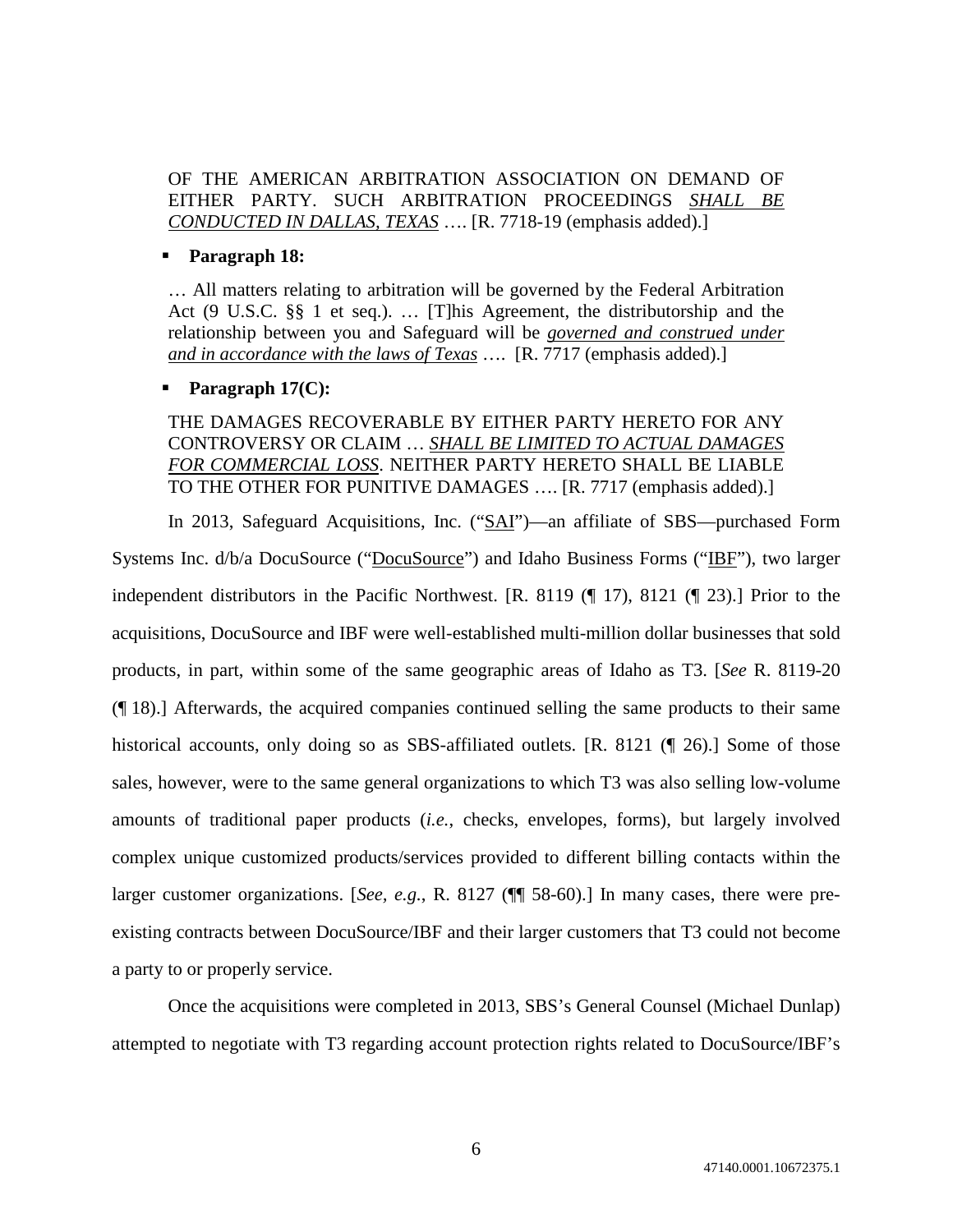ongoing sales to overlapping organizations. [*See* R. 8122 (¶ 32).] Summarizing due to the limited grounds for review of an arbitration award, the result of the negotiations were that T3 ended up selling its account protection rights as to some customers back to SBS while not agreeing to do so for others when it decided to file suit in August 2014. [*See, e.g.*, R. 8134 (¶ 95).] Notably, there was no evidence in the Arbitration that T3 suffered a loss at any time in regard to its own historical commission levels as a result of the acquisitions. To the contrary, T3's own profits indisputably grew after the acquisitions. In 2010, its commissions were \$168,786.53 and increased each year thereafter as follows: \$171,786.53 (+1.78%) in 2011; \$181,300.37 (+5.54%) in 2012; \$191,059.10 (+5.38%) in 2013; \$199,458.03 (+4.40%) in 2014; and \$219,354 (+9.98%) in 2015. [R. 8128-29 (¶ 68).] Further, T3 remained a distributor during the Arbitration hearings in August 2016 (as it does to this day) and, again, its commissions had increased by that point to more than \$220,000 for the year of 2016. [R. 8129 (¶ 68).] As such, what T3 sought to recover by its claims was not any actual loss to its own historical business, but the *gross profits* (not "commissions") on sales by DocuSource/IBF, regardless of whether those unique product or service sales were for business T3 never offered or was able to service, or were provided to completely different areas of the greater customer organizations at issue under different existing contracts and to different billing contacts.

As set out in the Course of Proceedings, the Panel ultimately awarded \$4.3 million to T3 not only for the alleged actual loss (*i.e.*, the gross profit on sales by DocuSource/IBF) but also the entire alleged current market value of T3's business, plus speculative future losses for "8 to 12 years," and doubled attorneys' fees and litigation expenses in total disregard of Texas law.

### **ISSUES PRESENTED ON APPEAL**

1. Whether the District Court's decision to strike the Dallas arbitration process was an error that requires vacating the award in full.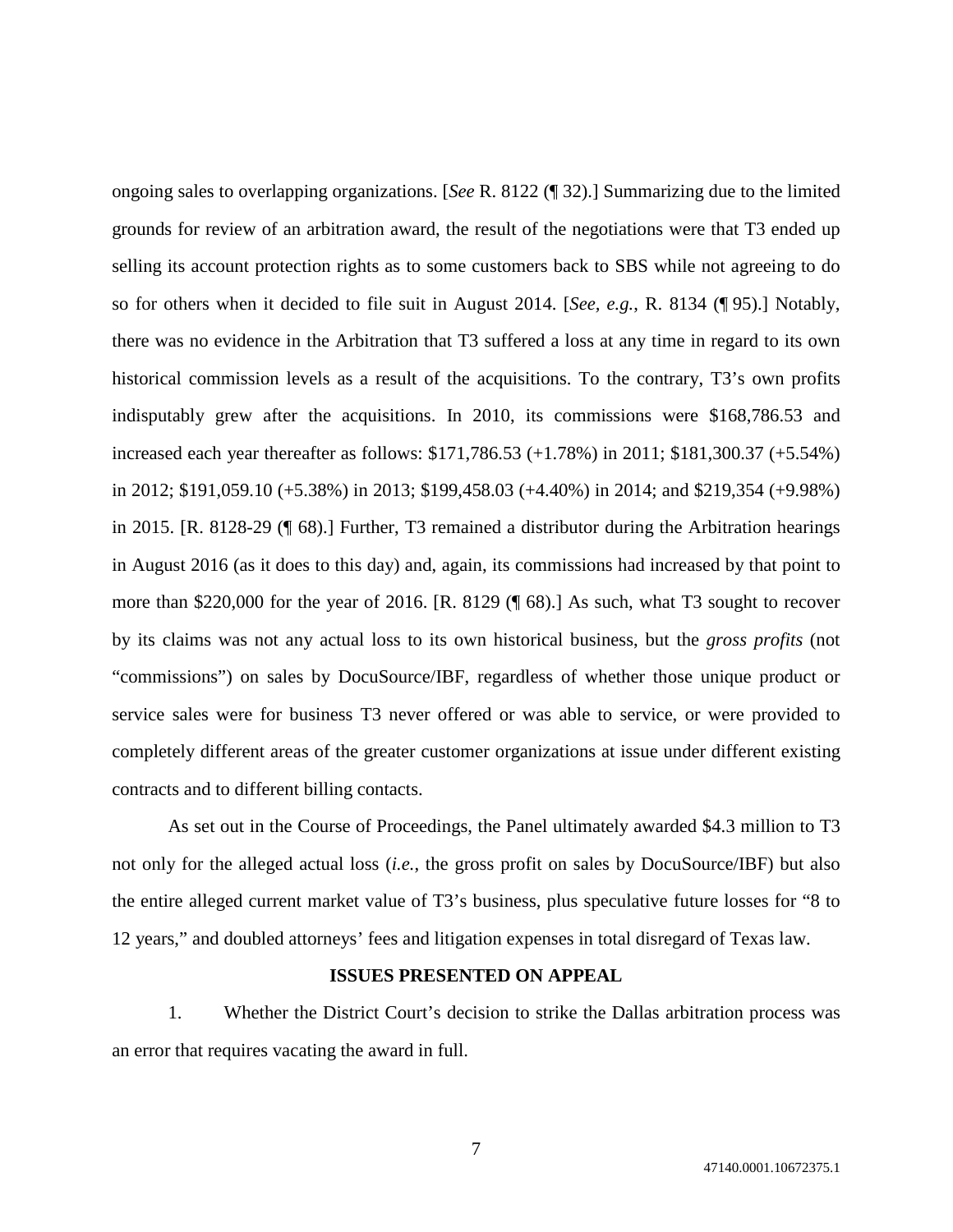2. Whether the District Court's overruling of SBS's claim of attorney-client privilege was an error that requires vacating the award in full.

3. Whether the District Court erred in denying SBS's motion to vacate the award based on the Arbitration Panel exceeding its powers under FAA  $\S$  10(a)(4).

#### **STANDARDS OF REVIEW**

Issue 1 raises issues of jurisdiction and arbitrability, which are questions of law over which this Court exercises free review. *See Wattenbarger v. A.G. Edwards & Sons, Inc.*, 150 Idaho 308, 315, 246 P.3d 961, 968 (2010); s*ee also H.F.L.P., LLC v. City of Twin Falls*, 157 Idaho 672, 678, 339 P.3d 557, 563 (2014). Subject matter jurisdiction may be raised at any time, including on appeal, and cannot be waived. *See Johnson v. Blaine Cty.*, 146 Idaho 916, 924, 204 P.3d 1127, 1135 (2009); *Troupis v. Summer*, 148 Idaho 77, 79, 218 P.3d 1138, 1140 (2009).

Rulings on discovery matters—such as attorney-client privilege for Issue 2—are subject to a trial court's sound discretion. *See Vaught v. Dairyland Ins. Co.*, 131 Idaho 357, 360, 956 P.2d 674, 677 (1998). To determine if there was an abuse of discretion, this Court considers whether the trial court: (1) correctly perceived the issue as one of discretion; (2) acted within the outer boundaries of its discretion and consistently with legal standards; and (3) reached its decision by an exercise of reason. *See Perry v. Magic Valley Reg'l Med. Ctr.*, 134 Idaho 46, 51, 995 P.2d 816, 821 (2000). Evidentiary matters are further subject to the requirement that an error must have affected a party's substantial right. *Id*.

Review of the Arbitration Award for purposes of Issue 3 is governed by the FAA, which applies to all arbitrations affecting interstate commerce or, pursuant to the parties' choice of Texas law, by their agreement that the FAA would govern arbitration. *See Hecla Mining Co. v. Bunker Hill Co.*, 101 Idaho 557, 561, 617 P.2d 861, 865 (1980) (when interstate commerce is involved, this Court "utilize[s] the [FAA] and the cases thereunder instead of Idaho's enactment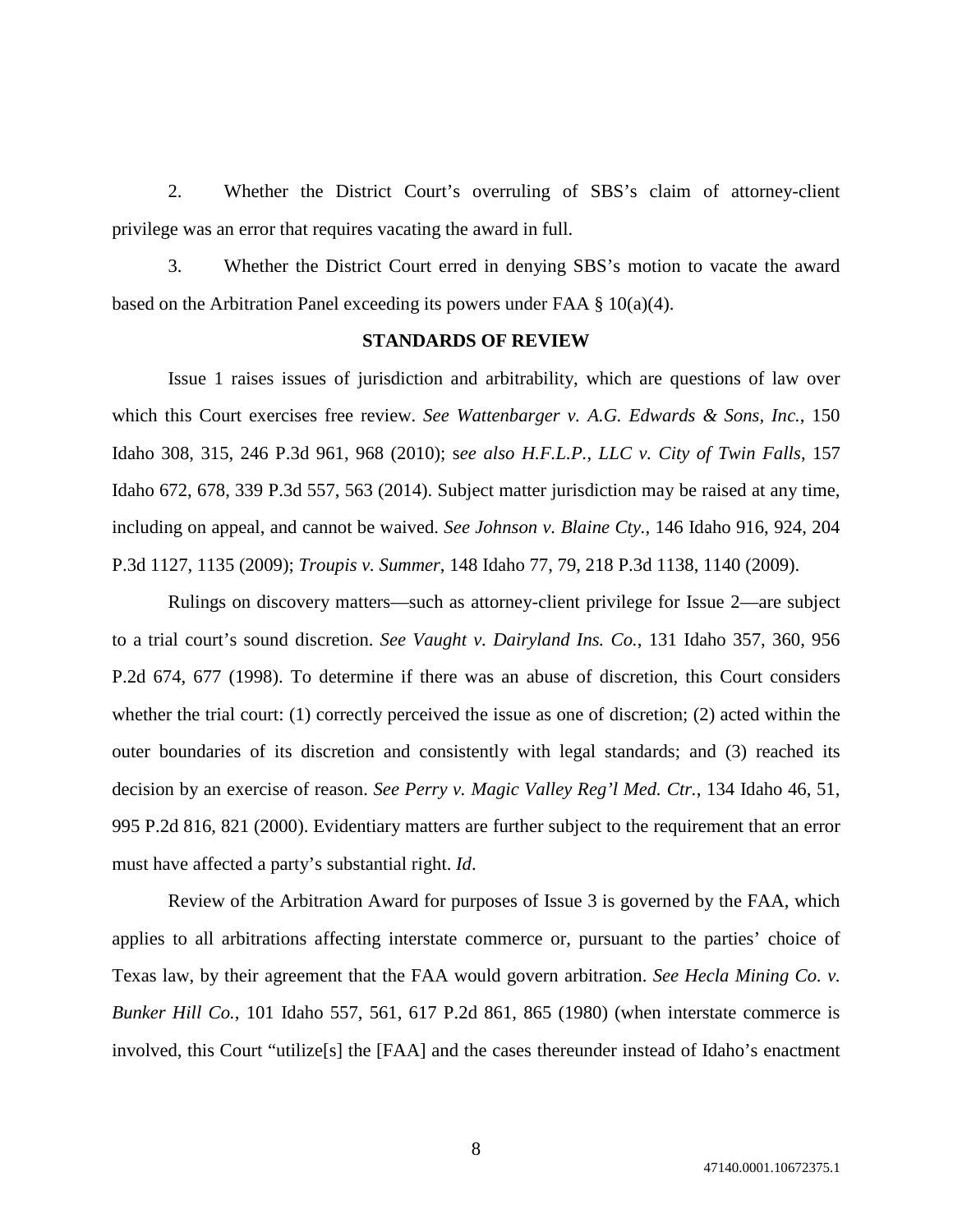of the Uniform Arbitration Act."); *In re Kellogg Brown & Root*, 80 S.W.3d 611, 617 (Tex. App. 2002) ("We hold that when, as here, the parties agree to arbitrate under the FAA, they are not required to establish that the transaction at issue involves or affects interstate commerce."). The grounds for vacating an award under the FAA include when "the arbitrators exceeded their powers," 9 U.S.C.  $\S$  10(a)(4), which is interpreted by federal courts to occur when:

- Arbitrators disregard the parties' choice of law, *see Coutee v. Barington Capital Grp., L.P.*, 336 F.3d 1128, 1134 (9th Cir. 2003) ("Arbitrators act beyond their authority if they fail to adhere to a valid, enforceable choice of law clause agreed upon by the parties.");
- **EXECUTE:** Arbitrators exhibit a "manifest disregard"<sup>3</sup> of the controlling law, *see Comedy Club, Inc. v. Improv W. Assocs.*, 553 F.3d 1277, 1290 (9th Cir. 2009), including by disregard of undisputed facts, *see Coutee*, 336 F.3d at 1133 (courts cannot "confirm an arbitration award that is legally irreconcilable with the undisputed facts" and, "because facts and law are often intertwined, an arbitrator's failure to recognize undisputed, legally dispositive facts may properly be deemed a manifest disregard for the law");
- The award violates an express limitation in the parties' contract, *see Mich. Mut. Ins. Co. v. Unigard Sec. Ins. Co.*, 44 F.3d 826, 830 (9th Cir. 1995); *21st Century Fin. Servs., LLC v. Manchester Fin. Bank*, 747 F.3d 331, 336 (5th Cir. 2014) ("Where arbitrators act contrary to express contractual provisions, they have exceeded their powers.");
- The award contains an inconsistency that renders it "completely irrational," *see Comedy Club, Inc.*, 553 F.3d at 1288 (9th Cir. 2009); or

<sup>&</sup>lt;sup>3</sup> After the U.S. Supreme Court's *Hall Street* decision in 2008, some federal appellate circuits questioned whether "manifest disregard" remains valid. The Ninth Circuit and a majority of others hold it is still valid because, in essence, manifest disregard was always interpreted as one way an arbitrator exceeds their power under FAA § 10(a)(4). *See, e.g.*, *Comedy Club*, 553 F.3d at 1289-90. A minority of federal circuits no longer use the phrase as a "term of art" because they had interpreted manifest disregard to be a "nonstatutory" ground. *See, e.g.*, *Citigroup Glob. Mkts., Inc. v. Bacon*, 562 F.3d 349, 358 (5th Cir. 2009). For this appeal, SBS relies upon the statutory-based standards of manifest disregard approved by the majority of federal circuits.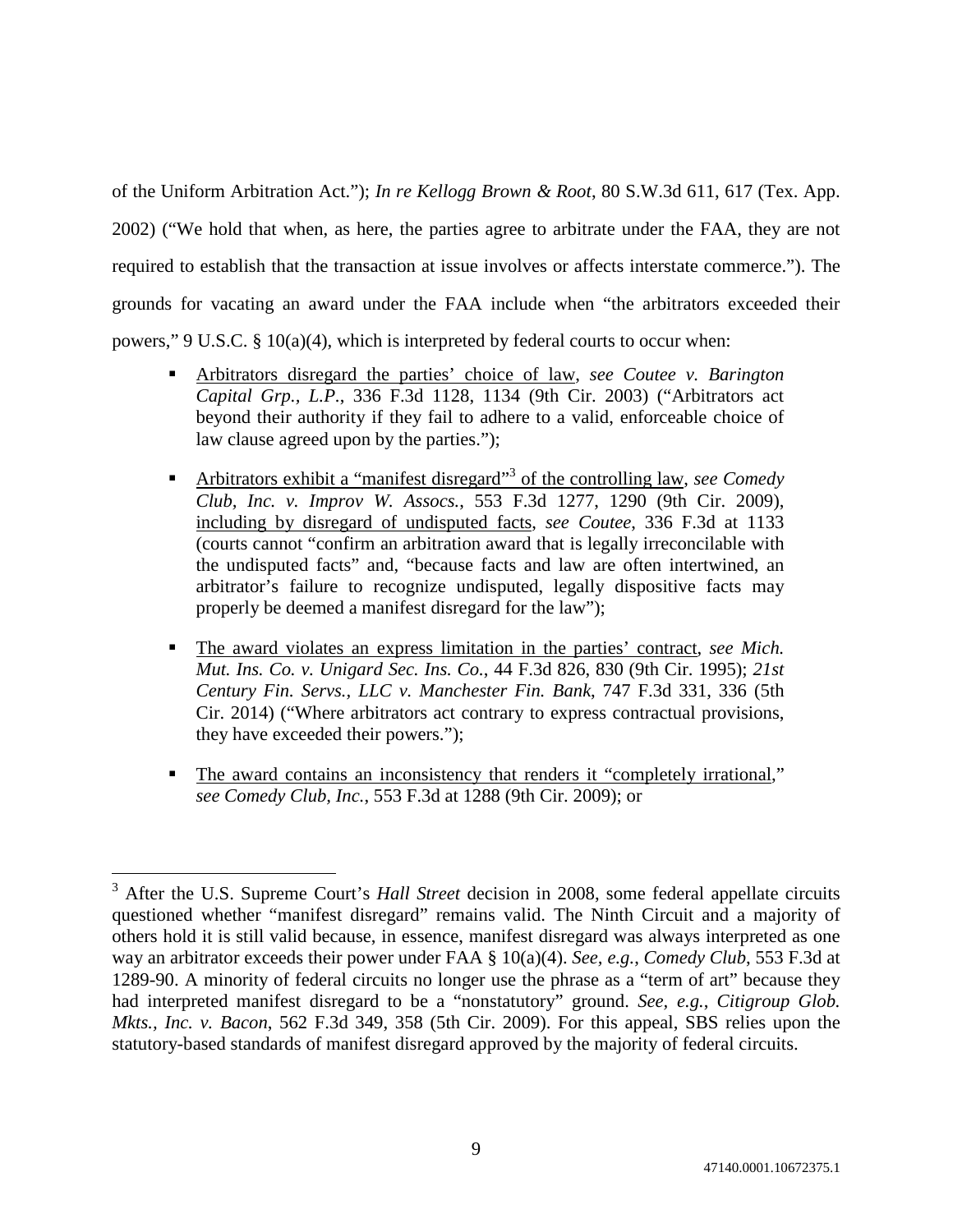■ The award grants relief that offends public policy, *see Aramark Facility Servs. v. Serv. Emps. Int'l Union*, 530 F.3d 817, 823 (9th Cir. 2008) ("However, one narrow exception to this generally deferential review is the now-settled rule that a court need not, in fact cannot, enforce an award which violates public policy.").

An appellate court's review of an arbitration award under the FAA is *de novo* in all regards. *See Collins v. D.R. Horton, Inc.*, 505 F.3d 874, 879 (9th Cir. 2007).

### **COSTS AND ATTORNEYS' FEES ON APPEAL**

Pursuant to I.A.R. 40, SBS requests an award of its costs on appeal. SBS does not seek an award of attorneys' fees on appeal because neither the FAA nor Texas law allows fees to be recovered for post-arbitration proceedings. [*See, e.g.*, R. 12903-05 (district court rejecting T3's request for attorneys' fees on same basis and citing authority).]

### **ARGUMENT**

# **I. THE DISTRICT COURT'S DECISION TO STRIKE THE DALLAS ARBITRATION PROCESS WAS AN ERROR THAT REQUIRES VACATING THE AWARD IN FULL.**

The Distribution Agreement between T3 and SBS mandates that any dispute be arbitrated in Dallas, Texas, in a proceeding administered by the Dallas office of the AAA. [R. 7718-19 (¶ 21(B)).] Texas law was chosen to govern all substantive state law matters with the FAA governing all arbitration matters. [R. 7717.] Accordingly, shortly after T3 filed suit, SBS moved to compel arbitration under the FAA. T3 responded by arguing the Dallas forum was unconscionable and against Idaho public policy and, ultimately, that the entire arbitration agreement was unenforceable. [*See* R. 773-82, 963-67.] The District Court denied T3's request to annul the entire arbitration clause, but struck the Dallas forum. [*See* R. 986-89, 994.]

The District Court's ruling was erroneous for two reasons: (i) the District Court did not have jurisdiction to address T3's objection to forum and (ii) there is no support for the legal conclusion that a Texas court would invalidate a Dallas forum on the basis of Idaho law when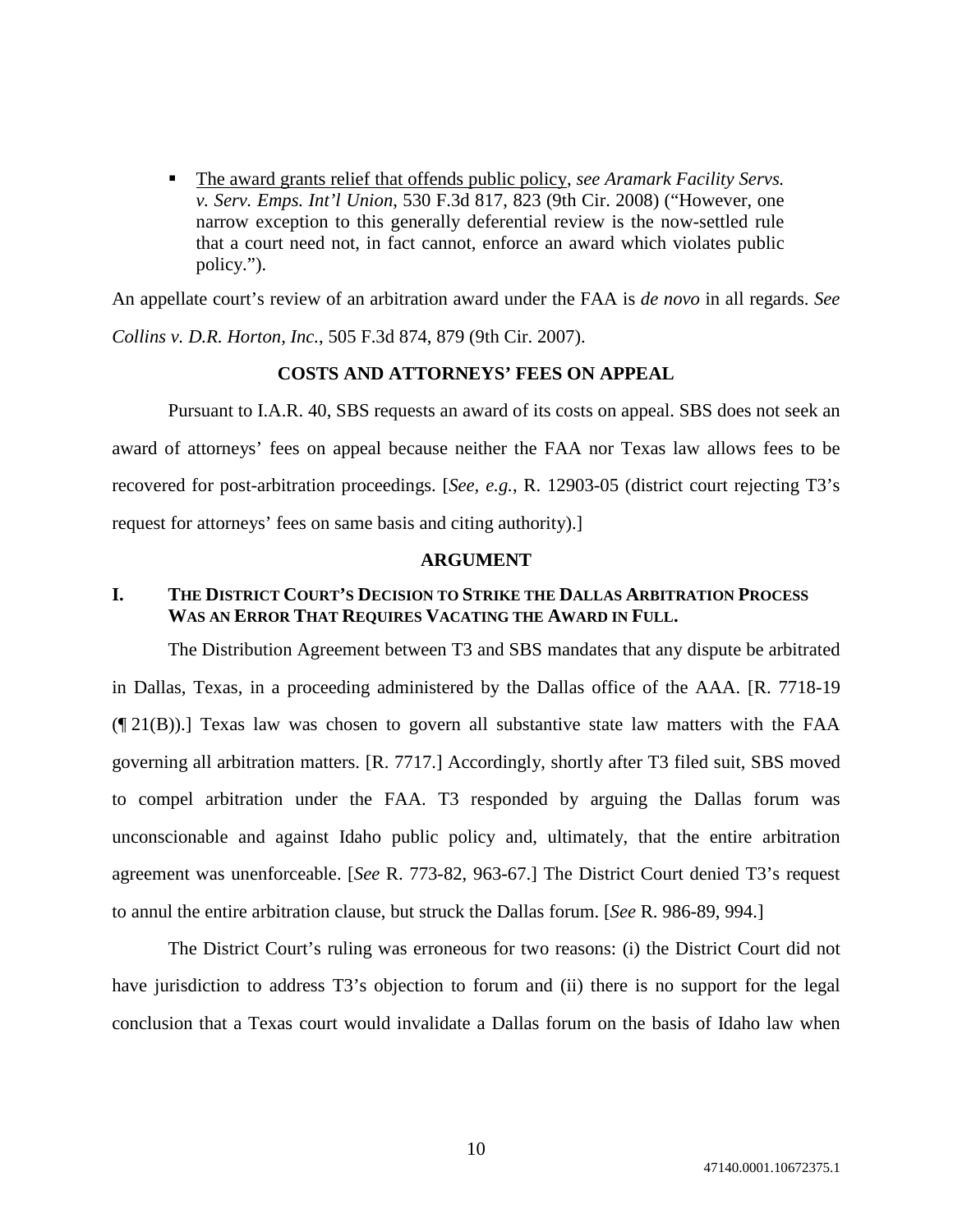the parties agreed Texas law would govern the contract. The District Court's error substantially prejudiced SBS by eliminating the arbitration process agreed to by the parties in their contract (*i.e.*, administration by the Dallas office of the AAA in Dallas), and must be vacated in full.

### **A. The District Court Did Not Have Jurisdiction to Rule on the Forum, Rendering the Entire Arbitration Proceeding in Idaho Invalid***.*

After SBS's motion to compel arbitration was filed in 2014, the District Court appropriately questioned, *sua sponte*, if it had jurisdiction to consider T3's argument that the Dallas forum was unconscionable or against public policy [*see* R. 978], but then incorrectly answered that question. In its order of December 17, 2014, the District Court first noted (properly) that FAA § 2 provides an arbitration agreement is enforceable unless subject to being revoked under a "generally applicable contract defense" [R. 980], and acknowledged substantial federal case law providing that procedural matters such as forum are for an arbitrator to decide. [R. 981 (citing cases).] However, the District Court distinguished that federal law on the grounds that none involved a challenge to forum by way of a generally applicable contract defense [R. 983], ultimately concluding: "where a forum selection clause is challenged pursuant to a contract defense, the issue becomes a substantive one for the court to decide rather than a matter of procedure for the arbitrator," and deeming T3's challenge a substantive one because it "place[d] the *validity* of the entire arbitration clause at issue." [R. 983-84 (emphasis added).]

That ruling was incorrect because Section  $21(B)(3)$  of the Distributor Agreement provides that disputes concerning the "validity" of the agreement were themselves committed to arbitration [*see* R. 7718 (¶ 21(B)) ("… (3) THE VALIDITY OF THIS AGREEMENT … OR ANY PROVISION THEREOF … SHALL BE SUBMITTED FOR ARBITRATION" in Dallas)], and T3 did not raise any general contract defense to that specific delegation provision.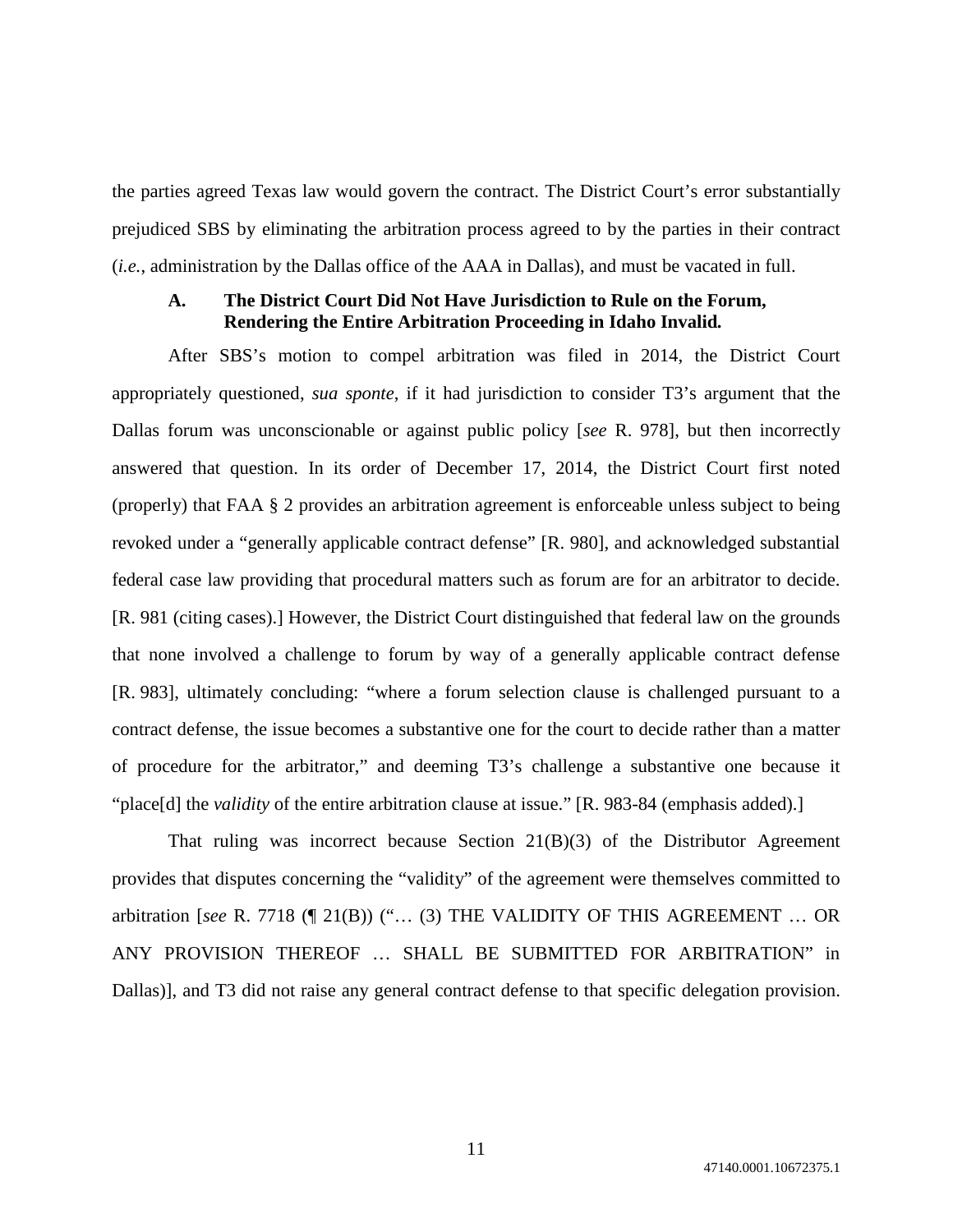As such, the District Court had no jurisdiction to order the arbitration occur in Idaho. T3's objection to forum was supposed to be arbitrated in a proceeding administered from Dallas.

The conclusion that the District Court did not have jurisdiction is mandated by the U.S. Supreme Court's decision in *Rent-A-Center, W., Inc. v. Jackson*, 561 U.S. 63 (2010). In *Rent-A-Center*, the plaintiff similarly challenged an agreement to arbitrate on the basis it was unconscionable (under Nevada law) and the Ninth Circuit similarly decided, like the District Court here, that when "a party challenges an arbitration agreement as unconscionable, and thus asserts that he could not meaningfully assent to the agreement, the threshold question of unconscionability is for the court." *Id.* at 66-67. The U.S. Supreme Court reversed, however, because the contract contained a provision requiring disputes over the enforceability of the agreement to themselves be arbitrated in the first instance. *Id.* at 72-75 (labeling such a clause a "delegation provision"). Further, it mattered none that the delegation provision was part of a larger arbitration agreement challenged in whole as unconscionable by the plaintiff, because:

Section 2 [of the FAA] operates on the *specific* "written provision" to "settle by arbitration a controversy" that the party seeks to enforce. Accordingly, unless Jackson challenged *the delegation provision specifically*, we must treat it as valid under § 2, and must enforce it under §§ 3 and 4, leaving any challenge to the validity of the [arbitration agreement] as a whole for the arbitrator.

*Id.* at 72 (emphasis added, clarification in brackets).<sup>4</sup> The same is true here. The delegation provision in Paragraph 21(B)(3) was not specifically challenged. [*See* R. 773-82.]. T3's objection to forum thus also had to be arbitrated in a proceeding administered by the AAA's Dallas office.

<sup>4</sup> *See also Tompkins v. 23andMe, Inc.*, 840 F.3d 1016, 1032 (9th Cir. 2016); *Parnell v. CashCall, Inc.*, 804 F.3d 1142, 1148 (11th Cir. 2015) (language requiring arbitration of "any issue concerning the validity, enforceability, or scope" of contract was delegation provision); *Danley v. Encore Capital Grp., Inc.*, 680 F. App'x 394, 397 (6th Cir. 2017) (same).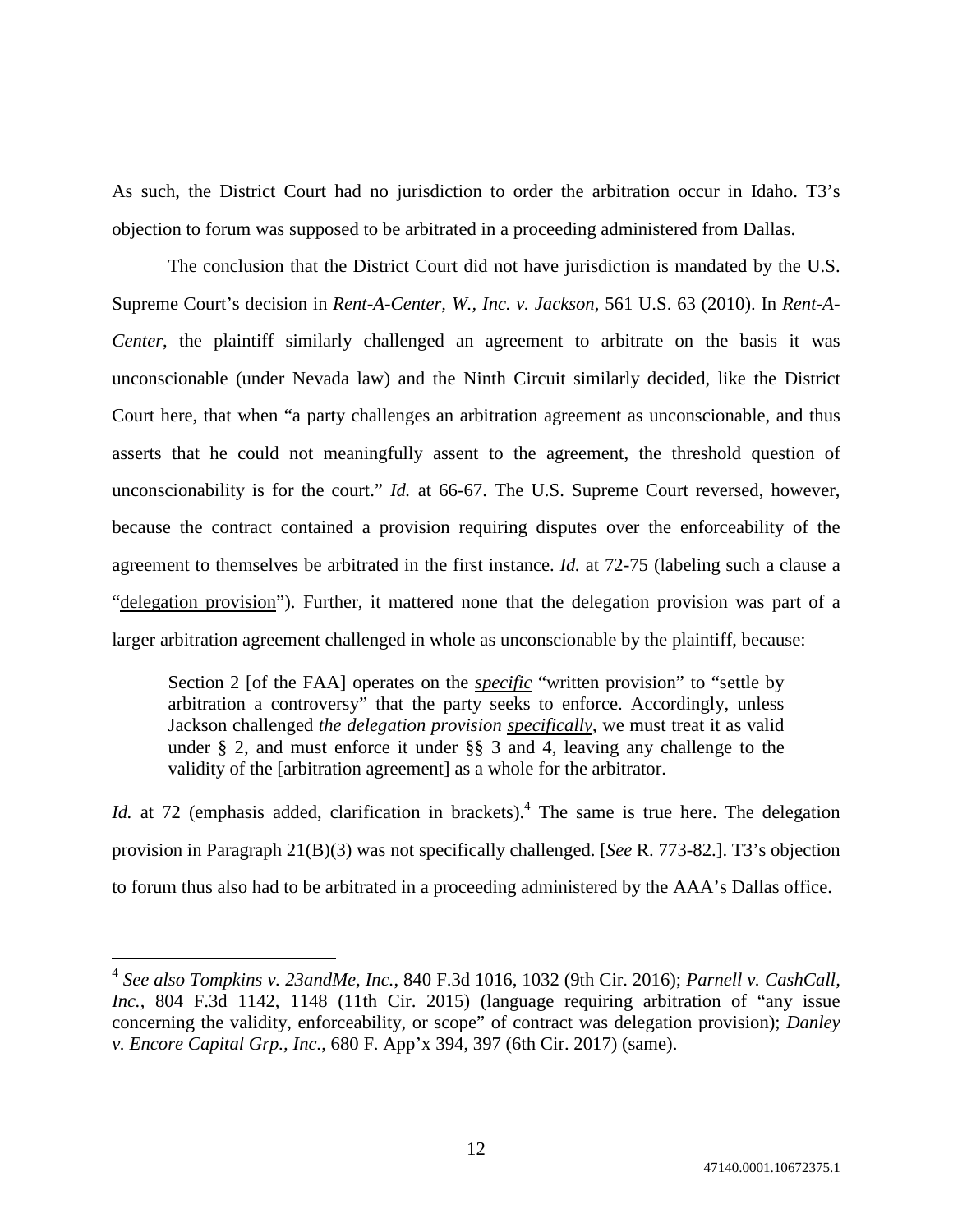Consequently, the District Court's order to arbitrate in Idaho was invalid due to a lack of jurisdiction. *See Kantor v. Kantor*, 160 Idaho 803, 808, 379 P.3d 1073, 1078 (2016) ("judgments and orders made without subject matter jurisdiction are void"). The resulting Arbitration Award is void and must be vacated in full. *See, e.g., State v. Hartwig*, 150 Idaho 326, 328, 246 P.3d 979, 981-83 (2011) (vacating civil order issued in criminal case when court did not have jurisdiction); *see also Lower Colo. River Auth. v. Papalote Creek II, LLC*, 858 F.3d 916, 927 (5th Cir. 2017) (vacating arbitration award when district court did not have jurisdiction).

# **B. Alternatively, the District Court Erred as to Texas Law on Forum Selection and Thereby Violated Section 5 of the FAA.**

Even if the District Court had jurisdiction to rule on the validity of the Dallas forum selection, it erred as a matter of law on the merits of that legal issue in a way that negated SBS's right to a Dallas-administered arbitration, which is a violation of FAA § 5 requiring vacatur.

In its December 17, 2014, order addressing the merits of the forum issue, the District Court first correctly ruled the parties validly chose Texas law—not Idaho law—to govern their dispute and that their choice of law must be enforced. [*See* R. 984-86 (citing I.C. § 28-1-301(a)).] Nevertheless, after concluding Idaho law did not apply, the District Court then went on to rule that a Texas court (applying Texas law) would invalidate the Dallas forum based on an Idaho statute (I.C. § 29-110(1) (hereinafter, the "Arbitration in Idaho Only Statute" or "AIO Statute")). [*See* R. 986-89.] That conclusion of law was an error. To illustrate, it is useful to break the District Court's circular analysis into its four component parts, which were:

- 1. I.C. § 28-1-301(a) requires enforcing the choice of Texas law. [R. 984-86.]
- 2. Texas has adopted *M/S Bremen v. Zapata Off-Shore Co.*, 407 U.S. 1 (1972) (hereinafter, "*The Bremen*") to assess forum selection clauses. [R. 987.]
- 3. *The Bremen* states that, for a forum selection clause to be valid, it must not contravene a strong public policy "**either** in the forum where the suit would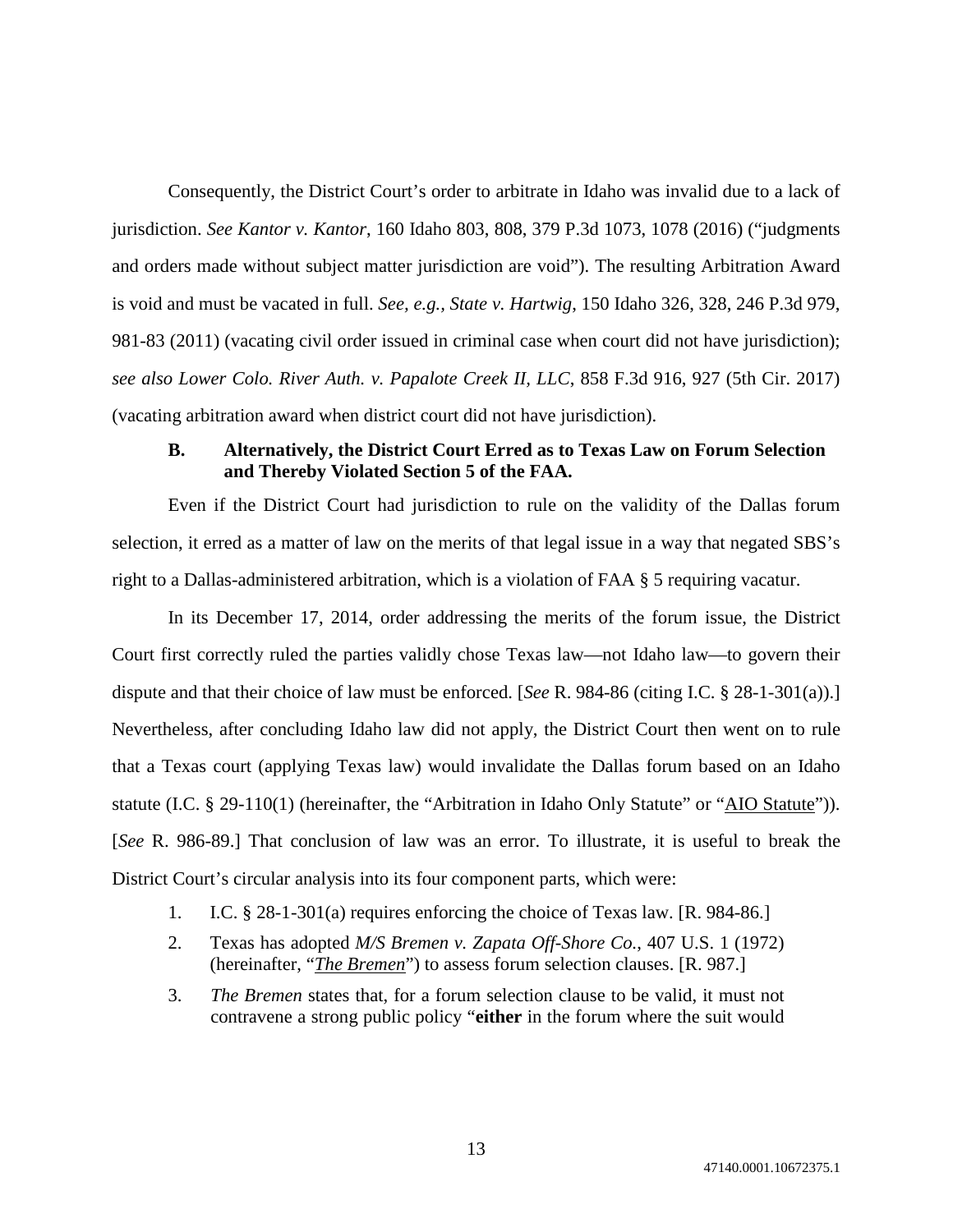be brought, **or the forum from which the suit has been excluded**." [R. 987 (bolding added to reflect error in District Court's quotation of law).]

4. Texas law would apply *The Bremen*—as misquoted above—to rule the AIO Statute (I.C. § 29-110(1)) invalidates a Dallas forum. [R. 987-89.]

As highlighted in bold above, the District Court made a conspicuous error in its quotation of law. *The Bremen* does not consider the public policy of an "excluded" forum. *See* 407 U.S. at 15. Rather, the "excluded" language incorrectly attributed to *The Bremen* by the District Court comes solely from a Florida appellate court.<sup>5</sup> As discussed further below, that inaccuracy led the District Court to misapply Texas law on forum selection clauses (*i.e.*, No. 4 above).

On a more basic level, however, the District Court erred in how it did not give proper effect to Idaho's choice of law statute, I.C. § 28-1-301(a). It appears the District Court was under the unwarranted impression that the AIO Statute applies to every arbitration clause considered by an Idaho court regardless of an express choice-of-law provision. Nothing in the Idaho Code provides for such a broad application. Certainly a contract between two out-of-state parties brought to an Idaho court for adjudication (due perhaps to general jurisdiction), would not result in application of the AIO Statute to invalidate their agreement to arbitrate elsewhere. To the contrary, it would be the substantive law that *governs* the contract which controls. *See, e.g.*, *Sizemore v. Gulf Stream Coach, Inc.*, No. 1:11-CV-00511-MHW, 2012 WL 13041446, at \*4 (D.

<sup>5</sup> The District Court's misquote is derived from its reliance on *Cerami-Kote, Inc. v. Energywave Corp.*, 116 Idaho 56, 59, 773 P.2d 1143, 1146 (1989), a case involving Florida law, to make an improper assumption about Texas law. *Cerami-Kote* cited a Florida appellate case that, for unknown reason, added the "excluded" forum language to its citation of *The Bremen*. *See Maritime Ltd. P'ship v. Greenman Advert. Assocs., Inc.*, 455 So. 2d 1121, 1123 (Fla. Dist. Ct. App. 1984). But no "excluded" forum language exists in *The Bremen* or the Florida Supreme Court case that *Cerami-Kote* actually relied upon. *See Cerami-Kote*, 116 Idaho at 59 (citing *Manrique v. Fabbri*, 493 So. 2d 437, 438 (Fla. 1986)). More importantly, no Texas case has expanded on *The Bremen* like the Florida appellate court did in *Maritime*. Texas law plainly does not consider an "excluded" forum's policies when assessing a forum selection clause.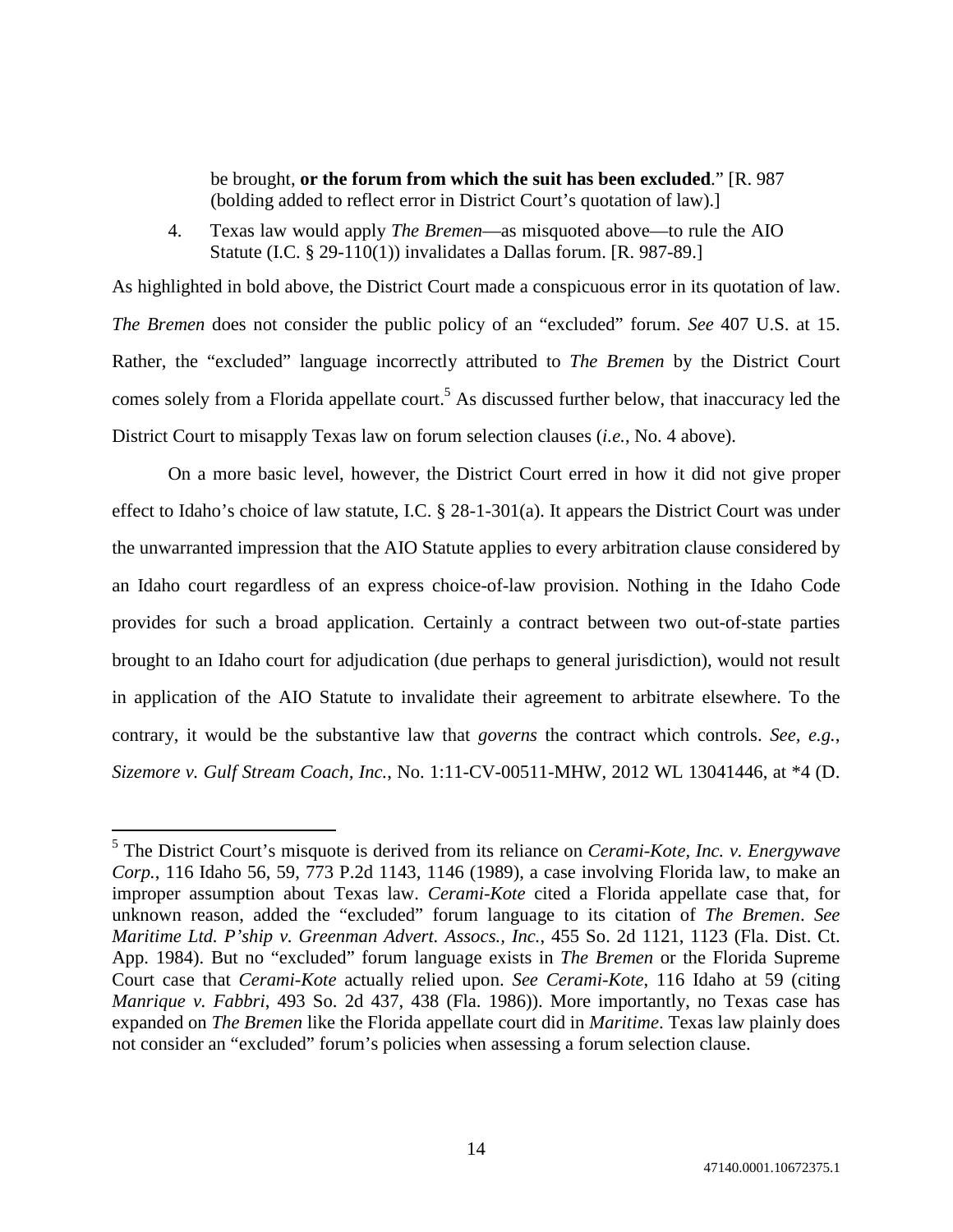Idaho May 9, 2012) (finding AIO Statute inapplicable when parties selected Indiana law); *see also Fisk v. Royal Caribbean Cruises, Ltd.*, 141 Idaho 290, 108 P.3d 990 (2005) (rejecting AIO Statute when federal maritime law governed). <sup>6</sup> The same result should occur here due to the parties' choice of Texas law. When another state's law is selected in compliance with I.C. § 28- 1-301(a), then the rest of Idaho law no longer applies (and, further, subsection (b) of I.C. § 28-1- 301 lists statutes that survive the choice of law, but does not include the AIO Statute). As a result, given the parties' valid choice of Texas law—as the District Court ruled [*see* R. 984-86] and T3 never disputed [*see* R. 774]—there was no basis for applying the AIO Statute.

The District Court accordingly erred in concluding Texas law would apply the AIO Statute to invalidate a Dallas arbitration forum. As explained in footnote 5 above, the District Court erred in relying on Florida law to make its legal conclusion. The Texas cases cited (but not applied) by the District Court uniformly are guided by the public policy of Texas when analyzing forum selection clauses. [*See* R. 987-88 (District Court's order citing *In re Lyon Fin. Servs., Inc.*, 257 S.W.3d 228, 231-32 (Tex. 2008); *In re AIU Ins. Co.*, 148 S.W.3d 109, 111-13 (Tex. 2004)).] And, in Texas, there is no policy limiting where parties can arbitrate. To the contrary, Texas law has a very strong preference for enforcing forum selection clauses, even if it may otherwise impair substantive rights. *See, e.g.*, *In re Lyon*, 257 S.W.3d at 234 (holding inability to assert usury claim in Pennsylvania did not create public policy basis to deny enforcement of forum selection); *Young v. Valt.X Holdings, Inc.*, 336 S.W.3d 258, 263-66 (Tex. App. 2010) (enforcing forum selection clause claimed to contradict federal policy of anti-waiver of securities laws,

<sup>6</sup> *See also Oregon-Idaho Utils., Inc. v. Skitter Cable TV, Inc.*, No. 1:16-CV-00228-EJL, 2017 WL 3446290, at  $*7$  (D. Idaho Aug. 10, 2017) (noting that, if the AIO Statute "was determinative, striking down the forum selection clause would be routine rather than extraordinary, standing *Atlantic Marine* on its head.") (citations omitted).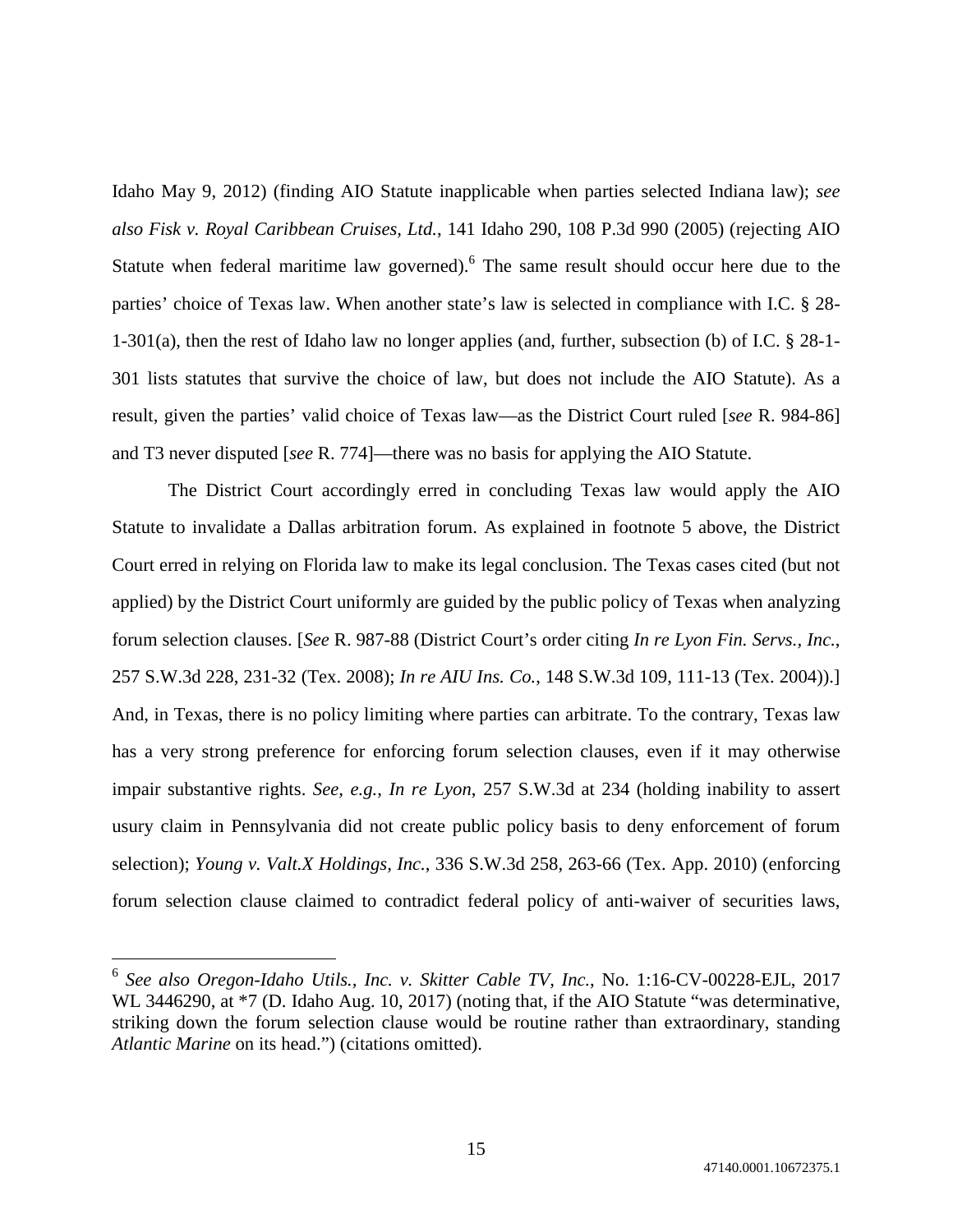noting plaintiff was free to reject contract on front end if it desired such protections); s*ee also Univ. Comput. Consulting Holding, Inc. v. Hillcrest Ford Lincoln-Mercury, Inc.*, Nos. 14-04- 00819-CV, 14-04-01103-CV, 2005 WL 2149508, at \*5 (Tex. App. Sept. 8, 2005) (rejecting *The Bremen* challenge to uphold out-of-state arbitration forum).

Further, an even more stringent rule of enforcement applies when a party seeks to avoid an arbitration forum it agreed to when the FAA governs. *See, e.g., Northrop Grumman Ship Sys., Inc. v. Ministry of Def. of Republic of Venezuela*, 575 F.3d 491, 503 (5th Cir. 2009) (arbitrationforum clauses "must be enforced, even if unreasonable" under *The Bremen*, given FAA's preemption of state law) (citations omitted).

As a result, even if the District Court had jurisdiction to rule on T3's objections to forum, the District Court erred as to its conclusions of Texas law. SBS and T3 specifically agreed, in bold all-capital terms, that all disputes would be decided in a Dallas-administered AAA arbitration in Dallas. [R. 7718 (¶ 21(B)).] The District Court negated that right by ordering the arbitration to occur in Idaho. [*See* R. 994.] As a jurisdictional matter, the Arbitration Award must be vacated because the entire Idaho proceeding was invalid. To the extent the District Court had jurisdiction and only erred as to Texas law, the outcome nonetheless is the same under FAA § 5.

Section 5 of the FAA states that, "[i]f in the [arbitration] agreement provision be made for a method of naming or appointing an arbitrator or arbitrators or an umpire, such method *shall* be followed." (emphasis added). A failure to strictly comply with the process required by a contract requires any subsequently-issued award to be vacated. For example, in *PoolRe Ins. Corp. v. Org. Strategies, Inc.*, 783 F.3d 256 (5th Cir. 2015), the Fifth Circuit vacated an award where the arbitrator was not selected by the B.W.I. Insurance Director of Anguilla as stated in the parties' contract, even though no such person actually existed. The Fifth Circuit found the procedural defect nonetheless fatal, holding that "awards made by arbitrators not appointed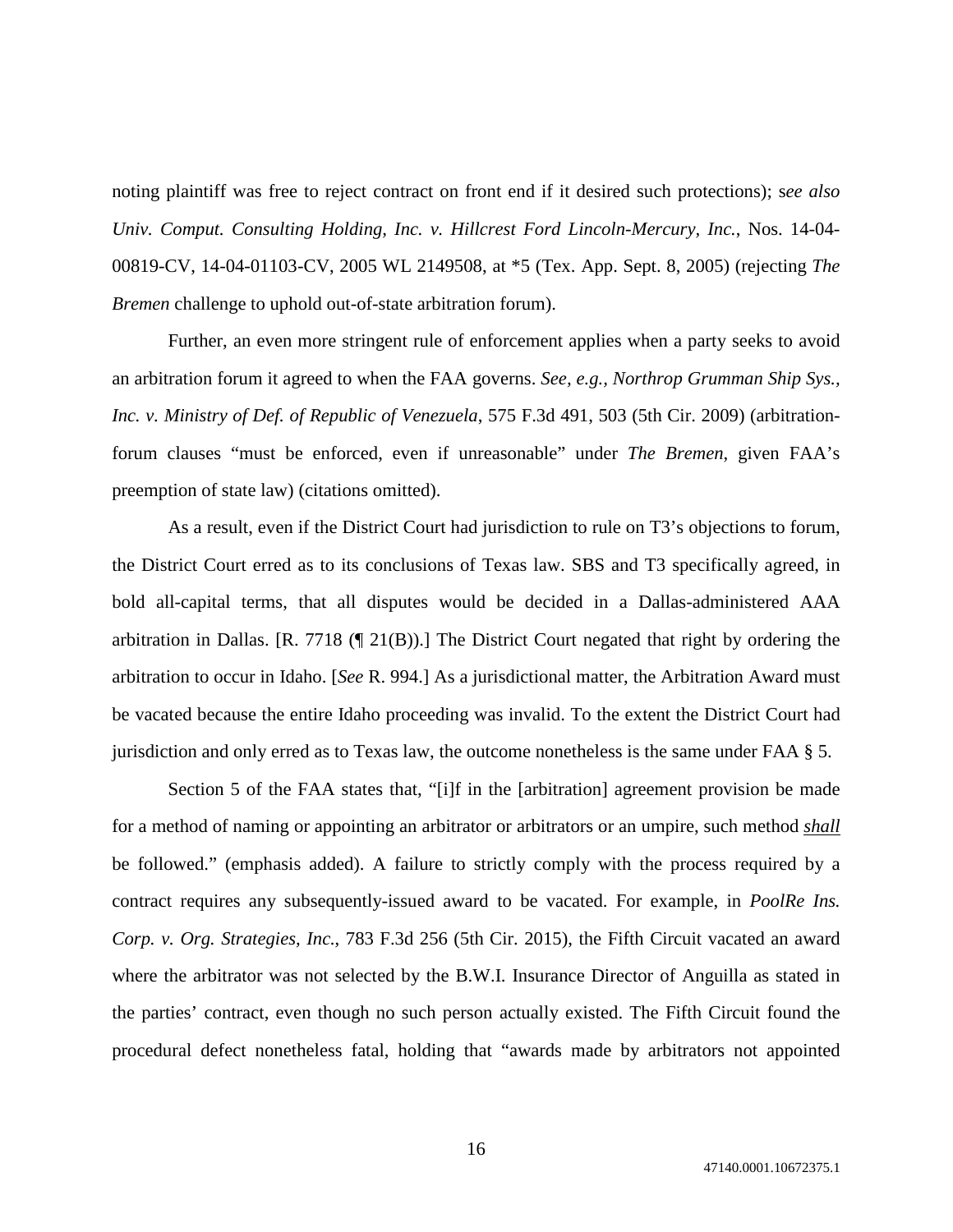under the method provided in the parties' contract *must be vacated*." *Id.* at 263 (emphasis added). Several other federal circuits have held the same way for various procedural defects.<sup>7</sup>

The only basis not to vacate an award under FAA § 5 is due to a "trivial departure" or when a party waives the process required by the contract. Neither is at issue here. Arbitration is a matter that arises solely through the consent of the parties. *See Stolt-Nielsen S.A. v. AnimalFeeds Int'l Corp.*, 559 U.S. 662, 682 (2010) (reciting principle and precedent). As a result, the failure to strictly follow the exact procedure stated in the parties' contract is always a non-trivial violation. A "trivial departure" occurs only in tangential ways outside the contract language itself, such as when an arbitration organization selected by the parties fails to follow its internal procedures. *See, e.g.*, *Bulko v. Morgan Stanley DW Inc.*, 450 F.3d 622, 625 (5th Cir. 2006) (failure of NASD to follow its own qualification standards trivial; distinguishing from cases where method for selecting arbitrators stated in parties' agreement). Further, a waiver of strict compliance with the process stated in an arbitration agreement occurs only when an aggrieved party's objection is not preserved by either: (i) raising it to the arbitrators, *or* (ii) an adverse court ruling. *See Brook v. Peak Int'l, Ltd.*, 294 F.3d 668, 674 (5th Cir. 2002), *opinion modified on reh'g* (July 9, 2002).

Here, there was no "trivial departure" because the Distributor Agreement explicitly states the arbitration was to be administered by the AAA's Dallas office and occur in Dallas, but, as a result of the District Court's order, it was administered by the AAA's Denver office (the regional office for Idaho) [*see* R. 7576, 7606, 7661 (Lance Tanaka in Denver)] and occurred in Boise. That failure alone requires vacating the Arbitration Award under FAA § 5. Nonetheless,

<sup>7</sup> *See, e.g.*, *Cargill Rice, Inc. v. Empresea Nicaraguense Dealimentos Basicos*, 25 F.3d 223, 226 (4th Cir. 1994) (vacating award when contract required arbitrators appointed by mutual agreement and it was done without party input); *Avis Rent A Car Sys., Inc. v. Garage Emps. Union, Local 272*, 791 F.2d 22, 25 (2d Cir. 1986) (vacating award when arbitrator was appointed pursuant to collective bargaining agreement as opposed to by AAA as required in contract).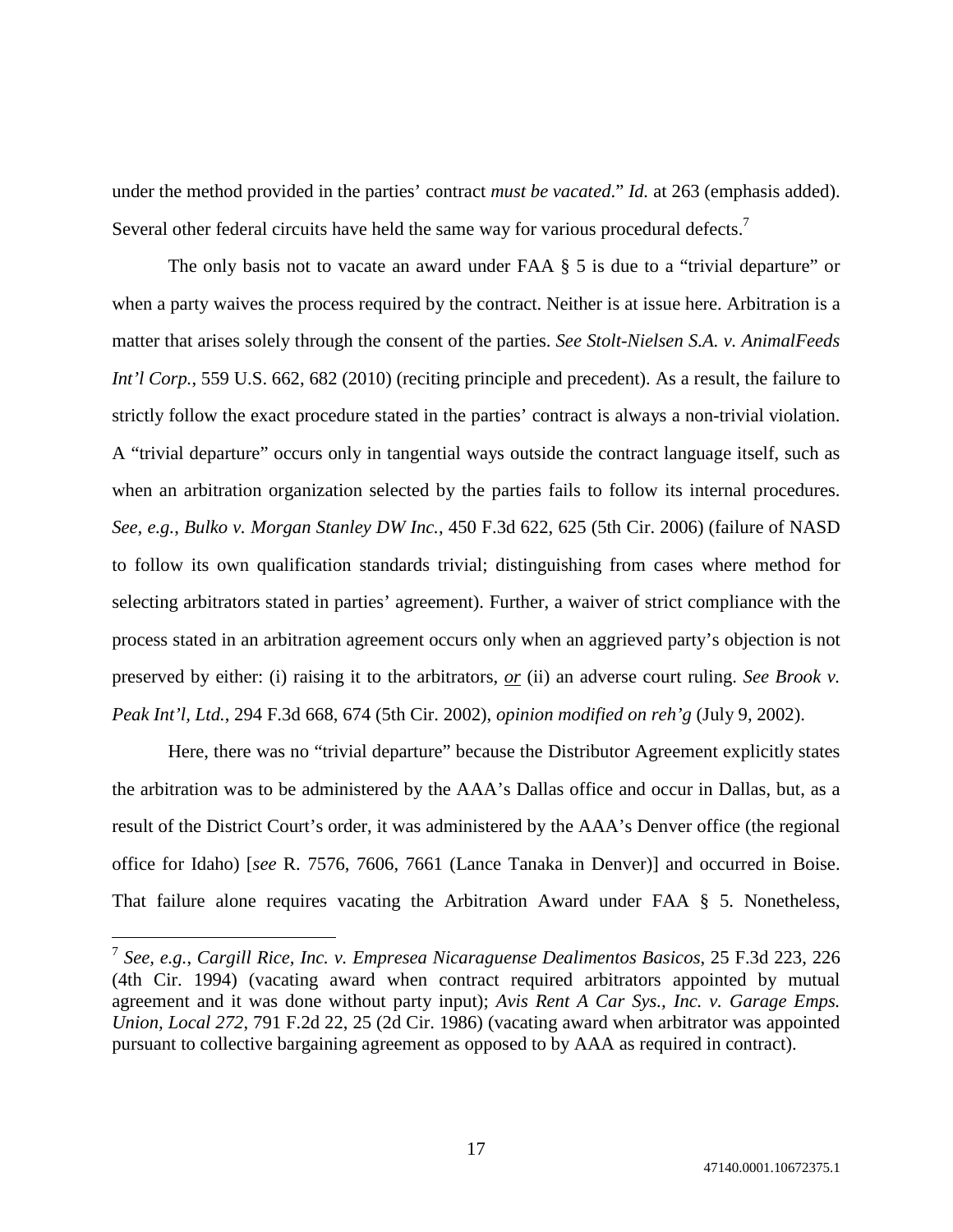additional prejudice exists in that, if the process stated in the contract had been followed, then the claims would have been submitted to the AAA's Dallas office and there would have been a pool of arbitrators experienced with Texas law from which to form a panel. Instead, the AAA's Denver office formed a tribunal of attorneys who had no prior experience with Texas law. [*See* R. 13822-29 (arbitrator resumes).] The result, as discussed below in Issue 3, was a Panel that manifestly disregarded the controlling Texas law and exceeded its powers to issue an irrational \$4.3 million award that violated several express contractual limitations and requirements.

Finally, there is no waiver because, again, the District Court affirmatively *ordered* the arbitration to occur in Idaho. [*See* R. 994 (stating "T3 shall submit its claims against SBS for arbitration in Idaho").] SBS's opposition was thus fully preserved for this appeal.

Accordingly, this Court should declare the Arbitration Award void due to the District Court's lack of jurisdiction. Nonetheless, even if the District Court had jurisdiction, this Court should vacate the Arbitration Award because the District Court violated FAA § 5.

# **II. THE DISTRICT COURT ERRED BY OVERRULING SBS'S ATTORNEY-CLIENT PRIVILEGE, WHICH REQUIRES VACATING THE AWARD IN FULL.**

Several months prior to the August 2016 Arbitration hearings, the District Court separately made an incorrect ruling on attorney-client privilege that forced SBS to disclose privileged documents which, to its prejudice, were relied on by the Panel for its award. Under well-established Idaho law and public policy, that error requires vacating the Arbitration Award.

This issue has two components: (i) whether the District Court committed legal error in its order of March 24, 2016, as to attorney-client privilege [*see* R. 2219-28], and (ii) how that error affected the Arbitration. The first component is exactly the same for SBS's separate appeal of Thurston's trial judgment. [*See* R. 13636 (ninth bullet).] Further, given T3 and Thurston jointly moved for this discovery matter to be determined by the District Court [*see* R. 1618-19], this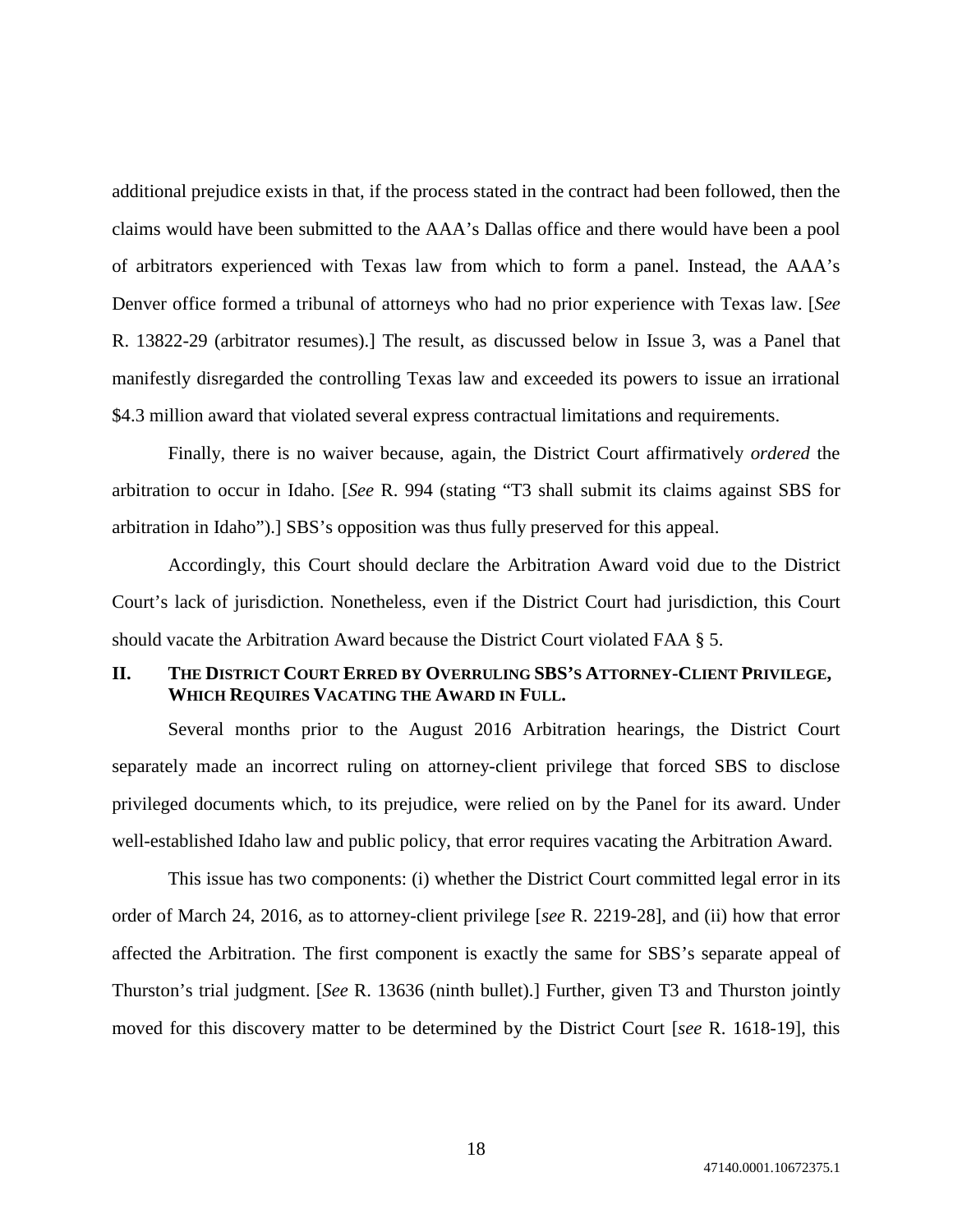Court's review now is done under the ordinary standards of Idaho law as opposed to the very limited FAA review. Accordingly, the initial argument in subsection A below is identical to that in the contemporaneously-filed brief for Thurston's appeal (see pp. 17-22 of that brief). The briefs differ in that subsection B below addresses how the error affected T3's Arbitration, whereas the brief in Thurston's appeal addresses the impact on the separate trial.

# **A. As a Matter of Idaho Law, the District Court Erred in Overruling SBS's Assertion of Attorney-Client Privilege***.*

In the discovery phase of the District Court proceeding (months prior to the arbitration hearings), T3 and Thurston jointly challenged SBS's assertion of attorney-client privilege over a few hundred emails that were redacted or withheld in full. In response, SBS's trial counsel conducted a second-level review of its privilege log and, for various reasons, withdrew privilege as to all but forty-one (41) documents, which was about 90% of what was initially logged. [*See* R. 1863-67, 10272 (¶ 31) (explaining reasons for de-designation).] That left in dispute internal communications to or from Michael Dunlap, SBS's General Counsel, involving his efforts to resolve account protection with T3/Thurston. The District Court reviewed those 41 documents *in camera* and rejected privilege for nearly all on the basis that they concerned "factual matters and business advice about the cross-over customers made in Dunlap's capacity as corporate secretary rather than purely legal issues." [R. 2226.] As demonstrated below, the District Court erred as to the legal standard of attorney-client privilege and materially prejudiced SBS. Specifically, Exhibits 157, 245, 266-70, 326-30, 336, 338, 352, 356-60, 362 (the "Privileged Documents") were ordered produced and used by T3/Thurston in both the trial and arbitration.

The standard of review is "abuse of discretion" with the additional requirement that any error must have affected a substantial right. *See Perry v. Magic Valley Reg'l Med. Ctr.*, 134 Idaho 46, 50-51, 995 P.2d 816, 820-21 (2000). In regard to attorney-client privilege specifically,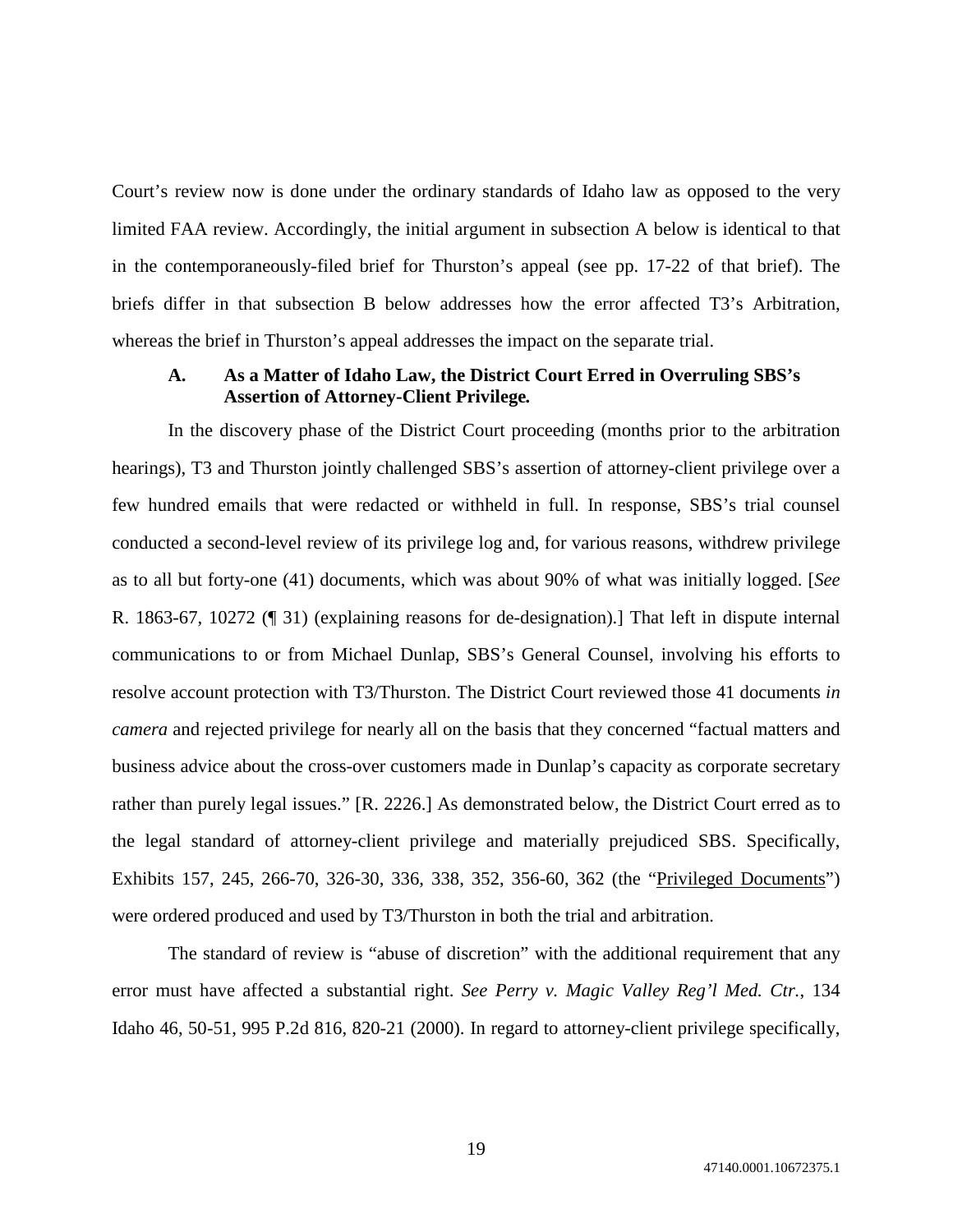the conclusion that a substantial right was impacted by improper disclosure is virtually automatic. *See, e.g.*, *Frontier Refining, Inc. v. Gorman-Rupp Co., Inc.*, 136 F.3d 695, 706 (10th Cir. 1998) ("There is too great a risk that a jury would accord significant or undue weight to the testimony and admissions of a party's own lawyers."). Indeed, this Court has stated the prejudicial effect of such an error "is obvious." *State v. Iwakiri*, 106 Idaho 618, 621, 682 P.2d 571, 574 (1984) (ruling erroneous disclosure mandated reversal of criminal conviction).

The applicable legal standard for attorney-client privilege in Idaho is established by the rule of evidence that provides a party with a right to not disclose "confidential communications made for the purpose of facilitating the rendition of professional legal services to the client." I.R.E. 502(b). The District Court identified that rule as controlling [R. 2220], but proceeded to water it down in two ways—(i) by creating a presumption against in-house attorneys and (ii) by construing the privilege to encompass only "purely legal matters"—then misapplied that weakened standard to Dunlap's internal communications about account protection matters.

First, there is no presumption against in-house attorneys. I.R.E. 502(b) does not distinguish between inside or outside counsel and refers only to a "lawyer." Yet, the District Court unilaterally declared the standard "stricter" for an in-house counsel; so much so that it would *presume* their communications are *not* for a legal purpose. [*See* R. 2221.] That was incorrect. Nothing in I.R.E. 502 creates a presumption and the majority of courts nationwide recognize a "lawyer's status as in-house counsel does not dilute the privilege." *In re Kellogg Brown & Root, Inc.*, 756 F.3d 754, 758 (D.C. Cir. 2014); *see also, e.g., United States v. Rowe*, 96 F.3d 1294, 1296 (9th Cir. 1996) ("In determining the existence of a privilege, no attempt is made to distinguish between inside and outside counsel."). Indeed, this Court has not applied a presumption against in-house attorneys in prior cases. *See, e.g.*, *Kirk v. Ford Motor Co.*, 141 Idaho 697, 704, 116 P.3d 27, 34 (2005) (applying privilege to in-house counsel without bias).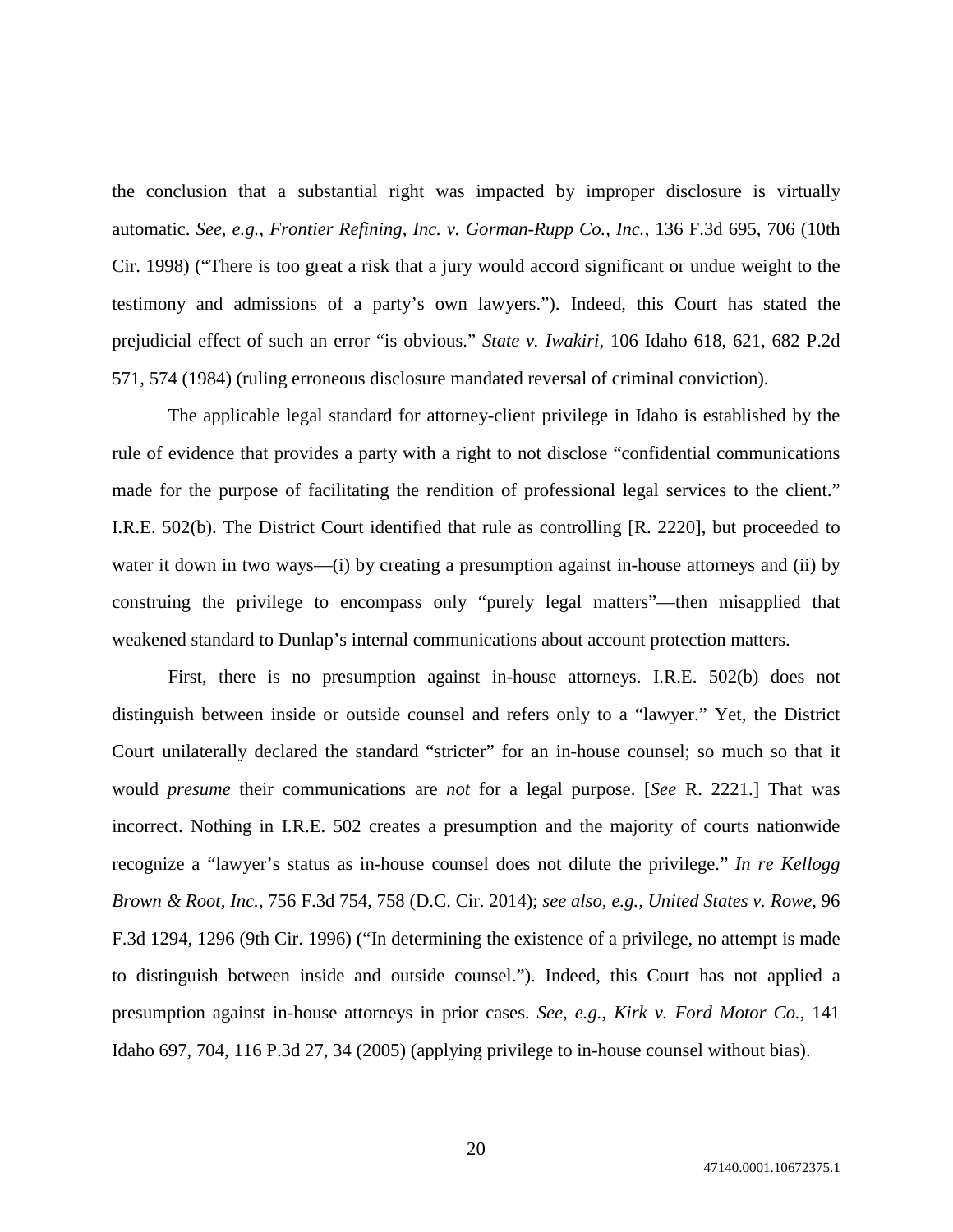Second, the District Court erred by construing the privilege to cover only "purely legal matters" (and doing so inconsistently between the parties). [R. 2226.] I.R.E. 502(b) states it applies to any communication made to "*facilitate* … legal services." That is much broader than the District Court allowed and, indeed, the entire reason for the privilege is to encourage "full and frank communication" between lawyer and client, *see Upjohn Co. v. United States*, 449 U.S. 383, 389 (1981), as also reflected in the comments of the Idaho State Bar Evidence Committee:

The rule is intended to provide the privilege to *all* communications between the attorney and client, *and to others necessary to the communication process* or the rendition of professional legal services ….

M. CLARK, REPORT OF THE IDAHO STATE BAR EVIDENCE COMMITTEE, C502, p.6 re Subsection (b) (Dec. 16, 1983, Supp. 1985) (emphasis added). That goal necessarily requires discussing facts and business matters related to legal services and, as such, courts routinely apply the privilege to "counseling and planning" and "business decision-making" when an attorney is involved due to his or her "knowledge and discretion in the law." *See United States v. Chen*, 99 F.3d 1495, 1501-02 (9th Cir. 1996). Further, communications about negotiations a lawyer engages in with a third party inherently entail the discussion of non-privileged facts, but the lawyer-client communication nevertheless remains privileged. *See Studiengesellschaft v. Novamont*, No. 77 Civ. 4722, 1980 U.S. Dist. LEXIS 15042 at \*5 (S.D.N.Y. Nov. 17, 1980) (ruling privilege applies to internal communications regarding attorney negotiations if dispute is "essentially a legal one involving rights and duties under  $\ldots$  [a] contract."). Thus, contrary to the

<sup>&</sup>lt;sup>8</sup> See also Willnerd, 2010 WL 5391270 at \*3 ("Open communication assists lawyers in rendering legal advice, not only to represent their clients in ongoing litigation, but also to prevent litigation by advising clients to conform their conduct to the law and by addressing legal concerns that may inhibit clients from engaging in otherwise lawful and socially beneficial activities.").

<sup>&</sup>lt;sup>9</sup> See id. at \*5-6 (privilege applied because attorney-negotiator's "purpose was to resolve an essentially legal dispute, in circumstances marked by legal uncertainty. In those circumstances,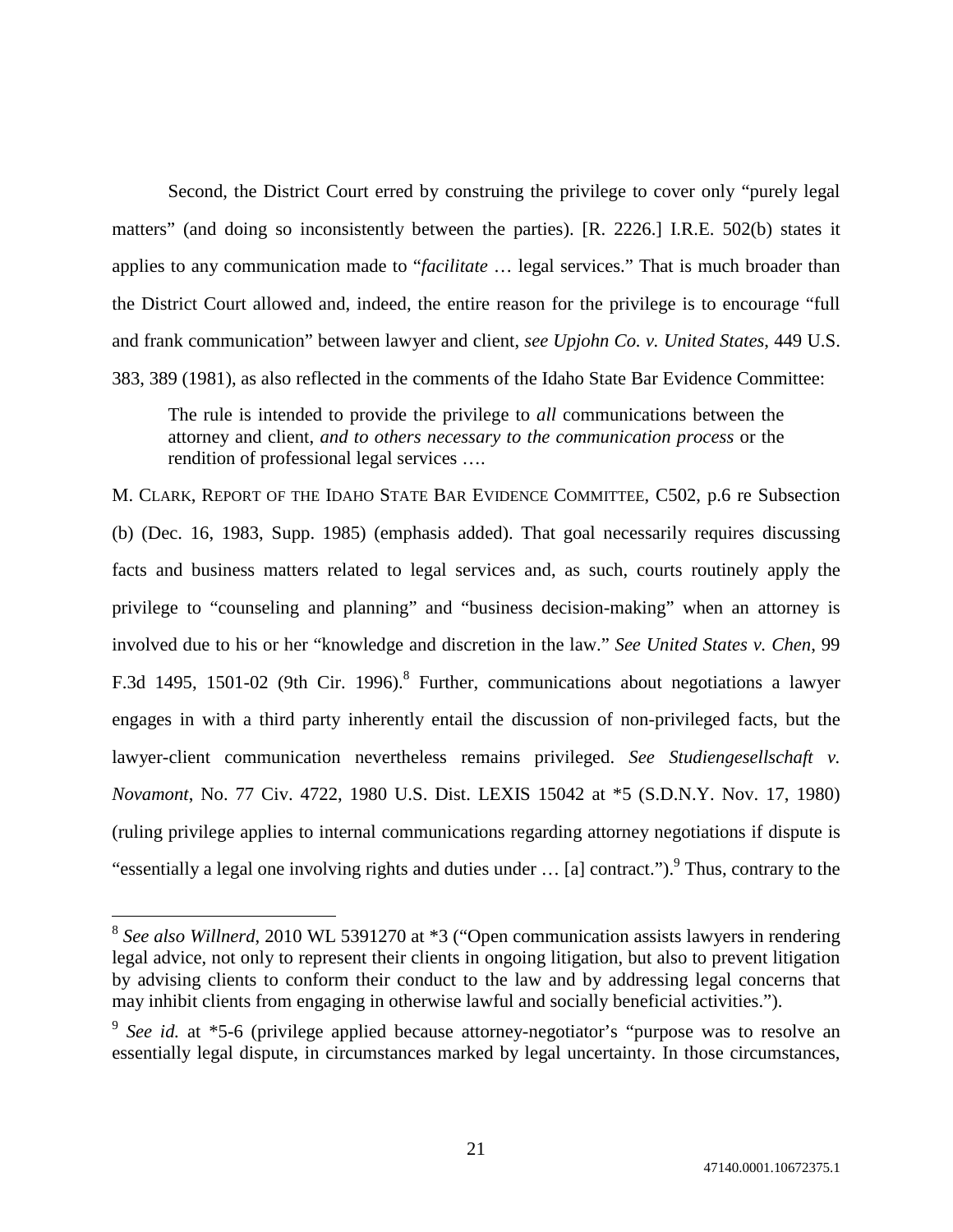District Court's view, the communication of even purely *non*-legal matters is protected if the overall purpose involves a legal service. I.R.E. 502(b); *Willnerd v. Sybase, Inc.*, No. 1:09-cv-500-BLW, 2010 WL 5391270 at \*3 (D. Idaho Dec. 22, 2010) (the "communication[] of facts are privileged even if the original facts are not"). Notably, the District Court recognized as much when ruling T3/Thurston's attorney agreements were not discoverable [*see* R. 2225 (noting parties can be compelled to testify as to facts "but the communication [between lawyer and client] itself remains privileged")], yet applied a different standard for SBS's privilege. It is hard to reconcile the District Court's about-face on that legal point as anything less than arbitrary.

Compared to the proper legal standard, it is clear the District Court abused its discretion in ordering the Privileged Documents produced because they are all confidential internal communications between lawyer and client representatives made in the overall context<sup>10</sup> of a legal service being provided by SBS's General Counsel, Michael Dunlap [*see* R. 1875-76 (¶ 5)], regardless of whether they encompassed factual or business matters. For example:

- Exhibit 245 is an email between SBS's lawyer, Dunlap, and SBS employees specifically concerning his "account protection resolution work." [*See also* Ex. 269 (referring to "IBF account protection"), Ex. 157 (containing statements from Dunlap about "honor[ing] account protection").]
- Exhibit 266 is an email between Dunlap and IBF's post-acquisition manager, Tressa McLaughlin—at a time when IBF was an affiliate of SBS—concerning

<sup>10</sup> *See In re Lidoderm Antitrust Litig.*, No. 14-md-02521-WHO, 2015 WL 7566741 at \*3 (N.D. Cal. Nov. 25, 2015) (report by attorney of settlement negotiations protected when, "considered as a whole and in context," it was made in connection with a legal purpose).

his actions were informed by his legal expertise. That his goal may have been to make the most financially favorable deal possible for his client does not alter these facts."); *see also Boss Mfg. Co. v. Hugo Boss AG*, No. 97 CIV. 8495, 1999 WL 47324 SHS MHD, at \*2 (S.D.N.Y. Feb. 1, 1999) (privilege applied to internal discussion of commercial matters because "fundamental consideration animating the discussions and counsel's involvement in those discussions was the need to protect the legal interests of Hugo Boss").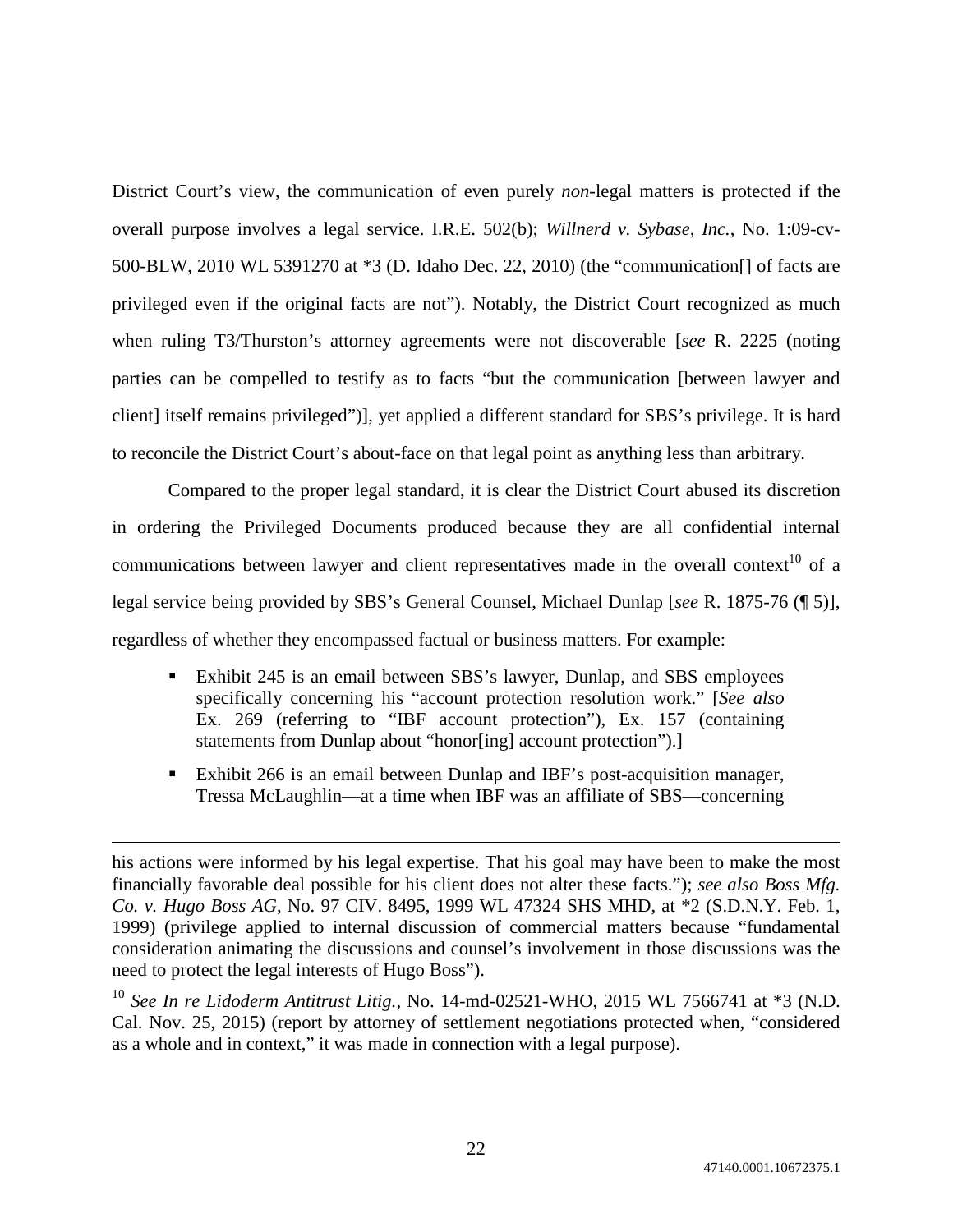details of the accounts Dunlap was addressing with T3. [*See also* Ex. 269 (continuation of same); Ex. 352 (Dunlap giving input on same to client).]

 Exhibit 327 is an email from Dunlap to SBS's President, J.J. Sorrenti, speaking of a "risk" in account protection interpretation he identified from his past negotiations. [*See also* Ex. 267 (Dunlap noting he was "represent[ing] his client"); Ex. 336 (Dunlap reporting thoughts to Sorrenti about negotiations with T3), Ex. 330 (same); Exs. 358, 360 (Sorrenti requesting Dunlap's review of draft communication regarding account protection).]

Certainly a few of the Privileged Documents could be interpreted to contain unflattering comments that T3/Thurston will no doubt seek to highlight [*see, e.g.*, Ex. 357 (Sorrenti expressing frustration with T3 negotiations, stating: "… She's not impressing me [and] she should be trying."); Ex. 359 (Dunlap asserting "… she doesn't have an or else")], but they all occurred within the context of efforts to resolve account protection and, thus, fall within the realm of "full and frank" discussion. Indeed, T3 and Thurston have consistently stressed that Dunlap's efforts were nothing less than an attempt to address rights and duties under their contracts [*see* Tr. Vol. I at 888:20-890:1] or to "avoid litigation" [*see* R. 4437 (Thurston Decl., ¶ 14)], which directly resulted in the Privileged Documents. [*See, e.g.*, Tr. Vol. II at 1282:2-15 (testimony regarding Exhibit 327), 1302:23-1304:21 (testimony regarding Exhibit 359).]

As a result, the District Court's characterization of Dunlap as acting in a business role in regard to the Privileged Documents, due to his secondary title of corporate secretary, was not an "exercise of reason." In-house attorneys often hold such a title, but only for record-keeping purposes. *See Amalgamated Bank v. Yahoo! Inc.*, 132 A.3d 752, 790 n.38 (Del. Ch. 2016) (discussing duties of corporate secretary). It was not rational for the District Court to conclude that Dunlap's negotiations with T3/Thurston about account protection, and subsequent internal communications, were done as a corporate secretary rather than a lawyer. Providing a legal service was Dunlap's primary function. As expected of in-house counsel, his role in pre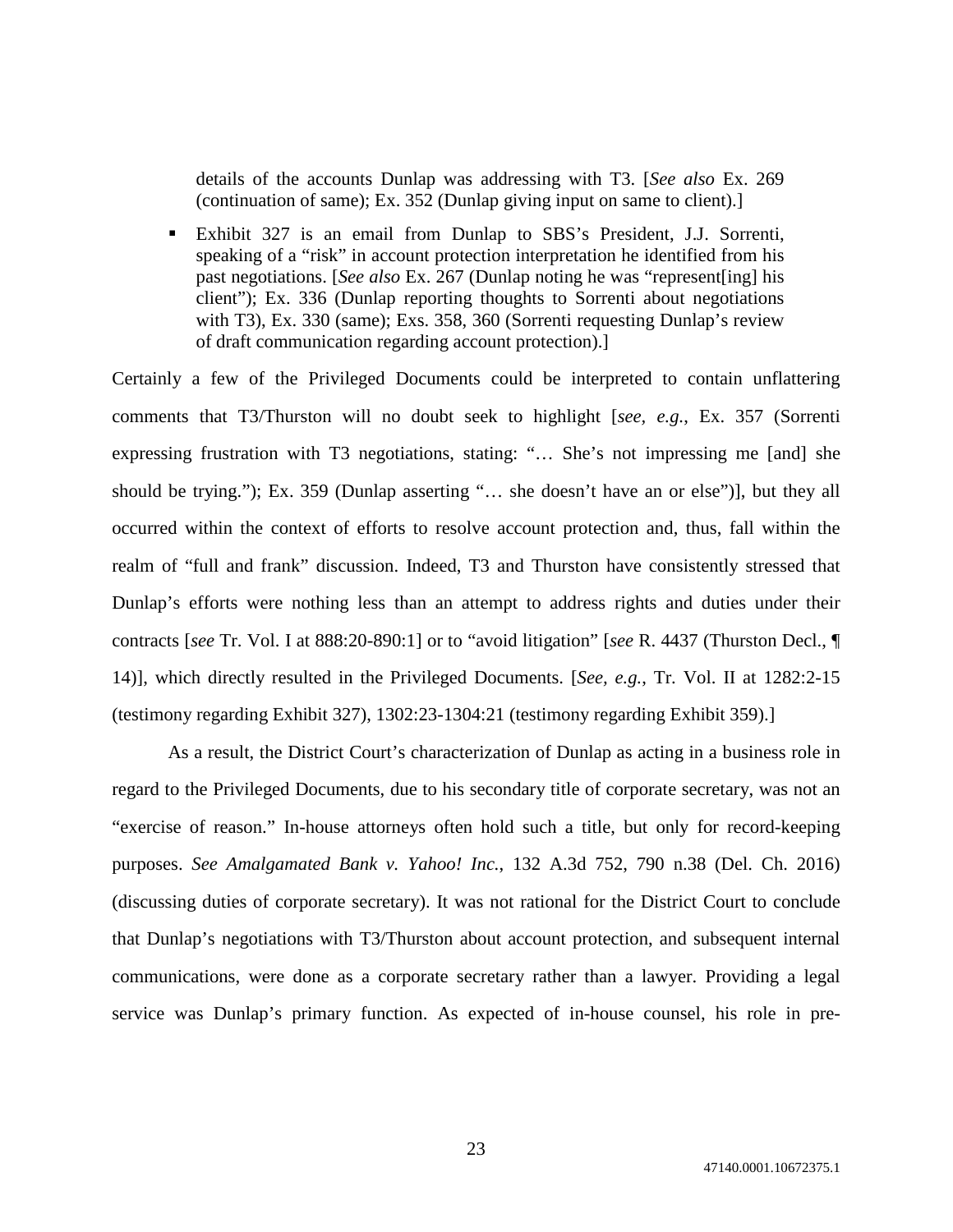acquisition due diligence was to assess the *legal risks* [*see* Ex. 48 at 48.9; Tr. Vol. I at 467:16-18, 1133:21-1134:10; Tr. Vol. II at 2014:19-2015:5] and then try to address those legal risks by negotiating directly with T3/Thurston. [*See* Tr. Vol. I at 371:8-21, 416:7-10.] The written agreements that resulted from those negotiations, each executed by T3 and Thurston, expressly state they were a "resolution" of account protection issues. [*See* Ex. 1009, 1063.]

Accepting the District Court's reasoning would effectively negate the ability of in-house lawyers to counsel their clients on a day-to-day basis, creating a loophole that undermines the established law and public policy favoring full and frank internal discussions between lawyers and clients. The District Court abused its discretion. This Court should: (i) reverse the District Court's order of March 24, 2016; (ii) require T3/Thurston and their counsel to return or destroy all privileged information; and (iii) vacate both the arbitration award and trial judgment.

# **B. The Arbitration Award Should be Vacated Because the Privileged Documents Were Used and Relied on by the Arbitration Panel.**

As noted previously, the erroneous admission of attorney-client privileged material inherently prejudices the right to a fair proceeding. *See Iwakiri*, 106 Idaho at 621; *see also Frontier Refining*, 136 F.3d at 706. That consequence is logically the same regardless of whether the adjudication occurs by way of a trial or arbitration. Nevertheless, to the extent the District Court's error is subject to being treated differently in this appeal because it resulted in an Arbitration Award, the strong public policy behind attorney-client privilege still requires vacatur.

Federal courts reviewing arbitration awards have long recognized and applied a rule that they will not uphold an award if it would require a court to sanction a violation of public policy. *See Aramark Facility Servs. v. Serv. Emps. Int'l Union*, 530 F.3d 817, 823 (9th Cir. 2008) (noting it is a "now-settled rule that a court need not, in fact cannot, enforce an award which violates public policy") (citation omitted). For an arbitration award to violate public policy, there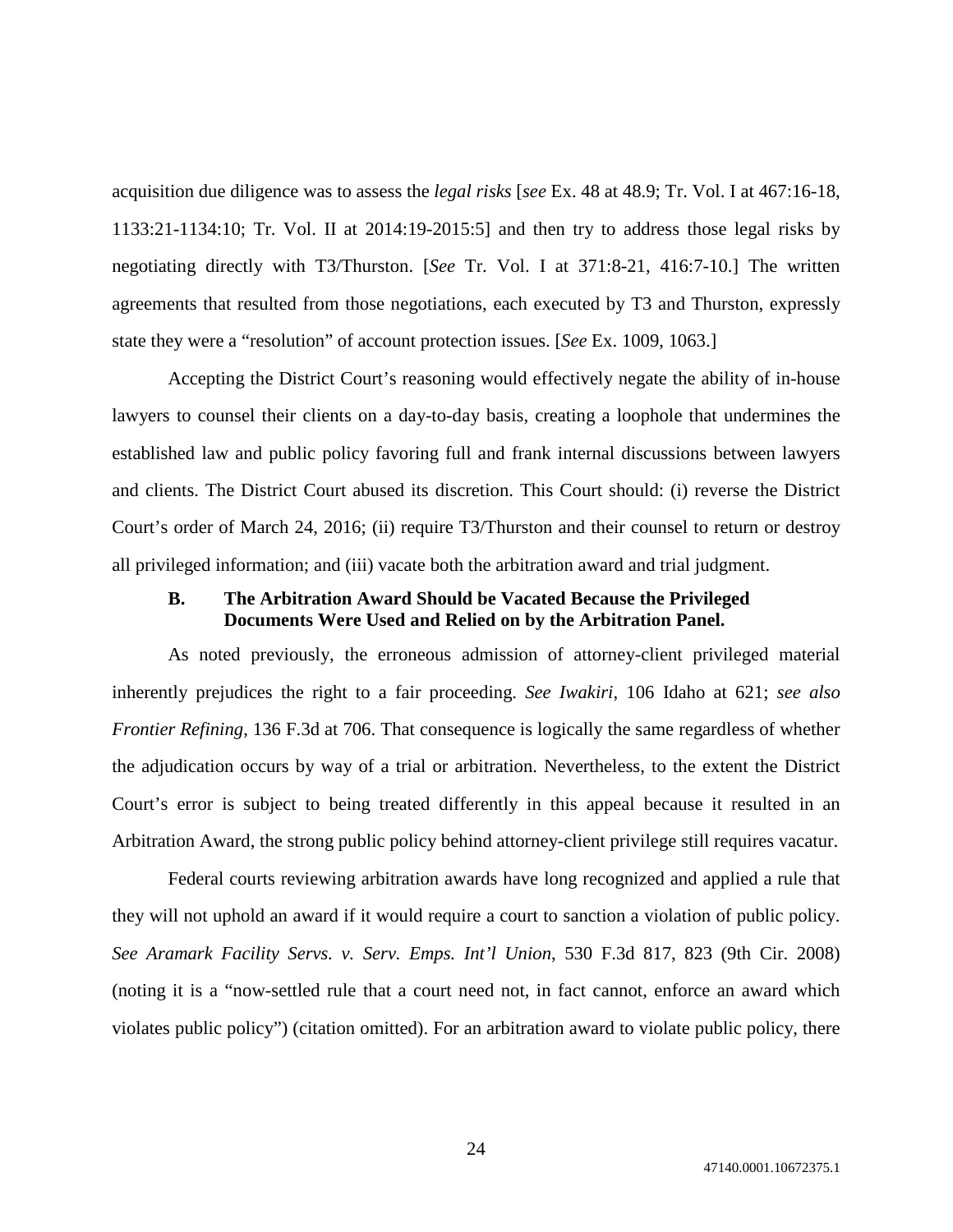must be: (1) "an explicit, well defined and dominant policy"; and (2) "the policy should be one that specifically militates against the relief ordered by the arbitrator." *Id.* The erroneous disclosure of the Privileged Documents in this case qualifies under both prongs.

First, it is indisputable that the attorney-client privilege is a "well defined and dominant policy" under federal law, Texas law, and long-standing Idaho law.<sup>11</sup> Second, that dominant policy is upheld in this circumstance only by vacating the Arbitration Award because the privileged information was explicitly relied upon by the Panel for its decision-making. In fact, several Privileged Documents are directly *quoted* throughout the award:

- Exhibit 157 is quoted at Paragraphs 32, 111, and 129 of the Interim Award [R. 8122, 8137-38, 8141-42];
- Exhibit 327 is quoted at Paragraphs 32 and 111 of the Interim Award [R. 8122, 8137-38];
- Exhibit 330 is quoted at Paragraph 129 of the Interim Award [R. 8141- 42]; and
- Exhibit 359 is quoted at Paragraph 128 of the Interim Award. [R. 8141.]

Accordingly, the risk identified by the Tenth Circuit in *Frontier Refining*—that a factfinder "would accord significant or undue weight to the testimony and admissions of a party's own lawyers," 136 F.3d at 706—is readily apparent from the Arbitration Award itself.

<sup>&</sup>lt;sup>11</sup> See Upjohn, 449 U.S. at 389 ("The attorney–client privilege is the oldest of the privileges for confidential communications known to the common law.") (citation omitted); *Paxton v. City of Dallas*, 509 S.W.3d 247, 259 (Tex. 2017) ("The attorney-client privilege holds a special place among privileges: it is the oldest and most venerated of the common law privileges of confidential communications. As the most sacred of all legally recognized privileges, its preservation is essential to the just and orderly operation of our legal system. … The attorneyclient privilege exists—and has been a cornerstone of our legal system for nearly 500 years because the interests protected and secured by the promise of confidentiality are not merely significant; they are quintessentially imperative.") (citations and editing omitted); *Ex parte Niday*, 15 Idaho 559, 566, 98 P. 845 (1908) (recognizing privilege early in 1900s).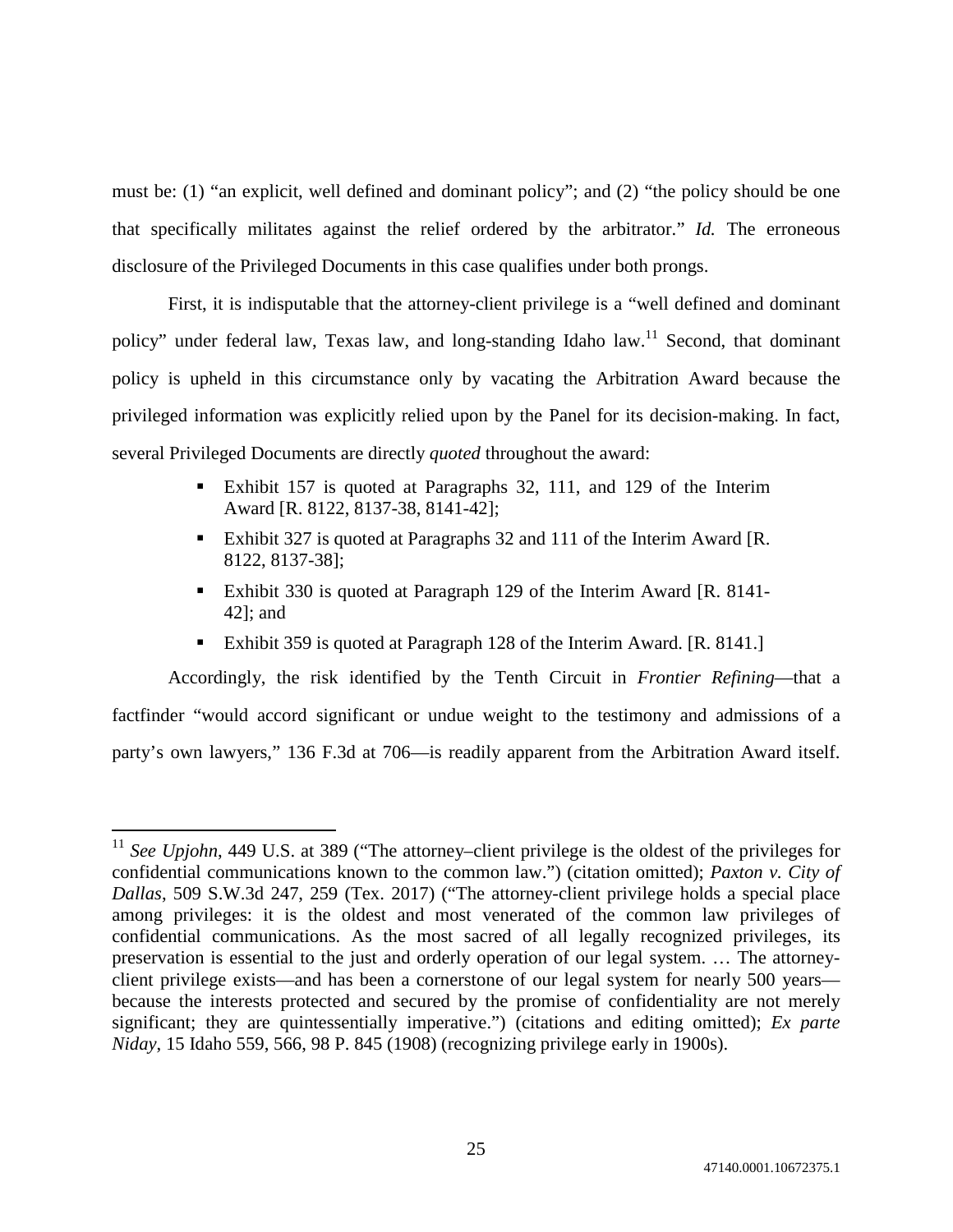Like this Court did in *Iwakiri*, 106 Idaho at 621, it should reverse the result of the District Court's error, which, in this instance, means vacating the entire Arbitration Award.

### **III. THE DISTRICT COURT ERRED IN DENYING SBS'S MOTION TO VACATE THE AWARD BASED ON THE ARBITRATION PANEL EXCEEDING ITS POWER.**

As noted, a substantial prejudicial consequence of the District Court's error in striking the Dallas forum and ordering the parties' to arbitrate in Idaho was the tribunal formed by the AAA's Denver office had no prior experience with Texas law. [*See* R. 13822-29.] Predictably, that Panel proceeded to ignore and misinterpret several aspects of Texas law (as well as misconstrue factual issues). Under the FAA, ordinary factual and legal errors usually cannot be corrected because, in agreeing to arbitrate, a party trades full appellate review for speed and informality. *See Moore v. Omnicare, Inc.*, 141 Idaho 809, 815, 118 P.3d 141, 147 (2005). Of course, as detailed in connection with Issue 1, SBS did not receive the Dallas-administered arbitration for which it bargained. The Arbitration Award should be vacated for that reason alone. Nonetheless, the Panel's award of \$4.3 million so greatly contradicts express contractual limitations on damages, manifestly disregards the parties' choice of Texas law, and defies rationality (as well as violates public policy) that the award itself is contrary to the agreement to arbitrate. When arbitrators exceed their power in such a way, their decisions are no longer entitled to any deference. *See Stolt-Nielsen S.A. v. AnimalFeeds Int'l Corp.*, 559 U.S. 662, 671 (2010) (arbitrator's "own brand of industrial justice" unenforceable); *see also PoolRe Ins. Corp. v. Org. Strategies, Inc.*, 783 F.3d 256, 262 (5th Cir. 2015) ("However, where the arbitrator exceeds the express limitations of his contractual mandate, judicial deference is at an end.").

To be clear, arbitration arises solely from—and an arbitrator's power is consequently constrained by—the agreement of the parties. Thus, the FAA provides for vacating an award "where the arbitrators exceeded their powers," 9 U.S.C  $\S$  10(a)(4), which can occur in several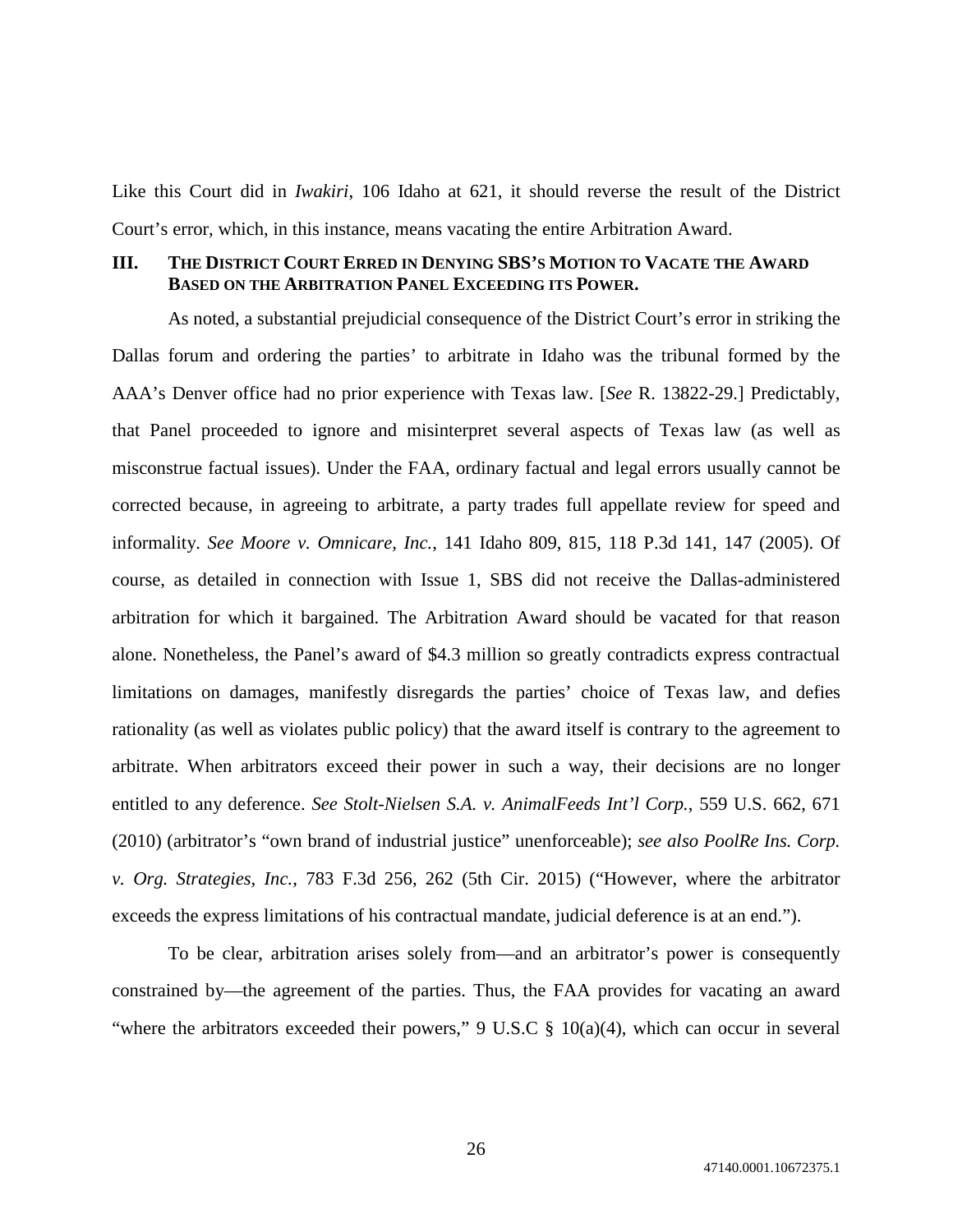ways, including: not applying the parties' choice of law; violating other terms of their contract; or issuing an award contrary to public policy. [*See* Standards of Review, *supra*, pp. 9-10.] In addition, federal courts have interpreted FAA  $\S$  10(a)(4) such that an award must be vacated when an arbitrator "manifestly disregards" the law or the award is "completely irrational." This Court fully recognizes and applies those standards to an arbitration award governed by the FAA. *See Hecla Mining Co. v. Bunker Hill Co.*, 101 Idaho 557, 564-66, 617 P.2d 861, 868-70 (1980); *see also Carroll v. MBNA Am. Bank*, 148 Idaho 261, 265 n.2, 220 P.3d 1080, 1084 n.2 (2009); *Barbee v. WMA Sec., Inc.*, 143 Idaho 391, 396 n.4, 146 P.3d 657, 662 n.4 (2006).

SBS thus seeks to vacate T3's Arbitration Award on the grounds that the Panel exceeded its power and violated the FAA by: (i) ignoring the parties' choice of Texas law to declare the distributorship "constructively terminated" based on Connecticut/New Jersey statutes; (ii) irrationally ruling T3 could recover future losses as if the contract continued while also terminating the contract and excusing T3 from its post-termination obligations in the contract; (iii) awarding gross profits in manifest disregard of Texas law requiring proof of "net" loss; (iv) awarding 8-12 years of future damages despite an undisputed month-to-month term of the contract; and (v) re-writing the contract to award attorneys' fees and expenses on the basis of AAA procedural rules, and doubling the fees incurred by T3 to award an amount far beyond the express contractual limit of "actual damages for commercial loss."

If this Court does not grant relief on the basis of Issues 1 or 2, SBS requests the Court vacate the Arbitration Award under the standards of federal arbitration law.

# **A. The Panel Exceeded its Power by Declaring a "Constructive Termination" Based on Connecticut/New Jersey Law.**

Paragraph 18 of the Distributor Agreement provides that "the distributorship and the relationship between [T3] and Safeguard will be governed and construed under and in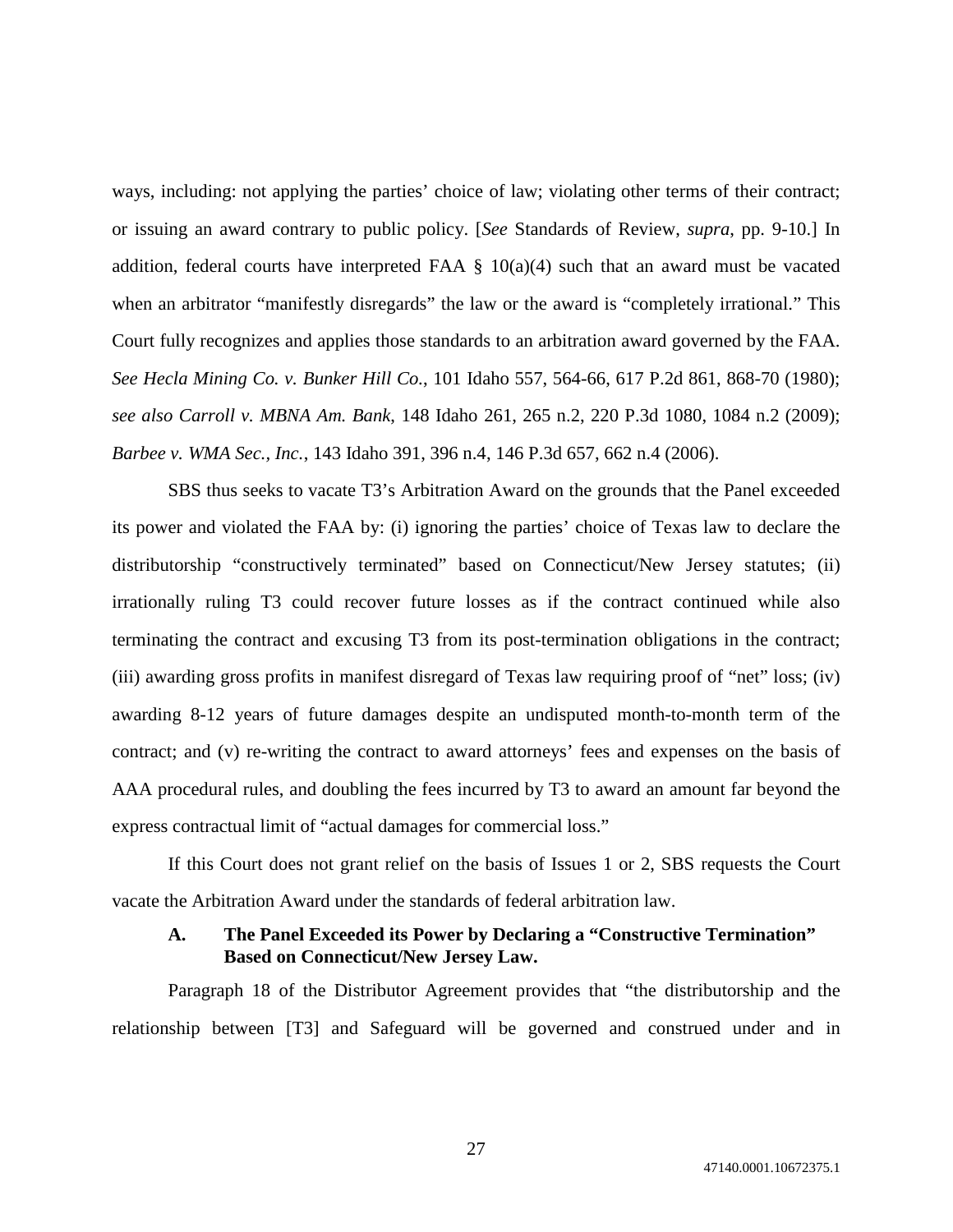accordance with the laws of Texas …." [R. 7717.] Yet, the Panel paid no heed to that mandate by awarding \$566,143.61 to T3 for a supposed "constructive termination" of its distributorship on the basis of non-Texas law. [R. 8134-35 at ¶¶ 97-101.] In doing so, the Panel exceeded its power.

To begin with, no party sought a constructive termination [*see* Tr. Vol. III at 684:2-15 (T3's counsel acknowledging to District Court that the Panel came up with the termination theory on its own)].<sup>12</sup> Then, to support its manufactured theory, the Panel expressly relied on four cases outside of Texas law. [R. 8134-35 (¶ 98).] Two cases cited by the Panel declared a constructive termination based on other states' statutes—Connecticut and New Jersey<sup>13</sup>—and the other two did not involve (or mention) termination at all.<sup>14</sup> Under the Ninth Circuit's standard in *Coutee v. Barington Capital*, an arbitrator's failure to adhere to the parties' choice of law violates FAA § 10(a)(4) if it is not a "harmless error," meaning the arbitrator could not have

 $12$  T3 did seek (not in its arbitration demand, but only in briefing later) to "revoke acceptance of the franchise and return it to Safeguard for its market value" based on Texas's version of the Uniform Commercial Code. [*See* R. 7838, 7998 (¶ 123).] Revoking acceptance, however, is fundamentally different from termination. Revocation puts the parties back in the position they would have been had no contract formed, while termination concedes a valid contract existed. Accordingly, if the Panel had granted T3's request for revocation, there would no distributorship to value at \$566,143.61. Thus it is doubly baffling that the Panel denied T3's "revocation" theory [*see* R. 8134-35 (¶¶ 97-98)] but nevertheless proceeded to craft a constructive termination theory on its own outside of Texas law to award T3 the entire value of its distributorship.

<sup>13</sup> In *Petereit v. S.B. Thomas, Inc.*, 63 F.3d 1169 (2d Cir. 1995), distributors of baked-bread products claimed they should be treated as franchisors under the Connecticut Franchise Act and argued they were "constructively terminated" when the manufacturer realigned their geographic territories. The Second Circuit affirmed a ruling that, under the Connecticut statute, the distributors were "constructively terminated." In *Maintainco, Inc. v. Mitsubishi Caterpillar Forklift Am., Inc.*, 408 N.J. Super. 461, 474–75, 975 A.2d 510, 518 (App. Div. 2009), a New Jersey court held it was a "constructive termination" under the New Jersey Franchise Act for a franchisor to "directly or indirectly … cancel or fail to renew a franchise without good cause."

<sup>14</sup> The Panel's reliance on *Gossard v. Adia Servs., Inc.*, 723 So. 2d 182 (Fla. 1998) and *Carvel Corp. v. Baker*, 79 F. Supp. 2d 53 (D. Conn. 1997), is puzzling. There is no termination in either.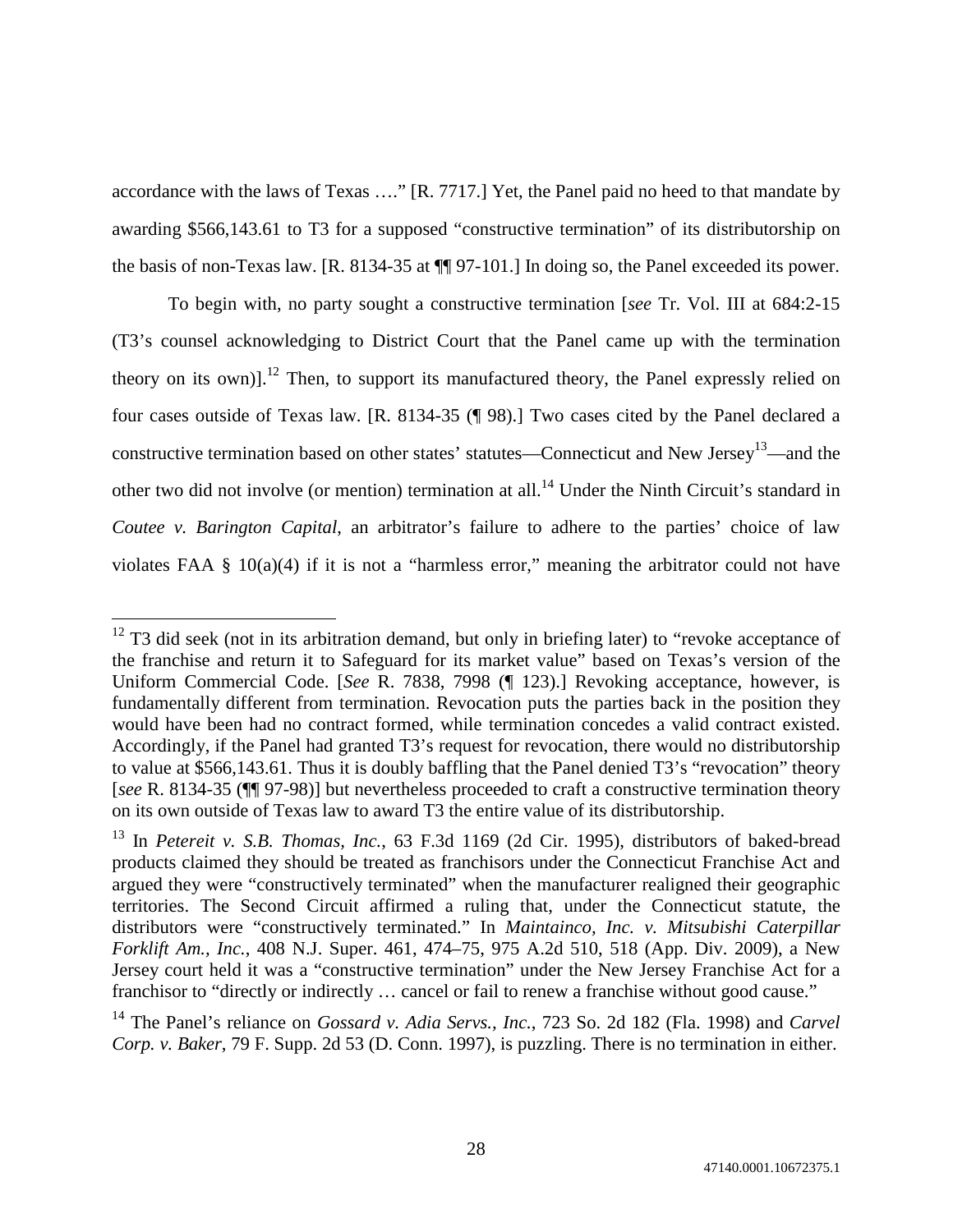made the same award under the proper law. 336 F.3d 1128, 1134-35 (9th Cir. 2003). Here, the Panel could not have declared a constructive termination under Texas law. Texas does not have a franchise statute and no court in Texas has approved a theory for "constructive termination" of a franchisee. Therefore, the Panel's violation was not harmless error.

At the trial court level, however, T3 argued—and the District Court accepted—a contention that, since no Texas court had affirmatively "rejected"<sup>15</sup> a constructive termination theory, the Panel was merely "looking to persuasive case law to determine how a Texas court may rule" if presented with the issue. [R. 12746.] That was error because no court (and certainly no arbitrator) has authority to create new *statutory* rights as the Panel did here and there is no authority interpreting the FAA in a way that allows an arbitrator to predict or make new law of any kind. Given that an arbitrator's power arises solely from the parties' agreement, they must apply the law chosen by the parties as it exists as opposed to speculating how a court or legislature could change, extend, or add to that law in the future because, otherwise, the parties' choice of law is eviscerated. Arbitrators would be free to disregard the chosen law at will and award whatever they want under the guise of "predicting" how that law might change in the future. This Court should not sanction such an unprecedented and limitless expansion of arbitrator power under the FAA.

<sup>&</sup>lt;sup>15</sup> The District Court found it particularly relevant that SBS had "not pointed to any Texas authority contradicting or rejecting the [constructive termination] theory." [R. 12746.] SBS maintains it is not proper to require a party to prove a negative—*i.e.*, that something which does not exist in Texas law has been rejected by a court—but, when it became clear at the hearing this was an issue for the District Court, SBS requested, and was not granted, the opportunity for supplemental briefing. [*See* Tr. Vol. III at 641:10-21.] More research has since been done and, in this Court's *de novo* review, SBS notes that Texas previously had a statute applicable to certain "dealer agreements" similar to the New Jersey and Connecticut statutes, but it was repealed in 2011. *See* TEX. BUS. & COMM. CODE Ch. 55 (West 2011) [Repealed by Acts 2011, 82nd Leg., Ch. 1039 (H.B. 3079) § 3, eff. Sept. 1, 2011]. As such, in that regard, Texas has affirmatively rejected any constructive termination theory that could arise from a franchise statute.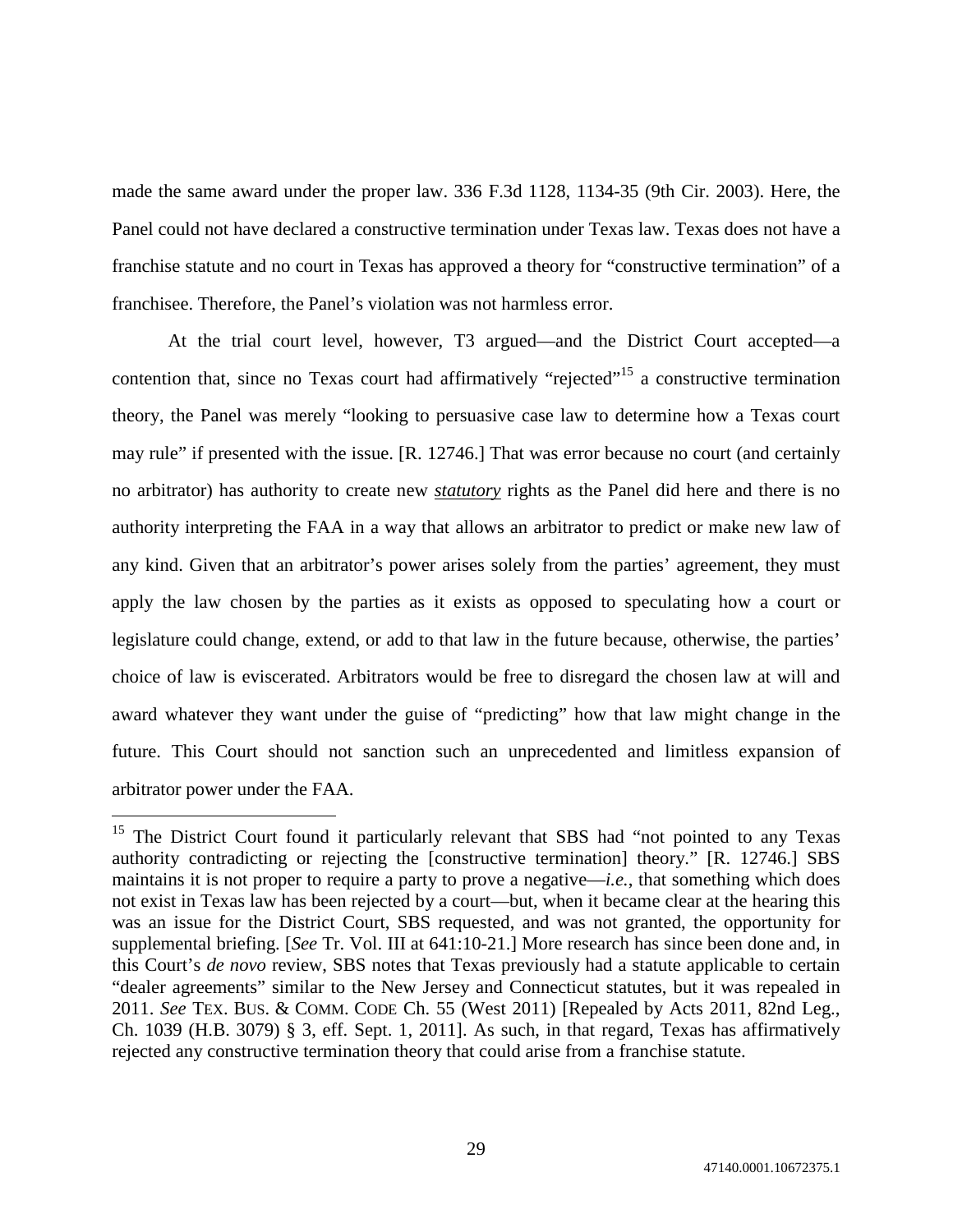Further, the suggestion that the Panel in this matter was attempting to predict how a Texas court may rule if asked to declare a constructive termination is a fiction created by T3's attorneys after-the-fact because: (i) no request for termination was ever presented to the Panel and (ii) there is no suggestion in the Interim Award that the Panel was predicting Texas law. Quite the contrary, the Panel skipped past Texas law to grant T3 new statutory rights on the basis of Connecticut/New Jersey franchise acts. That is the epitome of an arbitrator improperly doling out his or her "own brand of industrial justice." *Stolt-Nielsen S.A.*, 559 U.S. at 671.

Therefore, the Arbitration Award must be vacated in full under FAA  $\S$  10(a)(4) or, in the alternative, vacated at least in regard to the constructive termination ruling (representing \$566,143.61 in damages) and Fee Order (\$2,449,208.14) since, under Texas law, attorneys' fees are predicated on each specific "cause of action" upon which a party prevails. *See, e.g.*, *Green Int'l, Inc. v. Solis*, 951 S.W.2d 384, 389 (Tex. 1997) ("A failure to segregate attorney's fees in a case containing multiple causes of action, only some of which entitle the recovery of attorney's fees, can result in the recovery of zero attorney's fees.").

# **B. The Panel Irrationally Contradicted Law and Logic by Terminating the Contract and, at the Same Time, Awarding Future Contract Benefits.**

Shortly after the Panel issued its Interim Award declaring a constructive termination, SBS requested clarification as to T3's post-termination obligations in the contract. [R. 8146-48.] In response, T3 declared it was electing a full discharge due to breach. [*Id.*] The Panel accepted that election and thus issued the Supplement to Interim Award that defied all reason by *both* discharging T3 from all its post-termination obligations under the contract (including a noncompete and requirement to return SBS's confidential information) while still awarding 8-12 years of future damages as if the contract continued in force.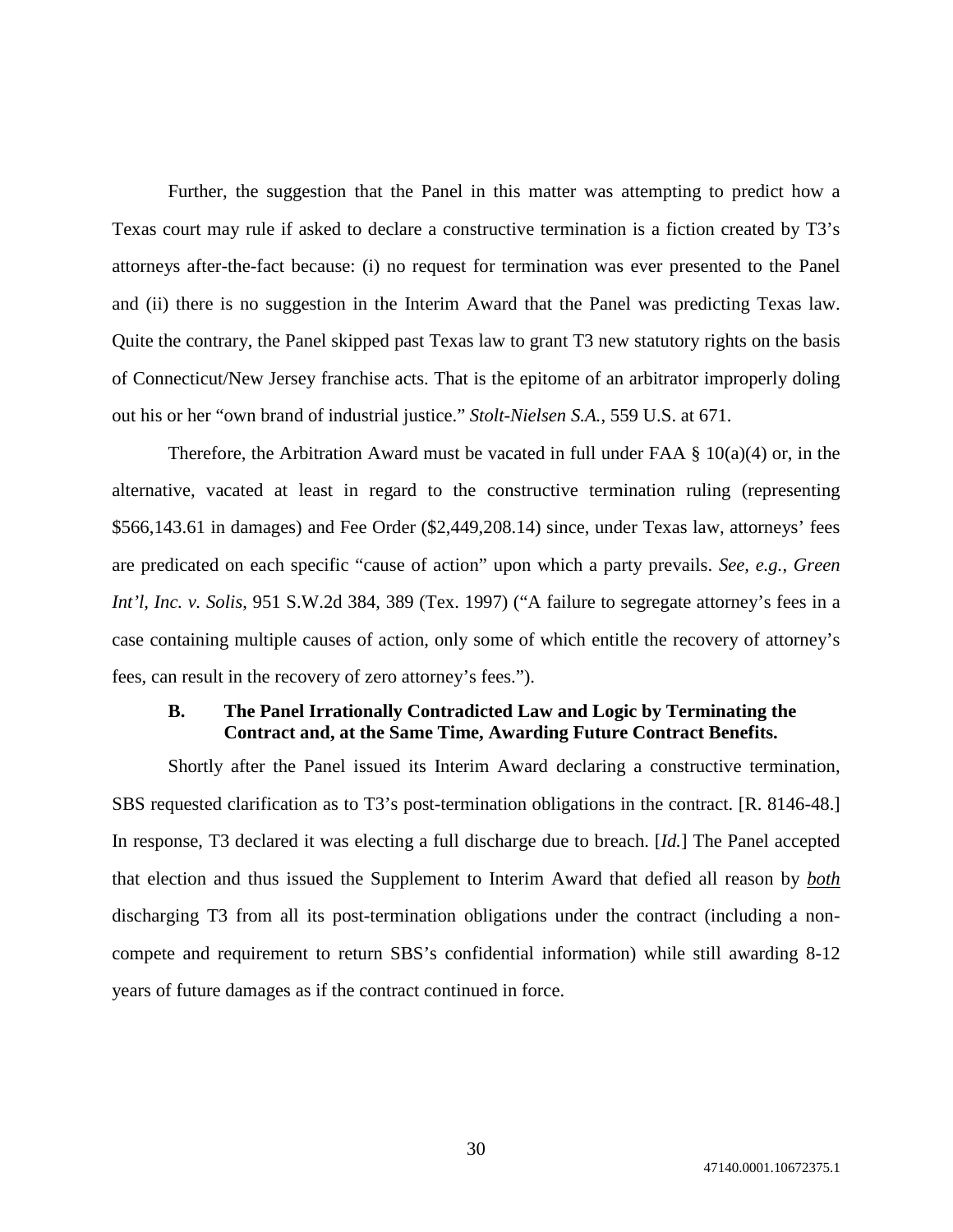It is a basic principle of law that, when a contract is materially breached, the nonbreaching party must elect to: (i) treat the breach as discharging all future performance (which applies to *both* parties) or (ii) continue performance and demand the same from the other party. If the non-breaching party demands any future performance from the other party, it remains bound to all its own obligations under the contract. *See Henry v. Masson*, 333 S.W.3d 825, 840 (Tex. App. 2010). As such, a plaintiff cannot both be discharged from its own obligations and receive future performance from the other party, whether termed a present value of future damages or otherwise. *See id.* at 840-41. If a party elects discharge from its future obligations, as T3 did here, then the contract immediately ends and both parties have no further obligations. [*See* R. 19652.] T3's expert on damages, Robert Taylor, discussed that elementary point when he testified before the Panel that, if the distributorship were to end at any time, "then there would be *no number* for the future." [R. 7900 at 1666:16-21 (emphasis added).] The Arbitration Award violates that clear principle of law and logic by granting T3 future benefits for 8-12 years [R. 8133-34 (¶¶ 92-94)] while also declaring the Distributor Agreement "is hereby terminated" and T3 is "excuse[d] of any performance … of the post term covenant against competition," and further allowing T3 to illegally keep SBS's confidential information. [*See* R. 8151-52 (¶¶ 136- 138); R. 7715 (¶ 13) (T3 agreeing customer lists are "confidential information belonging to Safeguard").] Such inconsistency defies reason. There is no conceivable way T3 can have both.<sup>16</sup>

As a result, the Arbitration Award must be vacated as "completely irrational." An award is completely irrational when it "fails to draw its essence from the agreement of the parties,"

<sup>&</sup>lt;sup>16</sup> Under Paragraph 12(A) of the Distributor Agreement, T3 could receive 50% of its historical commissions for two years after a termination. [R. 7713.] However, the Panel's future damages could not be supported on the basis of Paragraph 12(A) because that provision is subject to posttermination conditions that still conflict with T3's election of discharge. [*Id.*]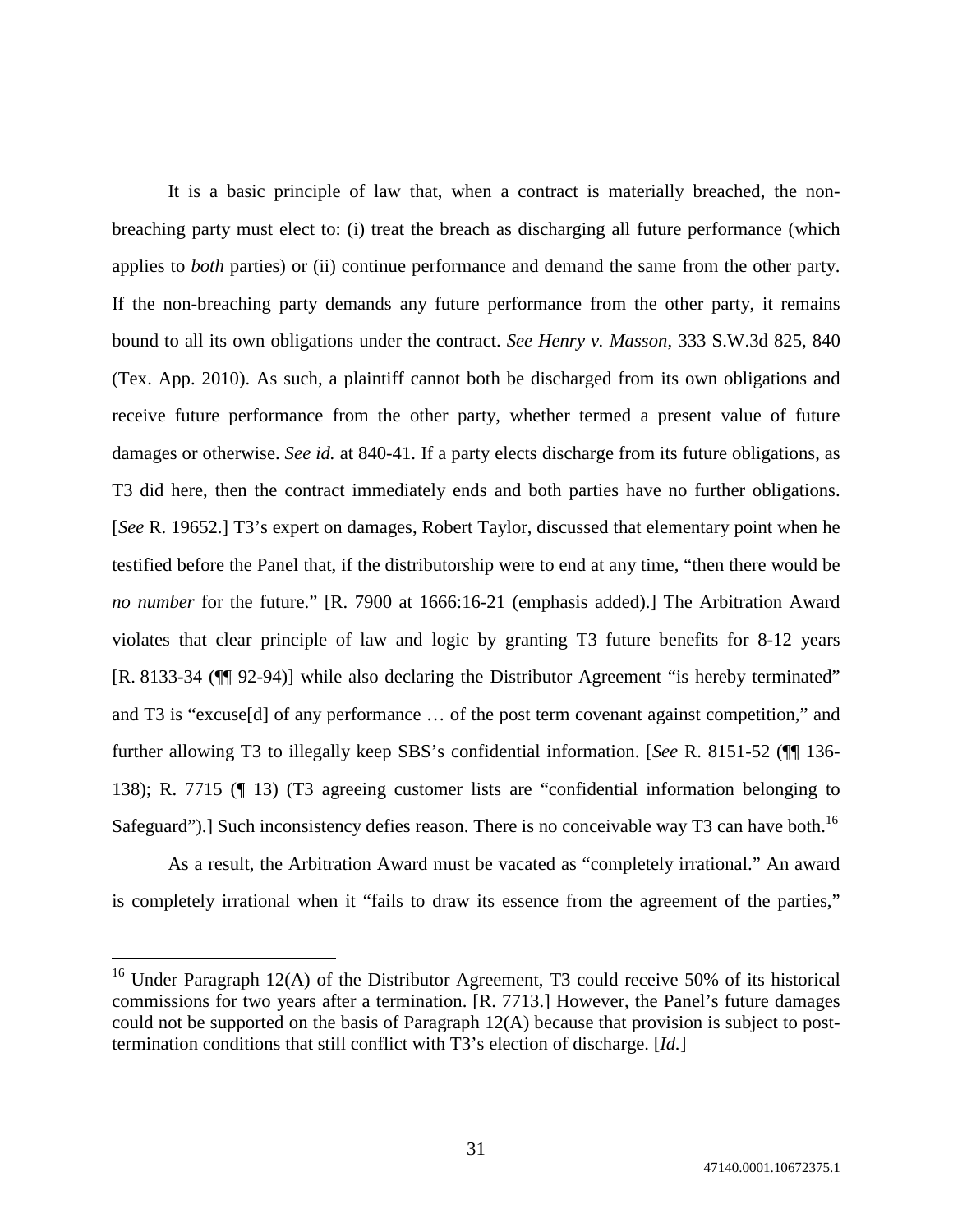*Comedy Club, Inc. v. Improv W. Assocs.*, 553 F.3d 1277, 1288 (9th Cir. 2009), which means "an award may not stand if it does not meet the test of fundamental rationality." *Swift Indus., Inc. v. Botany Indus., Inc.*, 466 F.2d 1125, 1131 (3d Cir. 1972) (ruling \$6 million cash bond to cover max liability of \$1.5 million not yet incurred was irrational).

A controlling example of how the Panel's award is "completely irrational" comes from the facts of the Ninth Circuit's *Comedy Club* opinion. In that case, the arbitrator's decision to revoke a defendant's (CCI's) license to open new clubs under the "Improv" brand, while simultaneously enforcing a non-compete preventing CCI from opening other *non*-Improv clubs, was rational because the trademark agreement at issue had not been terminated. *See Comedy Club*, 553 F.3d at 1289, 1290 n. 14. Rather, the plaintiff (Improv West) *elected to continue the contract* and enforce performance as to the clubs CCI owned and would continue to operate for the remaining term of the agreement (to 2019). *Id.* The Ninth Circuit specifically stressed, however, that the arbitrator's decision would have been irrational if the opposite occurred: *i.e.*, if the plaintiff had elected to end the contract. *See id.* at 1288 ("Both parties agree that if the Trademark Agreement is no longer in effect then the … covenant not to compete similarly would no longer be in effect, and the arbitrator's award would be considered irrational."). The inverse scenario condemned as irrational by *Comedy Club* is precisely what the Panel did here. The Arbitration Award fully terminates the contract at T3's own election (awarding \$566,143.61 as the lost market value of its entire distributorship), yet inconsistently treats the contract as continuing to also award \$373,473.76 in future commissions for 8-12 years. Under *Comedy Club*, that inherent contradiction is "completely irrational" and requires the award to be vacated.

In addition, awarding post-termination future damages without requiring T3 to comply with its own obligations violates the express contract limitation that only "actual damages for commercial loss" could be awarded (thereby crossing into prohibited punitive/exemplary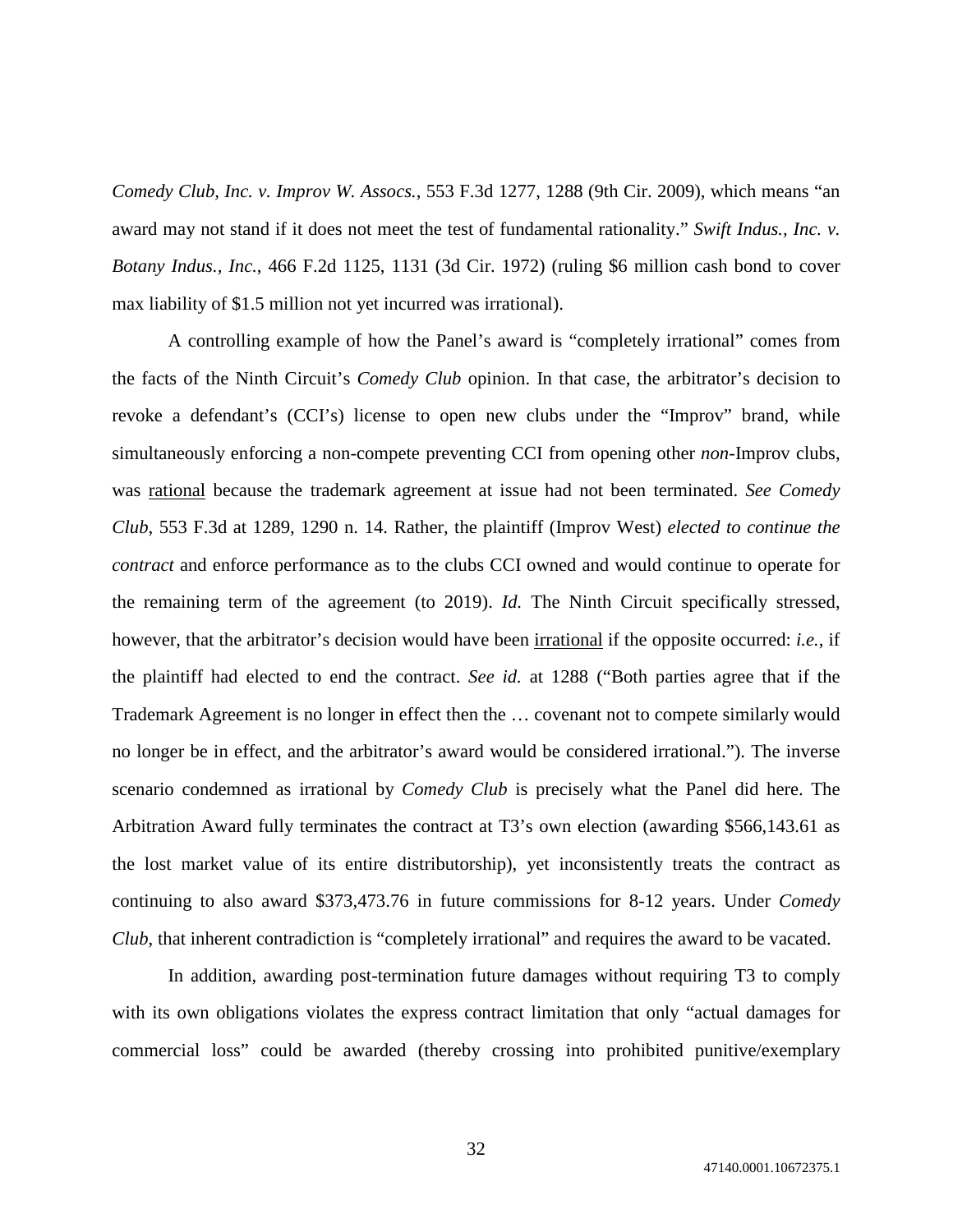damages). [*See* R. 7717 (¶ 17(C)), 7719 (¶ 21(B)).] The award should be vacated for that reason as well. *See, e.g.*, *Coast Trading Co., Inc. v. Pac. Molasses Co.*, 681 F.2d 1195, 1198 (9th Cir. 1982) (vacating award as "contrary to remedies provided in the contract").

Moreover, an award of the entire alleged lost market value of the distributorship, plus future damages, is a double recovery that is against public policy. Again, to vacate on such grounds, there must be an "explicit, well defined and dominant policy" and it must be "one that specifically militates against the relief ordered by the arbitrator." *Aramark Facility Servs. v. Serv. Emps. Int'l Union*, 530 F.3d 817, 823 (9th Cir. 2008). Under well-established Texas law, double recoveries are against public policy because they violate the "one satisfaction" rule. *Tony Gullo Motors I, L.P. v. Chapa*, 212 S.W.3d 299, 303 (Tex. 2006) ("There can be but one recovery for one injury, and the fact that there may be more than one theory of liability does not modify this rule."); *Temple v. FDIC*, 988 F.2d 24, 26 (5th Cir. 1993) ("The one satisfaction rule is based on the notion that allowing a double recovery is ordinarily against public policy."); *see Am. Foreign Ins. Co. v. Reichert*, 140 Idaho 394, 399, 94 P.3d 699, 704 (Idaho 2004) (same).

As a result, the Arbitration Award must be vacated either: (i) as "completely irrational"; (ii) for violating an express contract prohibition; or (iii) on grounds of public policy.

In response to SBS's motion to vacate at the District Court level, T3 asserted the Panel's award was not irrational when characterizing the \$373,473.76 amount not as "future benefits under the T3 Distributor Agreement," but instead as part of a "lost asset value going forward." [R. 8454.] The District Court adopted that view. [R. 12747 (using same "lost asset going forward" phrase).] However, that was plain error because, to the extent the Panel's award is valid at all, T3 is bound by the arbitrators' findings on disputed facts no less than is SBS and the Panel repeatedly declared it was awarding \$373,473.76 for *future* lost commissions [*see* R. 8133-34 (¶¶ 92-94)], while \$566,143.61 was awarded as the lost market value of T3's entire business. [*See* R.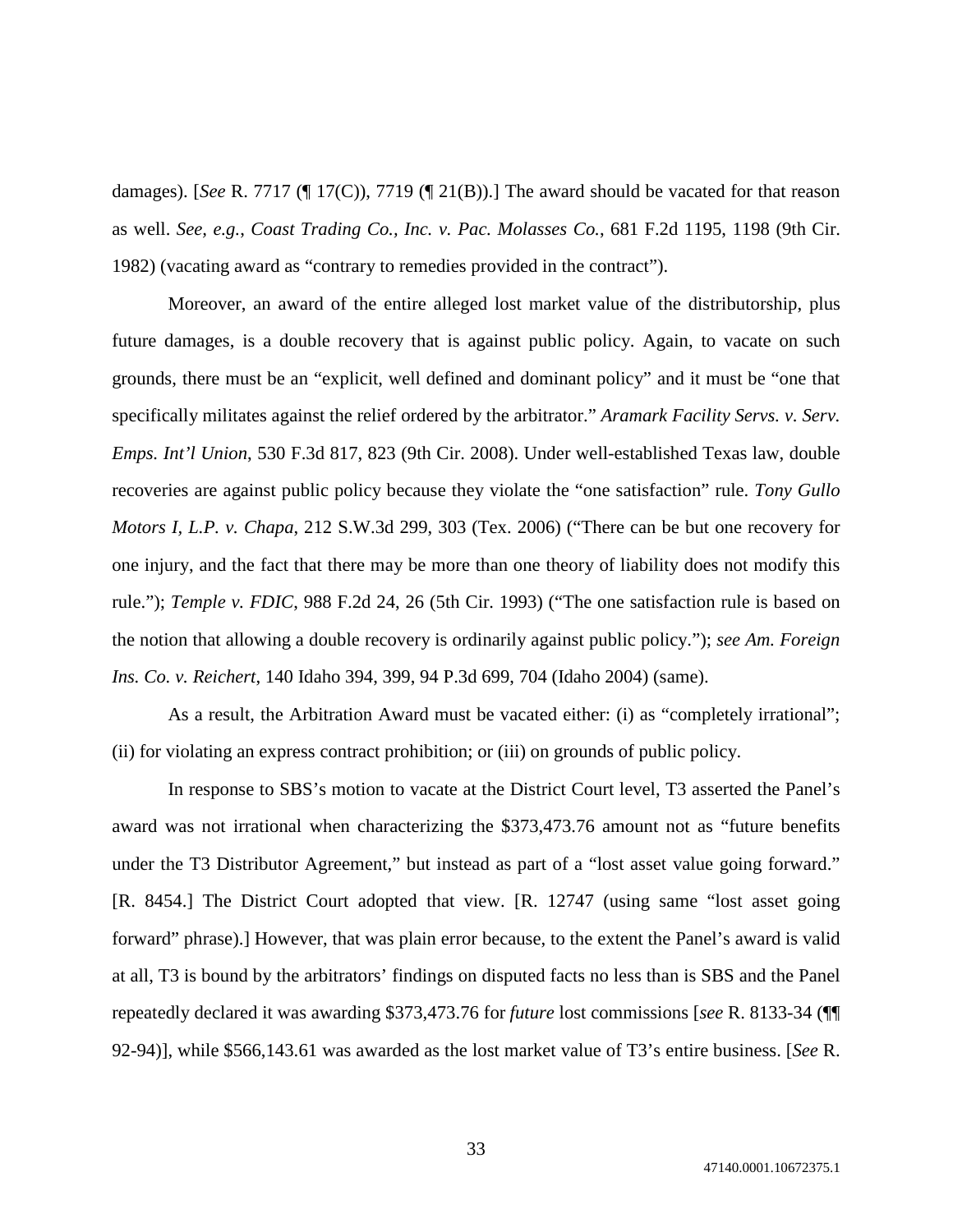8135 (¶ 100).] Under the FAA, the District Court was required to defer to the Panel's findings on those points. *See Kyocera Corp. v. Prudential-Bache Trade Servs., Inc.*, 341 F.3d 987, 1102 (9th Cir. 2003). If the District Court had followed that law instead of deferring to T3's recharacterization of the futures damages awarded by the Panel, it would have been left with no choice but to conclude the Arbitration Award contains a fundamental inconsistency that cannot be upheld. This Court, exercising its *de novo* review, should vacate the Arbitration Award in full or, alternatively, at least strike the future damages element (\$373,473.76).

# **C. The Panel Manifestly Disregarded Texas Law and the Contract to Award Damages Based on Gross Profits Rather Than Net Profit.**

Additionally, the Panel's award of "lost commissions" (past and future) was a manifest disregard of Texas law because the amounts were based on gross profits and revenue instead of a net commission payable to T3 under the terms of its contract. To be clear, distributors like T3 act solely as sales agents [*see* R. 7704 (¶ 5(A)) (contract stating "[t]he relationship between Safeguard and you shall be that of principal and independent sales agent …")] who solicit orders to be placed with SBS in return for a commission of around 30-35% on completed sales. [*See* R. 7899 at  $1662:16-1663:6.1^{17}$  That is the most a distributor could receive under its contract in regard to any account protection claim. Further, T3 and SBS expressly bargained that, upon a "termination" by either party, the most T3 could receive in the future was, *subject to certain post-termination obligations*, <sup>18</sup> a reduced percentage of commissions as to repeat sales, and only for two years, as provided in Paragraph 12(A) of the contract:

 $17$  Once a customer places an order with a distributor, SBS handles all other aspects of a sale *e.g.*, invoicing, shipping, collecting payment, guarantees, returns—and a commission is remitted to the distributor. [*See generally* R. 8111 (¶ 1).]

 $18$  Paragraph 12(A) makes post-termination payments subject to a non-compete and return of SBS's confidential information, which is inconsistent with T3's discharge. [See, *supra*, note 16].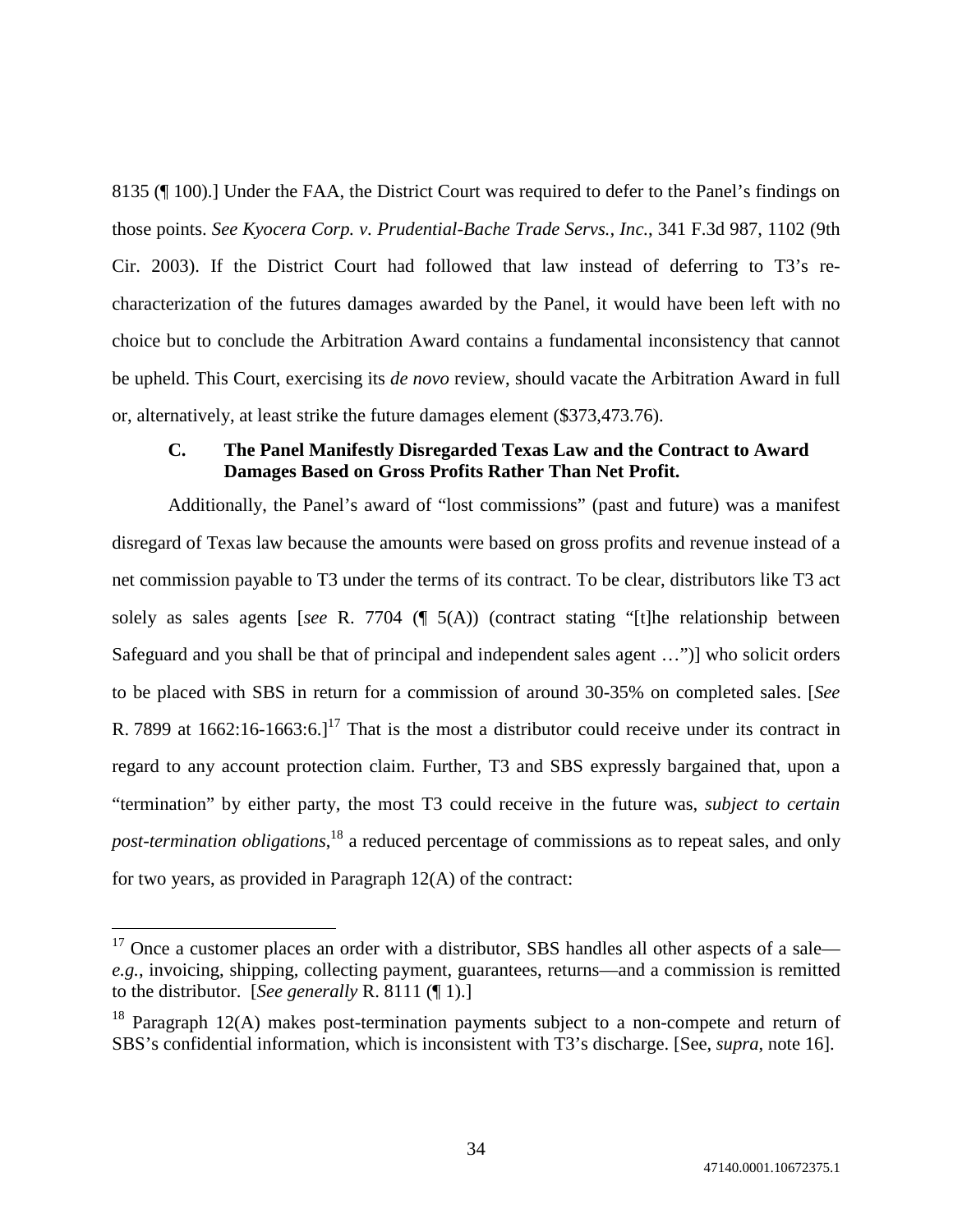If Safeguard terminates this Agreement for any of the reasons set forth in Paragraph 10 … or if you terminate this Agreement, Safeguard will … pay you (or your beneficiaries) for two (2) years after the effective date of termination, fifty percent (50%) of the commissions generated on all repeat sales of Safeguard Systems that are made during such period to customers from whom you were entitled to receive commissions while this Agreement was still in effect …

[R. 7714 (¶ 12(A)).] The Panel, however, awarded "gross profits" to T3 on past sales by DocuSource/IBF and "one times annual revenue" for future sales (representing 8-12 years of commissions into the future). That was a manifest disregard of the controlling Texas law.

Under Ninth Circuit precedent, manifest disregard occurs when the record shows an arbitrator "recognized the applicable law and then ignored it." *Comedy Club*, 553 F.3d at 1290. The law ignored must be "well defined, explicit, and clearly applicable." *Carter v. Health Net of Cal., Inc.*, 374 F.3d 830, 838 (9th Cir. 2004). At the lower court level, the District Court added a further requirement that an arbitrator must first explicitly "state" in writing the law being ignored before it rises to the level of manifest disregard. [*See* R. 12743-44.] That was an error of law as to the legal standard because it allows arbitrators to disregard applicable law by simply not writing it out in their award. Rather, as stated in *Comedy Club*, the standard turns on whether an arbitrator "recognized" the law. 553 F.3d at 1290. The Second Circuit has ruled that to mean the applicable law can be: (i) "imputed" by what the parties identified to the arbitrators, or (ii) "inferred" if the controlling law is "so obvious that it would be instantly perceived as such by the average person qualified to serve as an arbitrator." *Duferco Int'l Steel Trading v. T. Klaveness Shipping A/S*, 333 F.3d 383, 390 (2d Cir. 2003). That is the legal standard the District Court should have applied and, when done here, it is clear the "well defined … explicit" Texas law requiring proof of net profit lost was applicable and manifestly disregarded by the Panel.

*First*, Texas law explicitly provides the "correct measure of damages for loss of profits is net profits" and that damages may not be based on "gross revenue or gross profits." *Exel Transp.*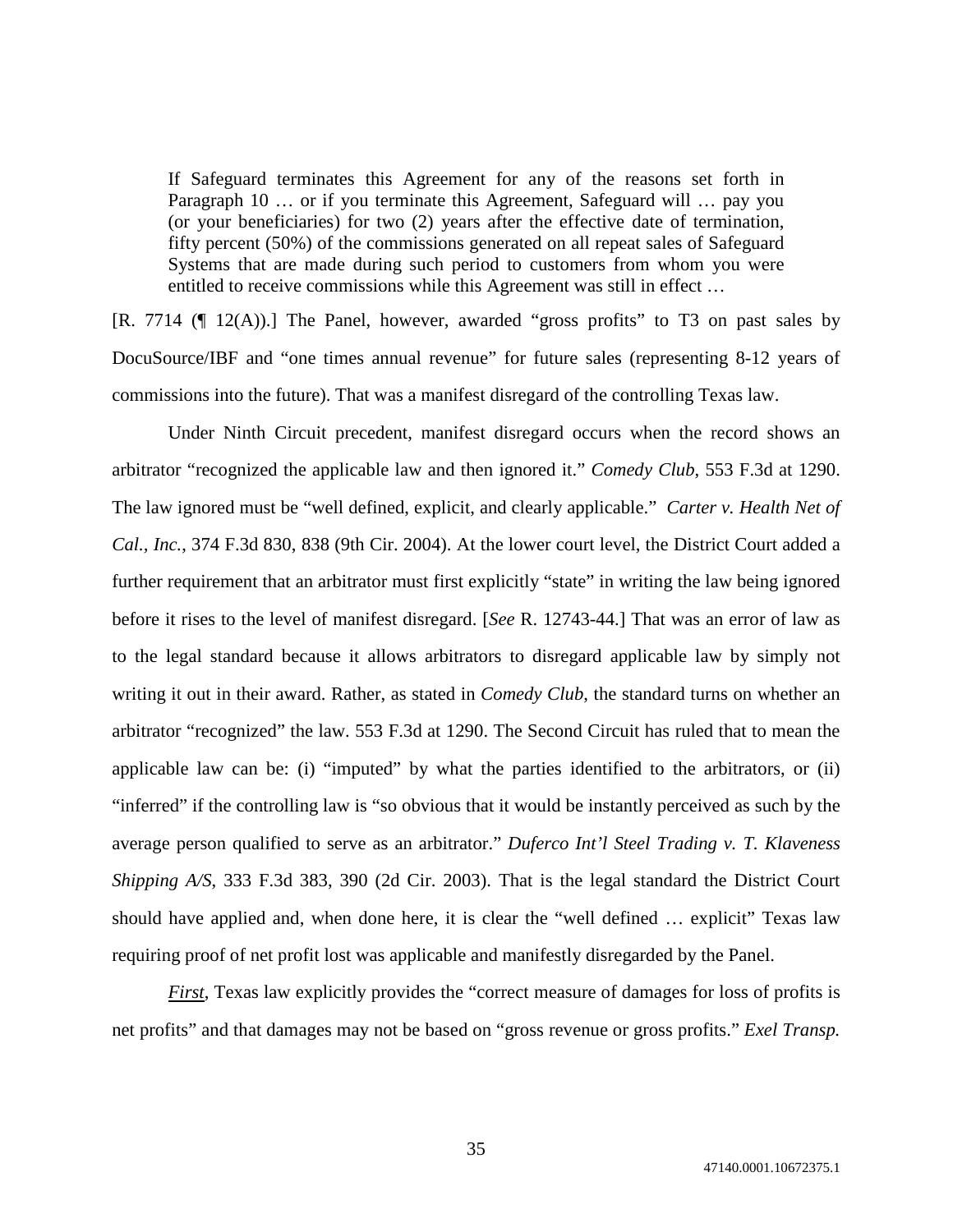*Servs., Inc. v. Aim High Logistics Servs., LLC*, 323 S.W.3d 224, 232 (Tex. App. 2010). Net profits are "what remains in the conduct of business after deducting from its total receipts all of the expenses incurred in carrying on the business." *Id.* As such, Texas courts reverse awards where there is no "showing that expenses were deducted in arriving at net profits lost." *See, e.g.*, *Texaco, Inc. v. Phan*, 137 S.W.3d 763, 772 (Tex. App. 2004). *Second*, the record reflects the controlling Texas law was "clearly applicable." Both T3 and its expert, Robert Taylor, acknowledged that commissions are not calculated until after fees are deducted. [*See* R. 7880 at 1273:7-19, R. 7898 at 1627:17-1628:16, 7900 at 1668:2-13; *see also* R. 7737, 19641.] Yet, Taylor did not do that for his damage calculations. [R. 7900 at 1667:4-8 ("Q. And all that you did, again, with respect to this category, was look at the gross profit of IBF, correct? A. Yes, sir. That was the ultimate number."). He simply took the sales of DocuSource/IBF—*i.e.*, the retail price paid by customers—and subtracted an accounting concept called the "base price" to derive gross profits. [*See, e.g.*, R. 7920-21 ("Grand Total-Sales"), 7922-23 ("Grand Total-Base Price"), 7924-25 ("Grand Total-GP"); *see also* R. 19642.] Further, in regard to future commissions, Taylor used a "one times annual *revenue*" metric that covered at least 8-12 years. [R. 7896 at 1606:17-1608:9, 7899-7900 at 1665:22-1666:8.] *Third*, the Panel was explicitly informed that Texas law does not allow damages to be based on gross profits or revenue. SBS's post-hearing brief identified the precise Texas cases recited above [*see* R. 8102-03 (¶ 100)] and detailed the insufficiency of Taylor's calculations. [R. 8070 (¶ 64).] T3 offered no controverting law and, in fact, boldly declared it sought gross profits. [*See* R. 7994 (¶ 103).]

Despite being made aware of the controlling Texas law, the Panel adopted Taylor's calculations to award gross profits on sales in the amount of \$321,657.77<sup>19</sup> [R. 8129 (¶ 70), 8133

<sup>&</sup>lt;sup>19</sup> [See R. 7946 (Taylor's "gross profits" of \$315,756.18 for IBF and \$5,901.59 for DocuSource add up to the Panel's \$321,657.77).]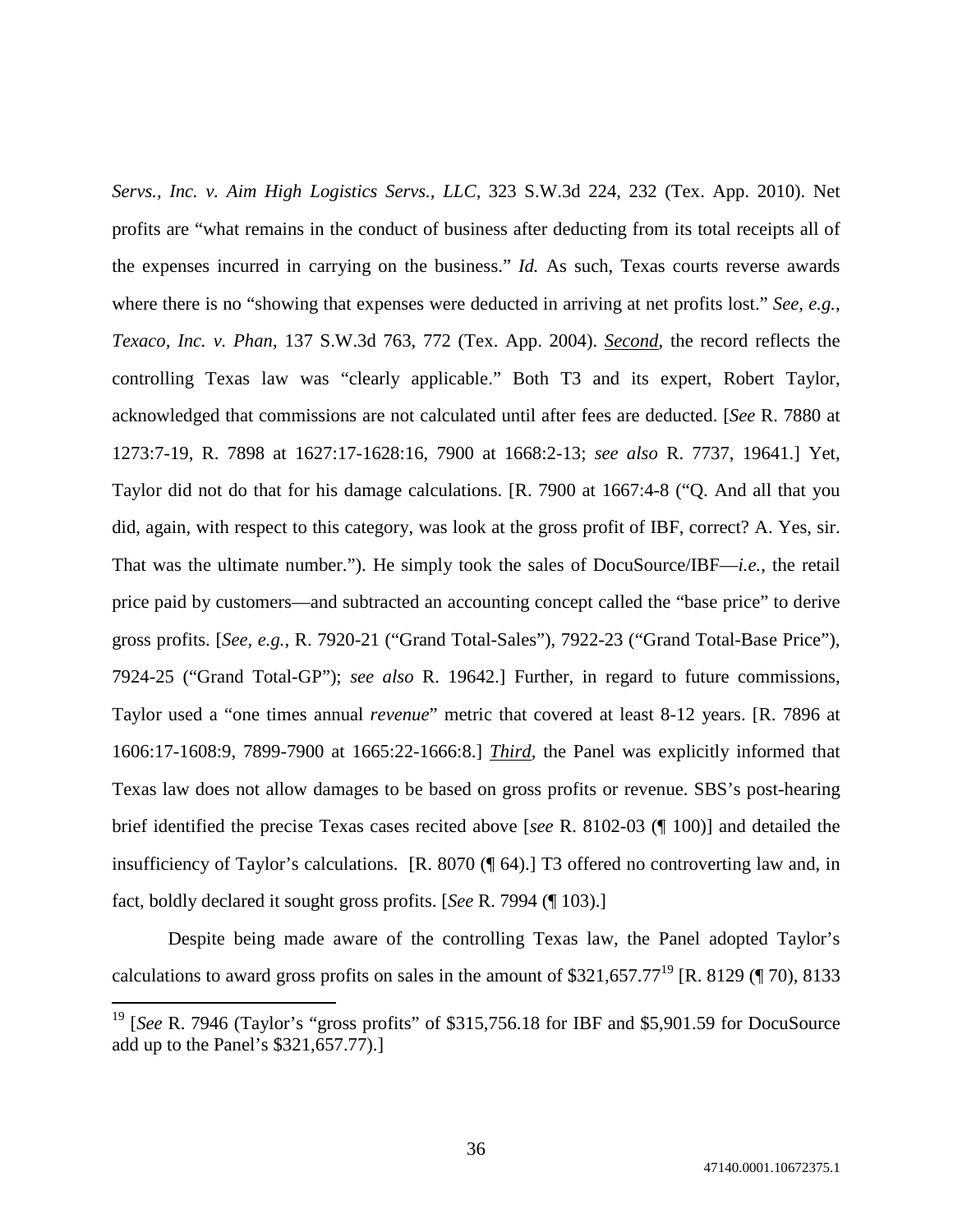(¶ 91)] and future damages of \$373,473.76 based on Taylor's revenue metric (although, unlike Thurston's trial, that was at least reduced to account for the undisputed fact DocuSource no longer sold in Idaho). [R. 8134 (¶¶ 93-94); *see also* R. 8129 (¶ 71).] Accordingly, this Court should vacate the award in full or, alternatively, the total past and future damages (\$695,131.53).

# **D. The Panel Manifestly Disregarded the Undisputed Month-to-Month Nature of the Contract to Award Future Losses for 8-12 Years.**

Further, in regard to future lost commissions specifically, the Panel ignored that the distributorship unambiguously existed only on a "month-to-month" terminable basis [R. 7711 (¶ 10(F)); *see also* R. 19645], which was admitted by T3 in its testimony. [*See* R. 7877-78 at 1261:18-1262:2.] As such, the terminable nature was an undisputed fact; which limits arbitrator power. *See Coutee v. Barington Capital Grp., L.P.*, 336 F.3d 1128, 1133 (9th Cir. 2003) (stating courts cannot "confirm an arbitration award that is legally irreconcilable with the undisputed facts" and that, "because facts and law are often intertwined, an arbitrator's failure to recognize undisputed, legally dispositive facts may properly be deemed a manifest disregard for the law").

Here, Taylor testified his calculation for \$373,473.76 in future damages—based on the "one times annual revenue" metric—would compensate T3 for "8 to 12 years" into the future, or even into "perpetuity." [R. 7899-7900 at 1665:22-1666:8.] Yet, as a matter of law, the term of a contract inherently limits the amount and availability of future profits a party could expect to receive as damages. *See Mood v. Kronos Prods., Inc.*, 245 S.W.3d 8, 13 (Tex. App. 2007) (rejecting award of lost profits for ten years into the future when the contract could be terminated on sixty days' notice); *see also Atlas Copco Tools, Inc. v. Air Power Tool & Hoist, Inc.*, 131 S.W.3d 203, 208 (Tex. App. 2004) (rejecting lost profits when expert did not consider year-toyear renewable term of contract). Under the undisputed facts, the most T3 could have been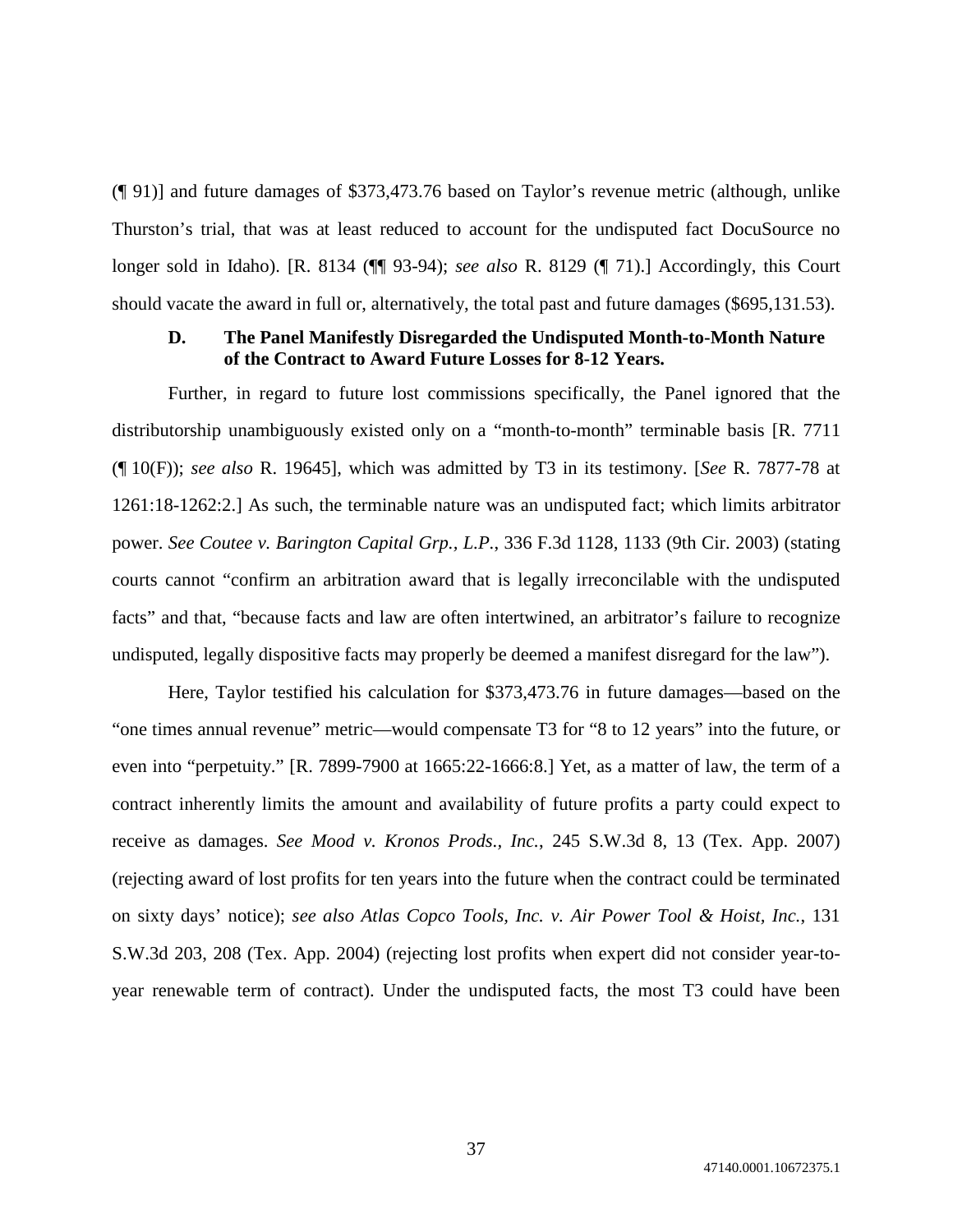awarded for future losses was limited to the monthly term of the contract (*i.e.*, 30 days of future losses), which is far exceeded by an award extending for 8-12 years into the future.

SBS specifically identified the *Mood* and *Atlas Copco* cases to the Panel and discussed the application of *Atlas Copco* at length in its post-hearing briefing. [R. 8099-8101 (¶¶ 93-95), 8104 (¶ 102).] T3, for its part, did not address the issue at all. [*See generally* R. 7949-8022.] Yet the Panel awarded the full \$373,473.76 anyway. This Court should independently vacate the 8- 12 years of future losses awarded based on the undisputed month-to-month contract term.

# **E. The Panel Disregarded Texas Law and Express Contract Limitations to Award a Doubled Amount of Attorneys' Fees and Litigation Expenses.**

The portion of the Arbitration Award granting T3 a recovery of \$2,449,208.14 in attorneys' fees and \$437,126.28 in "expenses"—which together are more than *twice* the damages (*see* R. 19657)—should also be vacated. To award so much the Panel had to re-write the contract, which exceeds an arbitrator's power under FAA § 10(a)(4). *See, e.g.*, *PMA Capital Ins. Co. v. Platinum Underwriters Bermuda, Ltd.*, 659 F. Supp. 2d 631, 636 (E.D. Pa. 2009), *aff'd*, 400 F. App'x 654 (3d Cir. 2010); *Inter-City Gas Corp. v. Boise Cascade Corp.*, 845 F.2d 184, 187 (8th Cir. 1988) ("The arbitrator's authority, however, is not unlimited. Although the arbitrator may interpret ambiguous language, the arbitrator may not disregard or modify unambiguous contract provisions."). Furthermore, the Panel's multiplication of attorneys' fees incurred (by 2.0x) violates the express contractual limit of "actual damages for commercial loss."

### *1. The Panel Could Not Rely on AAA Rule 47.*

In its Fee Order, the Panel claimed it had power to award attorneys' fees and costs beyond Texas law because Paragraph 21(B) of the Distributor Agreement incorporates the AAA's Commercial Arbitration Rules (the "Rules"). [*See* R. 8257-59 (relying on AAA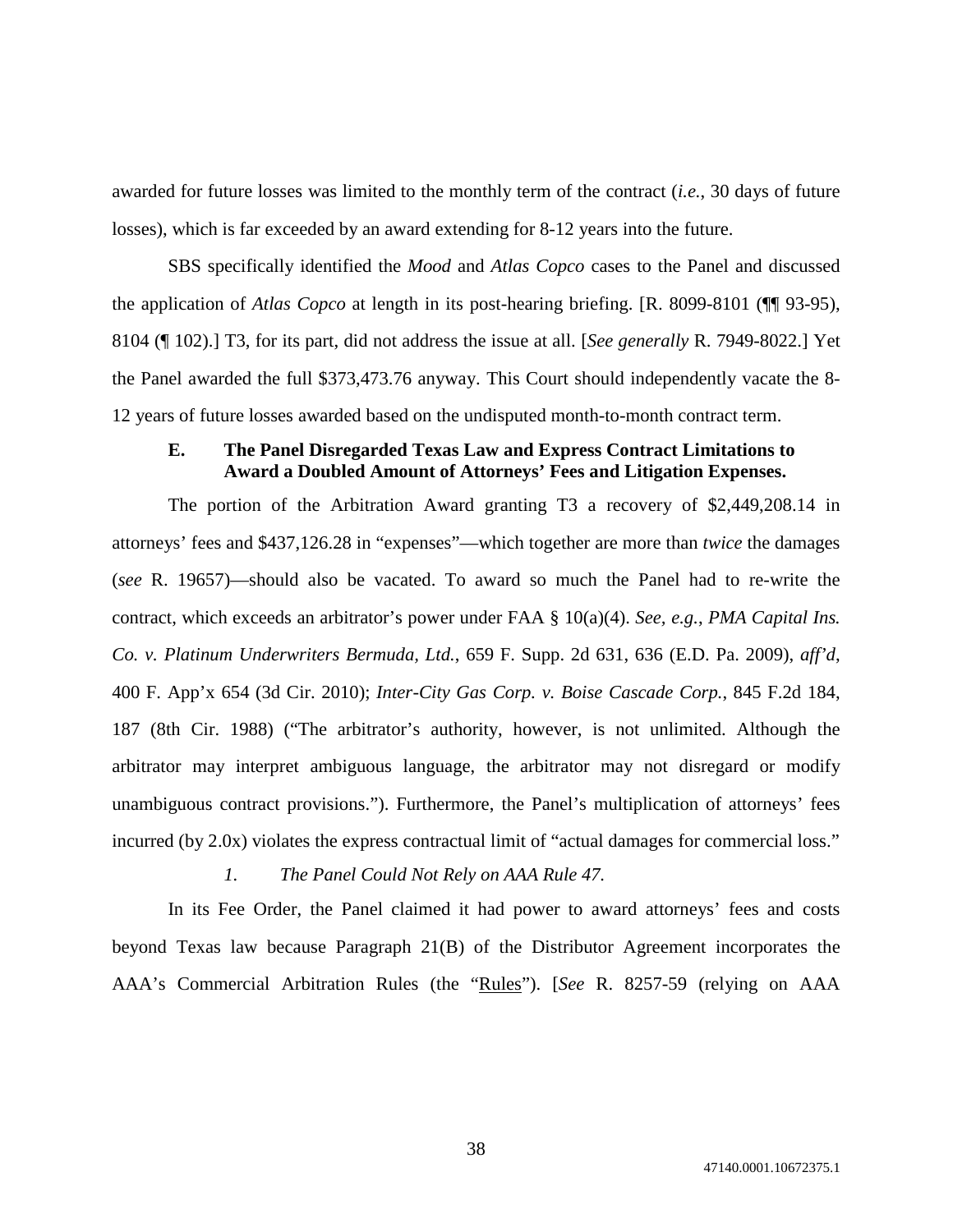Rule 47).<sup>20</sup>] However, the contract does not state the AAA Rules would supply a substantive basis to govern any claim or relief. Rather, Paragraph 21(B) merely states the arbitration "shall be *conducted*" under the AAA's Rules. [R. 7718-19 (emphasis added).] Fees and costs are substantive matters that are governed by the parties' choice of Texas law. *See Rapp Collins Worldwide, Inc. v. Mohr*, 982 S.W.2d 478, 487 (Tex. App. 1998) ("We conclude the issue of attorneys' fees is a substantive part of a lawsuit and therefore should be governed by the law of the state governing the substantive issues."); *see also Fairmont Supply Co. v. Hooks Indus., Inc.*, 177 S.W.3d 529, 535–36 (Tex. App. 2005) (same). Further, as this Court has ruled before, the phrase "shall be conducted" reflects that the AAA Rules merely provided a procedural framework for arbitration and not a substantive basis for any relief. *See Moore v. Omnicare, Inc.*, 141 Idaho 809, 817-18, 118 P.3d 141, 149-50 (2005) (ruling the AAA Rules are procedural such that arbitrators could not use former version of Rule 47 (*i.e.*, rule 43) to award fees).

Contrary to the Panel's suggestion as well, the parties did not agree by their submissions to give the Panel "jurisdiction" to use AAA Rule 47 as a substantive basis to award fees and costs. [*See* R. 8258 at 2:12-18 (Panel asserting as much).] Both T3's demand for arbitration and SBS's response requested fees and costs generically [*see* R. 7787, 7810] and then T3's posthearing briefing sought fees solely on the basis of Texas law. [R. 8177-78.] The only AAA rule mentioned by T3 was "Rule 43," and then only to note it allows arbitrators to grant any relief proper "within the scope of the agreement of the parties." [R. 8177.] T3 accordingly went on to recite that the Distributor Agreement required the application of Texas law. [*See generally* R.

<sup>&</sup>lt;sup>20</sup> AAA Rule 47 itself states arbitrators can only award relief "within the scope of the agreement of the parties" [*see* R. 8272], which points right back to the contract and Texas law.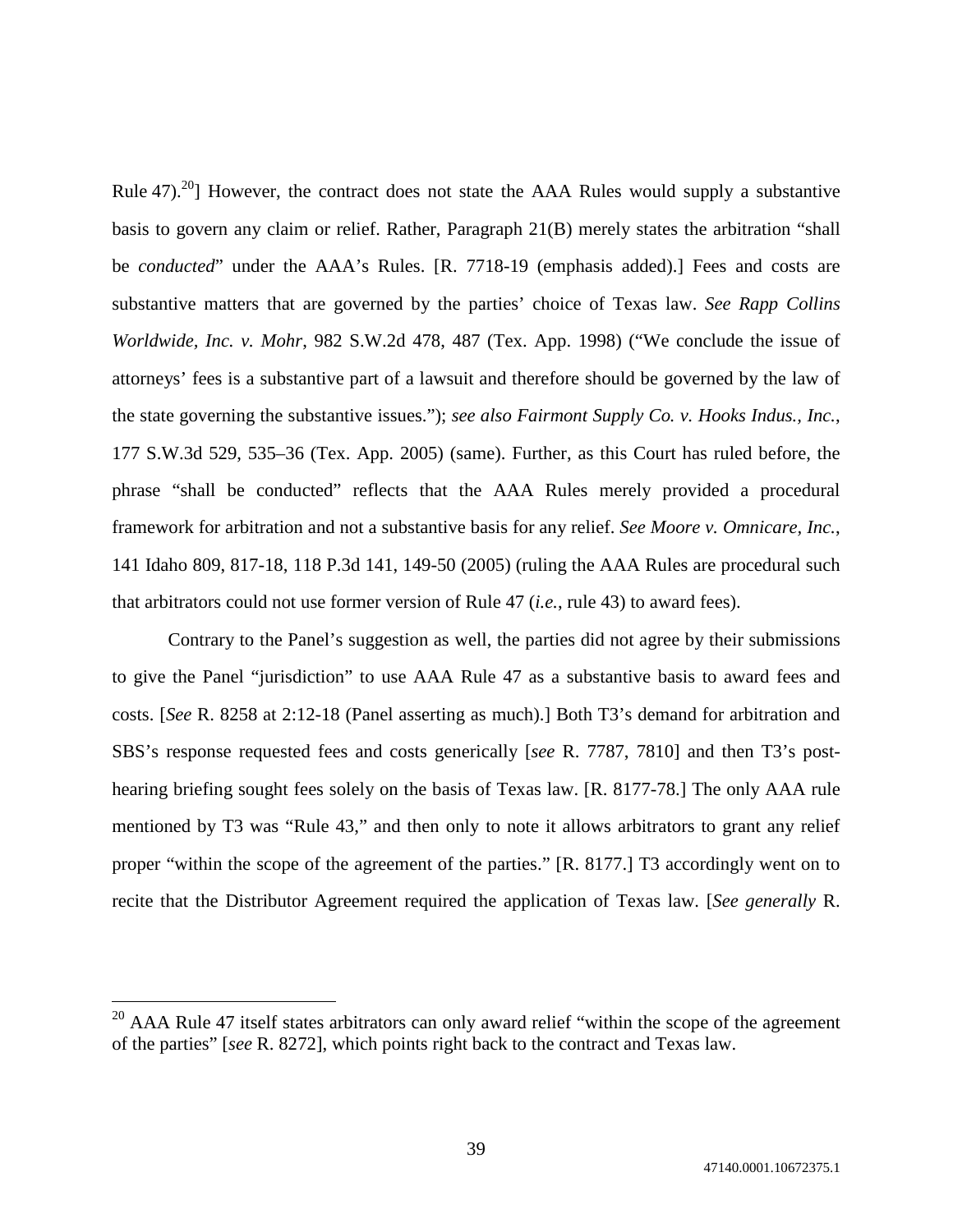8177-8202.] As a result, the question of whether attorneys' fees were to be governed by AAA Rule 47 or Texas law was never an issue for the Panel to decide.

The Panel's use of AAA Rule 47 was not harmless error either. At a minimum, AAA Rule 47 was used to: (i) ignore the requirement in Texas law that a party formally "present" their claims before fees may be awarded [R. 8258 at 2:21-23];<sup>21</sup> (ii) grant attorneys' fees for unsegregated legal work occurring outside the Arbitration (and in the District Court Action) [R. 8259-60 at  $3:11-4:2$ ];<sup>22</sup> and (iii) award litigation "costs" that are specifically disallowed by Texas law; such as the full amount of expert witness fees.<sup>23</sup> [R. 8258 at 2:24-28.] Accordingly, the Fee Order should be vacated in full.

<sup>21</sup> Absent evidence of timely presentment, no attorneys' fees can be awarded. *See Kahn v. Seely*, 980 S.W.2d 794, 800 (Tex. App. 1998). The Panel shrugged off that deficiency on the basis that "[t]here is no AAA Commercial Rule that requires T3 to 'present' its demand for attorneys' fees to SBS." [*See* R. 8258 at 2:21-23.]

<sup>22</sup> Texas allows unsegregated fees only for intertwined *claims*, not proceedings. *See Tony Gullo Motors I, L.P. v. Chapa*, 212 S.W.3d 299, 311 (Tex. 2006) ("[F]ee claimants have always been required to segregate fees between *claims* for which they are recoverable and *claims* for which they are not") (emphasis added); *see also Arthur Andersen & Co. v. Perry Equip. Corp.*, 945 S.W.2d 812, 819 (Tex. 1997) (stating "jury must decide the question of attorney's fees specifically in light of the work performed *in the very case* for which the fee is sought.") (emphasis added). The Panel ignored that by awarding fees incurred in the District Court Action.

<sup>23</sup> The Panel awarded T3 litigation expenses—*e.g.*, expert witness fees (\$220,000), postage (\$8,000), document vendor fees (\$27,000), and \$34,000 in photocopying/binders—as "costs" [R. 8199-820] when costs in Texas are strictly limited to "those paid to courts or their officers." *In re Nalle Plastics Family Ltd. P'ship*, 406 S.W.3d 168, 175 (Tex. 2013); *see also Bundren v. Holly Oaks Townhomes Ass'n*, 347 S.W.3d 421, 440 (Tex. App. 2011) (expert witness fees not recoverable); *Shenandoah Assocs. v. J & K Properties, Inc.*, 741 S.W.2d 470, 487 (Tex. App. 1987) (barring all "expenses incurred in preparation of trial"). Indeed, *Nalle* explicitly rejected the notion that "litigation costs" are recoverable. 406 S.W.3d at 175-76. Yet, the Panel granted T3 all the expenses it sought to recover on the basis that "costs" in Texas were only a "subset of the larger category of expenses" recoverable under AAA Rule 47. [R. 8258 at 2:24-28.]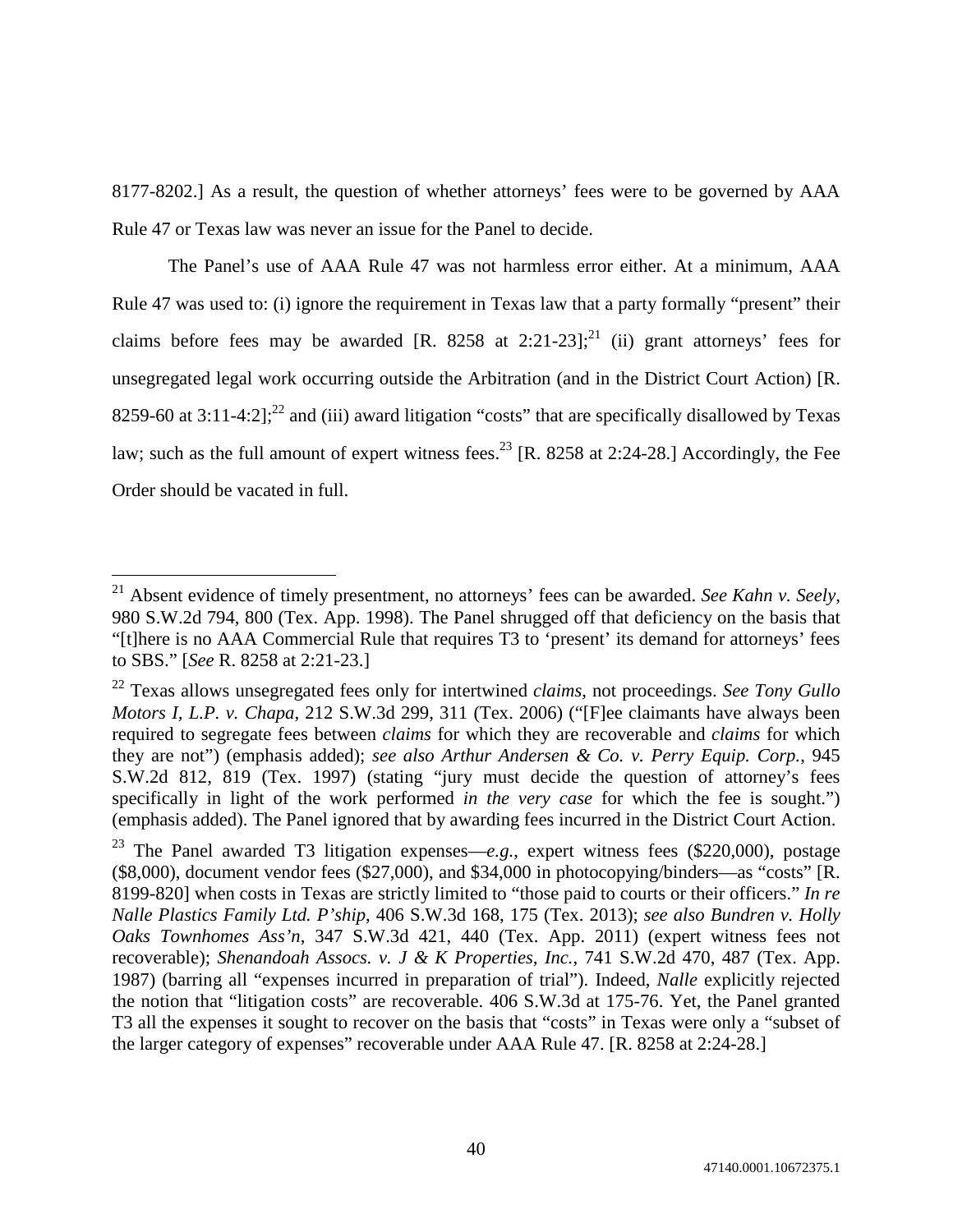# *2. The Doubled Attorneys' Fees Violate an Express Contract Limit of "Actual Damages for Commercial Loss."*

Furthermore, in its Fee Order, the Panel determined the "*actual* attorneys' fees" incurred by T3 were \$1,222,604.07 and then applied a "2.0 multiplier" to double that to \$2,449,208.14. [R. 8263 at 7:4-10; *see also* R. 19657, 19664.] Texas law allows a lodestar amount (hours worked multiplied by a "reasonable" rate) to be increased by a multiplier in some instances, but there is no authority for a windfall recovery of millions in fees beyond any actual loss. [*See* R. 8253 (citing cases).] The Distributor Agreement unambiguously states that all amounts recoverable by either party "… SHALL BE LIMITED TO *ACTUAL* DAMAGES FOR COMMERCIAL LOSS" and specifically bars punitive/exemplary awards. [R. 7717 (¶ 17(C)); *see also* 7719 (¶ 21(B)).] The Panel plainly violated that express limitation on its power, which is a violation of the FAA. *See, e.g.*, *Coast Trading Co., Inc. v. Pac. Molasses Co.*, 681 F.2d 1195, 1198 (9th Cir. 1982) (vacating award as "contrary to remedies provided in the contract"). The most the Panel legitimately had power to award in attorneys' fees were those it determined T3 had actually incurred. This Court, in its *de novo* review, should vacate the Fee Order.

### **CONCLUSION**

Based on the foregoing arguments and the record, SBS requests this Court to:

1. Reverse the District Court's ruling that it had jurisdiction to consider T3's objection to forum [R. 984] and vacate the resulting Arbitration Award or, alternatively (if jurisdiction existed), reverse the District Court's ruling that Texas law requires striking the Dallas forum [R. 989-90] and vacate the resulting Arbitration Award for violating FAA § 5;

2. Reverse the District Court's overruling of SBS's attorney-client privilege [R. 2227] and order: (a) T3 and its counsel to return and/or destroy all privileged information disclosed to them; and (b) that the Arbitration Award is vacated in full;

41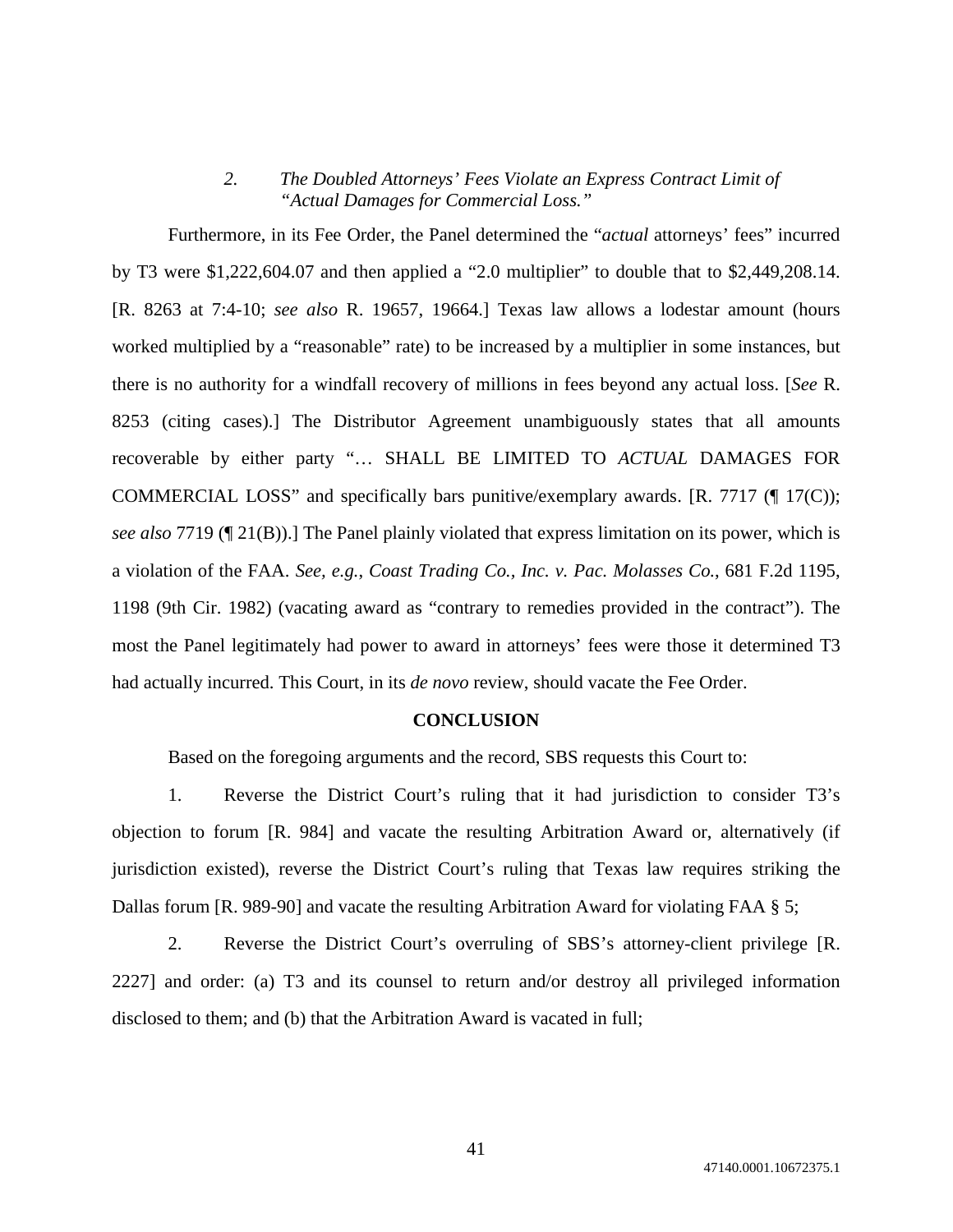3. Vacate the Arbitration Award under FAA § 10(a)(4) and corresponding federal case law, or, alternatively, vacate the award in substantial parts in accordance with the arguments and record presented in connection with Issue 3 herein; and

4. Award SBS its costs on appeal.

DATED THIS 8th day of March, 2018

HAWLEY TROXELL ENNIS & HAWLEY LLP<br>By *France Company Company Company Company Company Company Company Company Company Company Company Company Company* 

Merlyn W. Clark, ISB No. 1026 D. John Ashby, ISB No. 7228 Dane Bolinger, ISB No. 9104 *Attorneys for Appellant* 

WEIL, GOTSHAL & MANGES LLP<br>By

Paul<sup>R</sup>. Genender(pro hac vice) Jason E. Wright *(pro hac vice) Attorneys for Appellant*